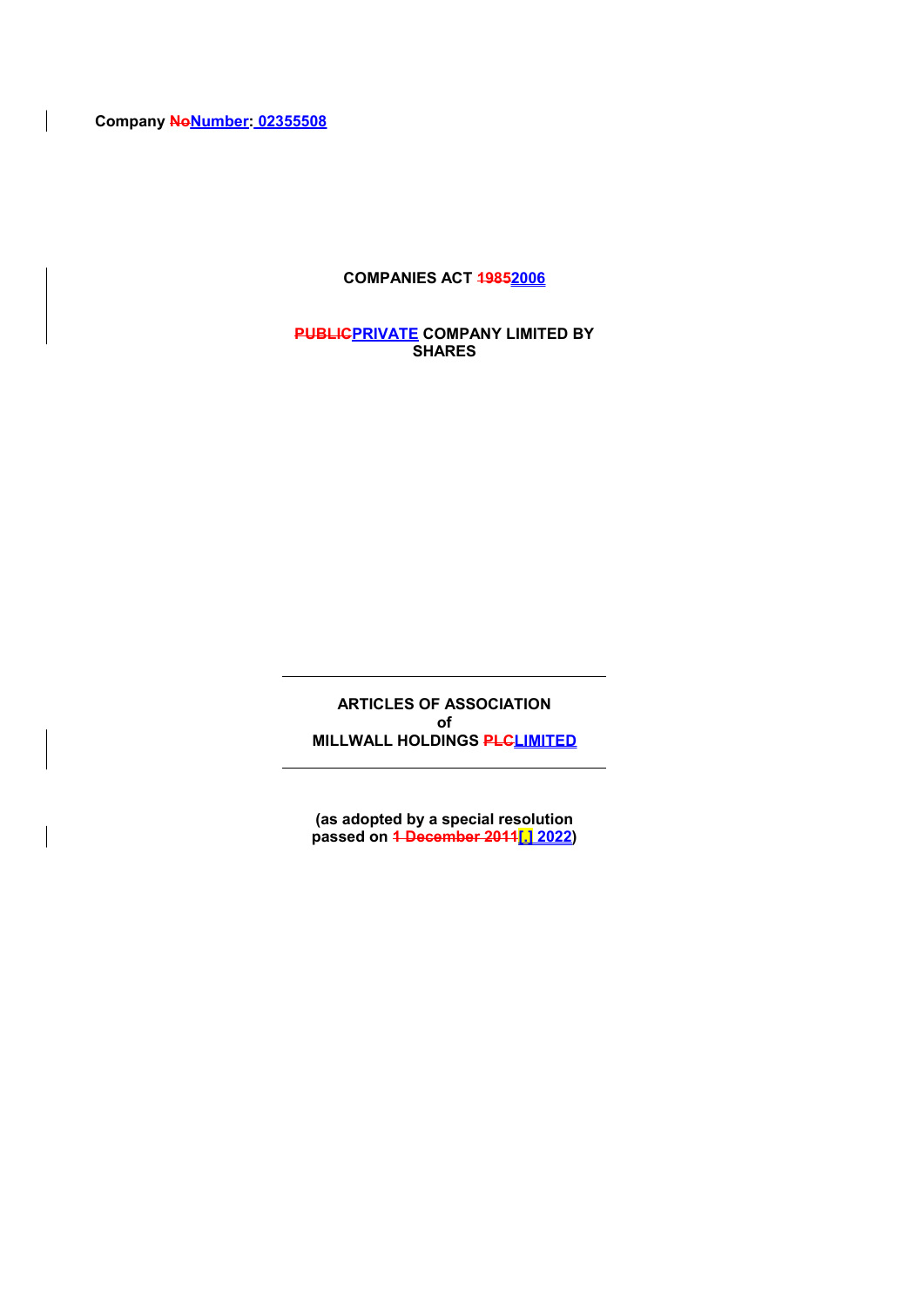# **CONTENTS**

# Page No.

| 1  |                                                                     |  |
|----|---------------------------------------------------------------------|--|
| 2  |                                                                     |  |
| 3  |                                                                     |  |
| 4  |                                                                     |  |
| 5  |                                                                     |  |
| 6  |                                                                     |  |
| 7  |                                                                     |  |
| 8  |                                                                     |  |
| 9  |                                                                     |  |
| 10 |                                                                     |  |
| 11 | SHARES WITH NO CERTIFICATES AND TRANSFER OF SHARES WITHOUT TRANSFER |  |
| 12 | ISSUE, HOLDING AND TRANSFER OF SHARES IN UNCERTIFICATED FORM  6     |  |
| 13 |                                                                     |  |
| 14 |                                                                     |  |
| 15 |                                                                     |  |
| 16 |                                                                     |  |
| 17 |                                                                     |  |
| 18 |                                                                     |  |
| 19 |                                                                     |  |
| 20 |                                                                     |  |
| 21 |                                                                     |  |
| 22 |                                                                     |  |
| 23 |                                                                     |  |
| 24 |                                                                     |  |
| 25 |                                                                     |  |
| 26 |                                                                     |  |
| 27 |                                                                     |  |
| 28 |                                                                     |  |
| 29 |                                                                     |  |
| 30 |                                                                     |  |
| 31 |                                                                     |  |
| 32 |                                                                     |  |
| 33 |                                                                     |  |
| 34 |                                                                     |  |
| 35 |                                                                     |  |
| 36 |                                                                     |  |
| 37 |                                                                     |  |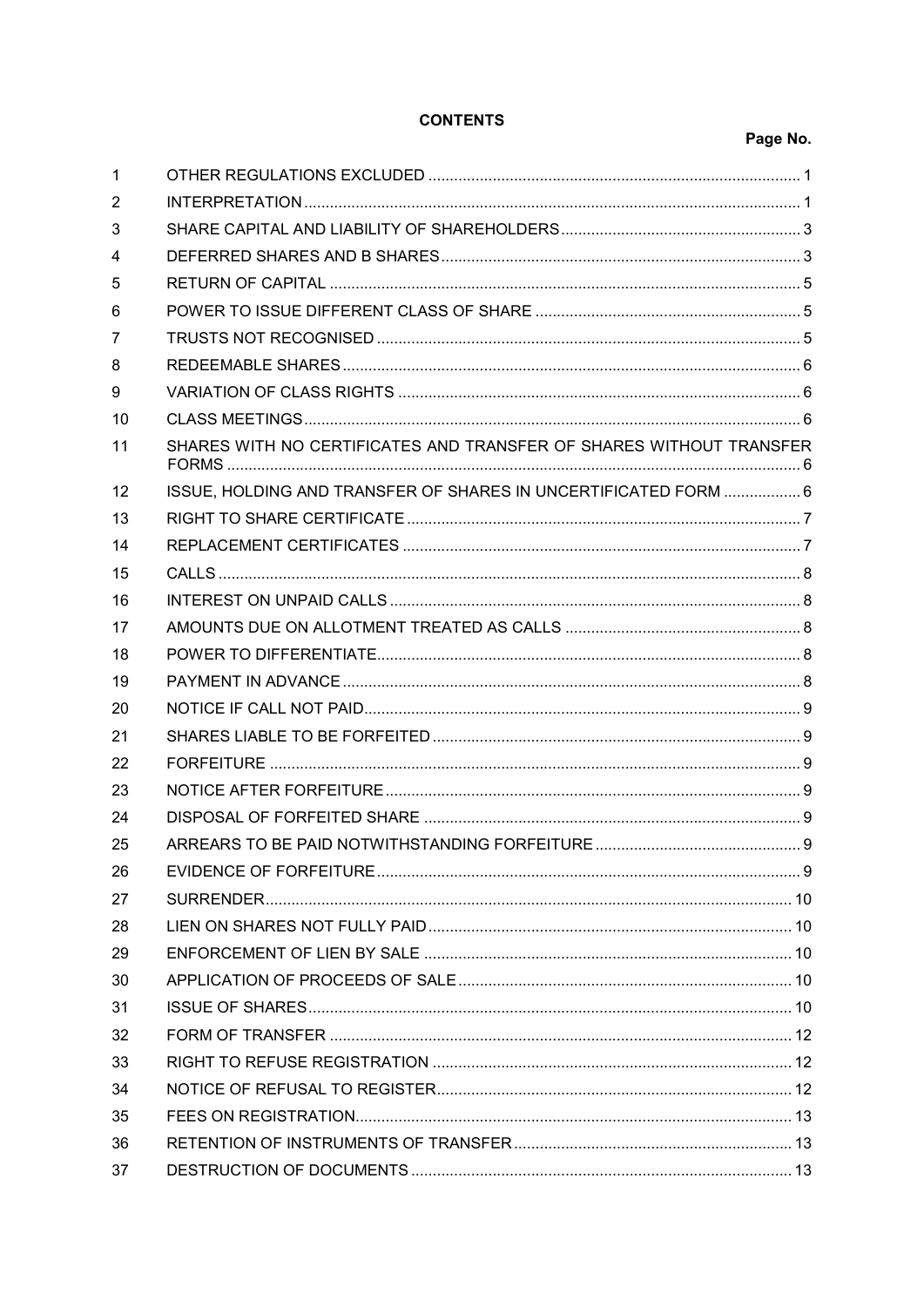| 38 |                                                                         |  |
|----|-------------------------------------------------------------------------|--|
| 39 |                                                                         |  |
| 40 |                                                                         |  |
| 41 |                                                                         |  |
| 42 |                                                                         |  |
| 43 |                                                                         |  |
| 44 |                                                                         |  |
| 45 | OMISSION TO SEND NOTICE AND IRREGULARITIES IN PUBLICATION OF NOTICES 16 |  |
| 46 |                                                                         |  |
| 47 |                                                                         |  |
| 48 |                                                                         |  |
| 49 |                                                                         |  |
| 50 |                                                                         |  |
| 51 |                                                                         |  |
| 52 |                                                                         |  |
| 53 |                                                                         |  |
| 54 |                                                                         |  |
| 55 |                                                                         |  |
| 56 |                                                                         |  |
| 57 |                                                                         |  |
| 58 |                                                                         |  |
| 59 |                                                                         |  |
| 60 |                                                                         |  |
| 61 |                                                                         |  |
| 62 |                                                                         |  |
| 63 |                                                                         |  |
| 64 |                                                                         |  |
| 65 |                                                                         |  |
| 66 |                                                                         |  |
| 67 |                                                                         |  |
| 68 |                                                                         |  |
| 69 |                                                                         |  |
| 70 |                                                                         |  |
| 71 |                                                                         |  |
| 72 |                                                                         |  |
| 73 |                                                                         |  |
| 74 |                                                                         |  |
| 75 |                                                                         |  |
| 76 |                                                                         |  |
| 77 |                                                                         |  |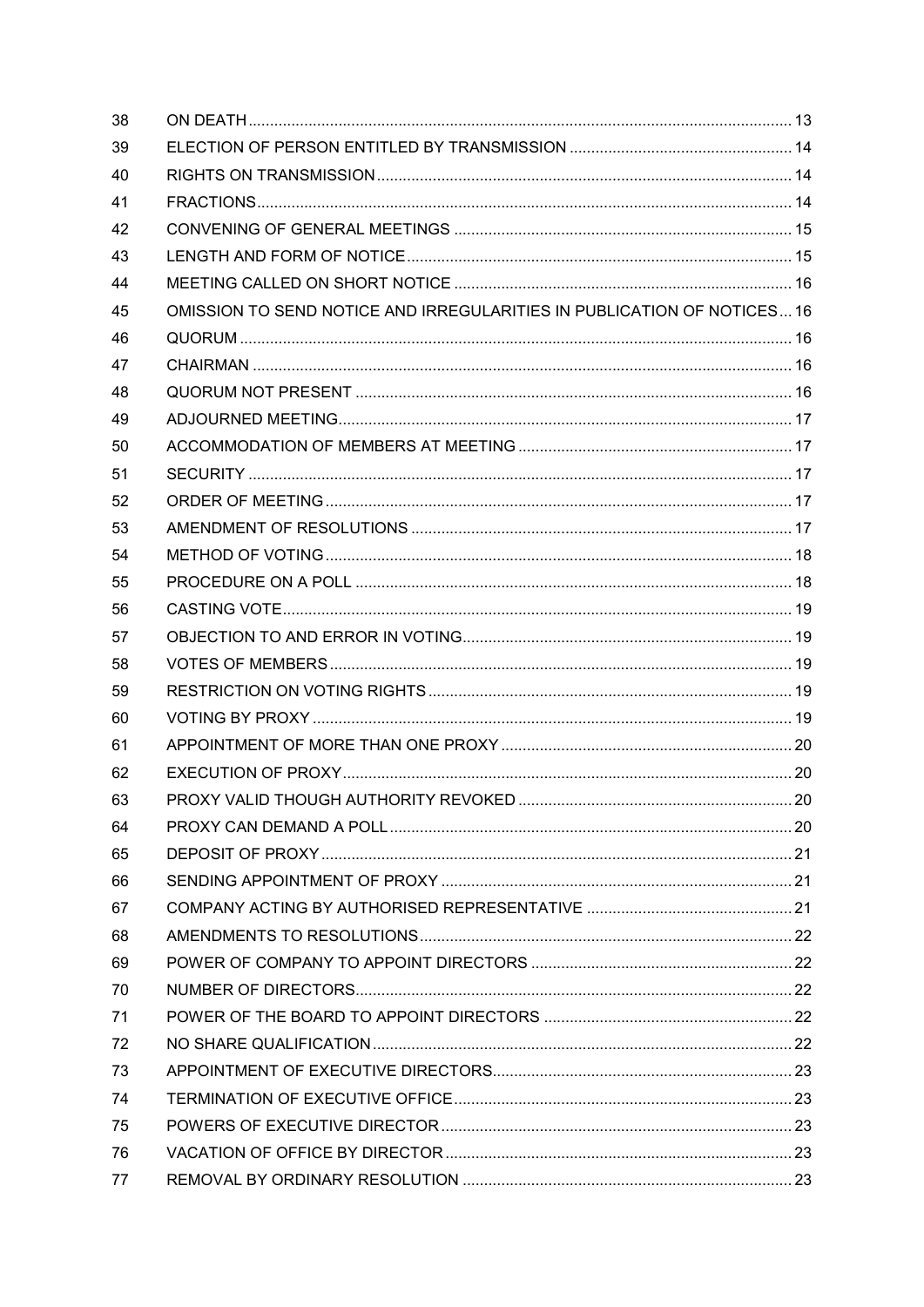| 78  |                                                           |  |
|-----|-----------------------------------------------------------|--|
| 79  |                                                           |  |
| 80  |                                                           |  |
| 81  |                                                           |  |
| 82  |                                                           |  |
| 83  |                                                           |  |
| 84  |                                                           |  |
| 85  |                                                           |  |
| 86  |                                                           |  |
| 87  | POWER OF THE BOARD TO AUTHORISE CONFLICTS OF INTEREST  27 |  |
| 88  |                                                           |  |
| 89  |                                                           |  |
| 90  |                                                           |  |
| 91  |                                                           |  |
| 92  |                                                           |  |
| 93  |                                                           |  |
| 94  |                                                           |  |
| 95  |                                                           |  |
| 96  |                                                           |  |
| 97  |                                                           |  |
| 98  |                                                           |  |
| 99  |                                                           |  |
| 100 |                                                           |  |
| 101 |                                                           |  |
| 102 |                                                           |  |
| 103 |                                                           |  |
| 104 |                                                           |  |
| 105 |                                                           |  |
| 106 |                                                           |  |
| 107 |                                                           |  |
| 108 |                                                           |  |
| 109 |                                                           |  |
| 110 |                                                           |  |
| 111 |                                                           |  |
| 112 |                                                           |  |
| 113 |                                                           |  |
| 114 |                                                           |  |
| 115 |                                                           |  |
| 116 |                                                           |  |
| 117 |                                                           |  |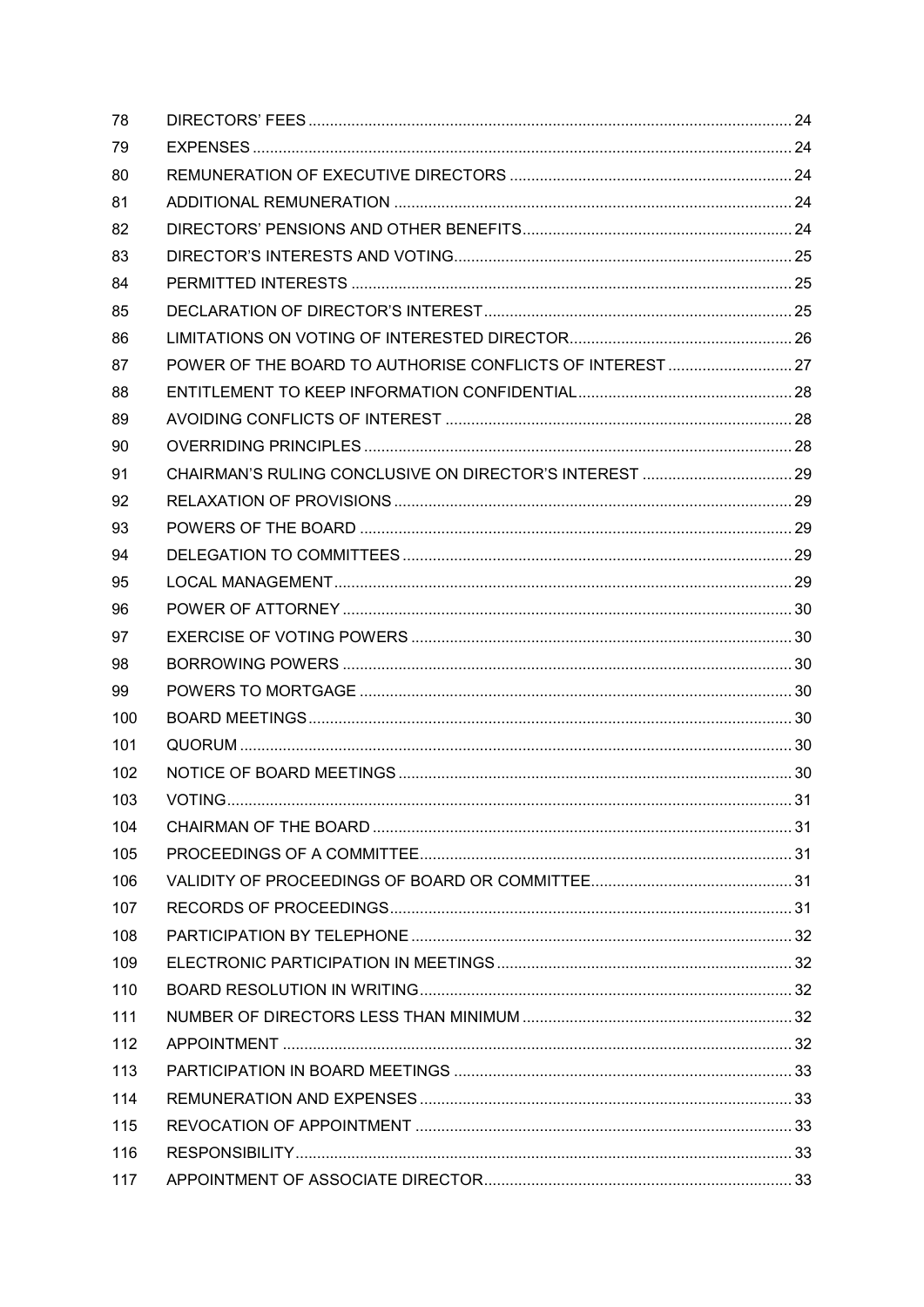| 118 |  |
|-----|--|
| 119 |  |
| 120 |  |
| 121 |  |
| 122 |  |
| 123 |  |
| 124 |  |
| 125 |  |
| 126 |  |
| 127 |  |
| 128 |  |
| 129 |  |
| 130 |  |
| 131 |  |
| 132 |  |
| 133 |  |
| 134 |  |
| 135 |  |
| 136 |  |
| 137 |  |
| 138 |  |
| 139 |  |
| 140 |  |
| 141 |  |
| 142 |  |
| 143 |  |
| 144 |  |
| 145 |  |
| 146 |  |
| 147 |  |
| 148 |  |
| 149 |  |
| 150 |  |
| 151 |  |
| 152 |  |
| 153 |  |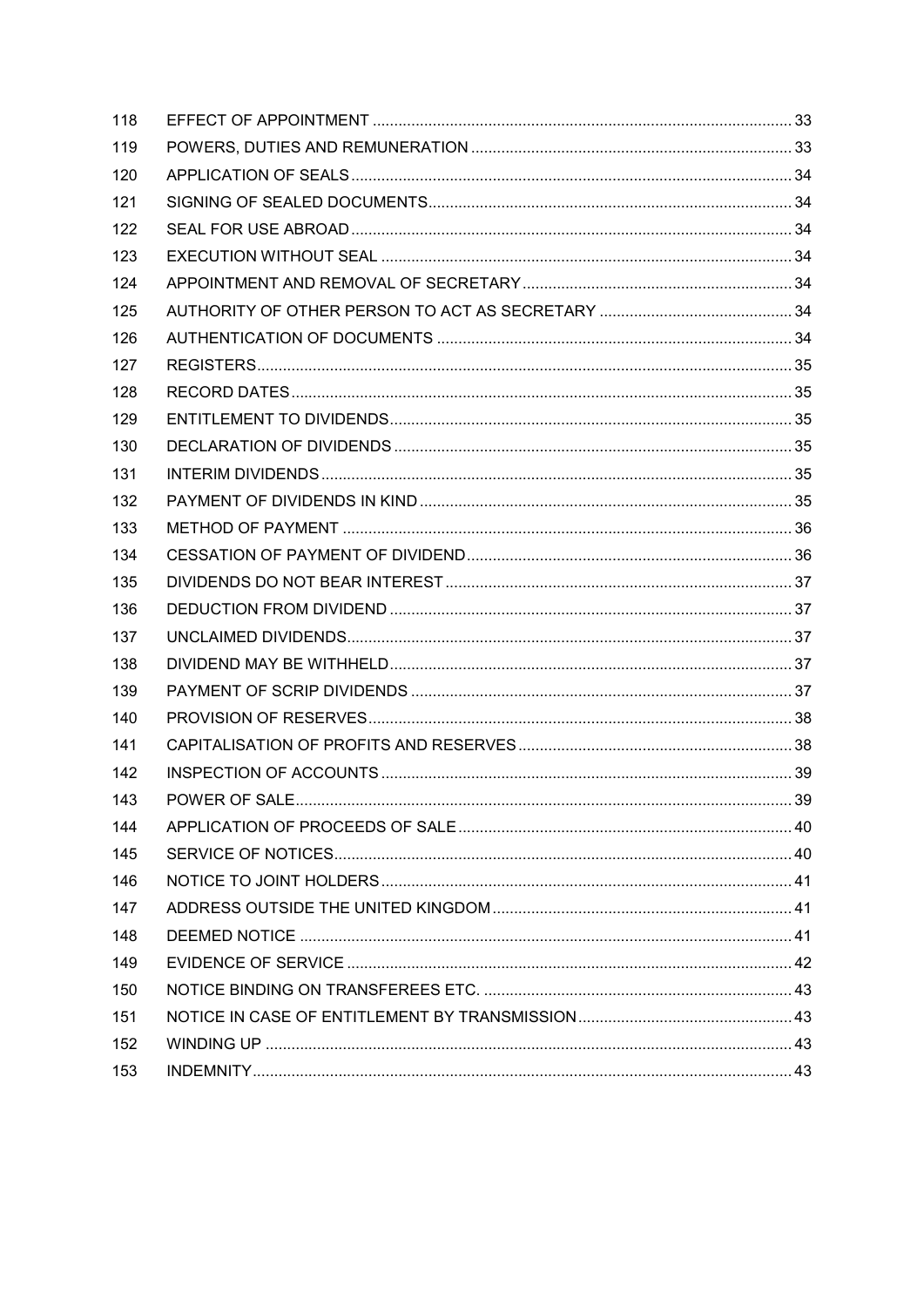**Company Number: [ 102355508** 

#### **COMPANIES ACT 19852006**

## **PUBLICPRIVATE COMPANY LIMITED BY SHARES**

## **ARTICLES OF ASSOCIATION**

## **OF MILLWALL HOLDINGS PLCLIMITED**

#### **(the "Company")**

#### **(adopted by Special Resolution of the Company passed on 1 December 2011[.])**

#### **PRELIMINARY**

#### **1 OTHER REGULATIONS EXCLUDED**

- 1.1 The following regulations shall be the articles of association of the Company to the exclusion of any article or regulation prescribed by or pursuant to, or deemed included by, any statute concerning companies
- 1.2 No provision of the Memorandum of Incorporation of the Company shall be deemed included in the articles of association of the Company by virtue of section 28 of the Companies Act 2006

## **2 INTERPRETATION**

2.1 In these Articles the following words and phrases have the following meanings:

**"Act"** means the Companies Act 2006 (as that act may be amended, consolidated or re-enacted from time to time);

**"Articles"** means these articles of association as amended from time to time;

**"Auditors"** means the auditors of the Company from time to time;

**"Board"** means the board of Directors or the Directors present or deemed to be present at a duly convened and quorate meeting of the Directors or a duly authorised committee of the Directors as the context requires;

**"B Share"** means a B ordinary share of £1 in the capital of the Company and **"B Shares**" shall be construed accordingly:

**"Business Day"** means a day (other than a Saturday or a Sunday) on which banks are open for business in London;

**"cash memorandum account"** means an account so designated by the operator of the relevant system concerned;

**"Clear Days"** means in relation to a period of notice, that period excluding the day when the notice is given or deemed to be given and the day for which it is given or on which it is to take effect;

**"Company"** means Millwall Holdings PLC;

**"Deferred Share"** means a deferred share of 0 09p£0.0009 in the capital of the Company and **"Deferred Shares"** shall be construed accordingly;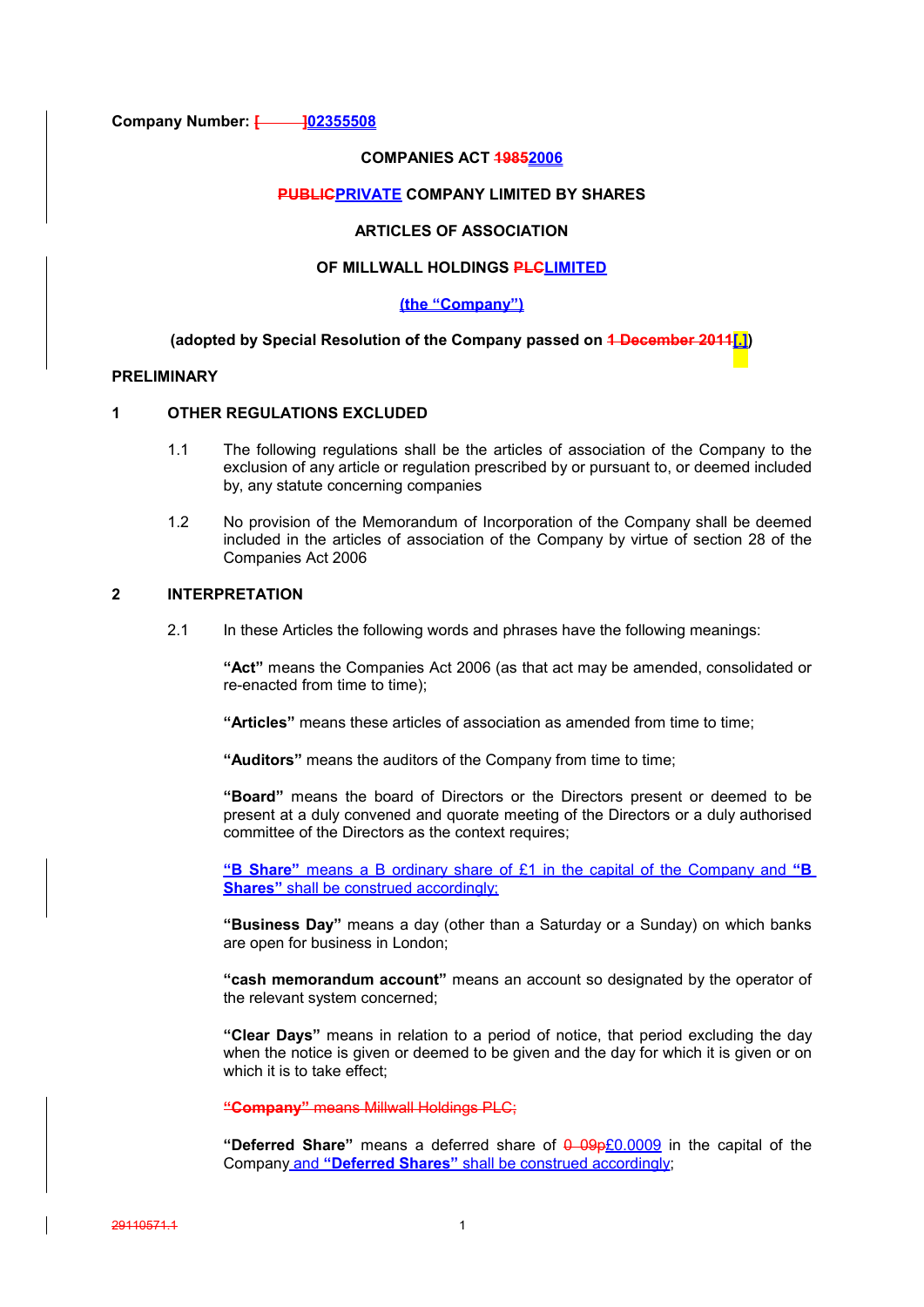**"Director"** means a director of the Company from time to time and the **"Directors"** shall be construed accordingly;

**"Electronic Address"** means any number or address used for the purposes of an Electronic Communication;

**"Electronic Communication"** means the same as in the Electronic Communications Act 2000 (as that act may be amended, consolidated or re-enacted from time to time);

**"Electronic Form"** and **"Electronic Means"** have the meanings given to them in section 1168 of the Act;

**"entitled by transmission"** means, in relation to a share, entitled as a consequence of the death or bankruptcy of a Member of another event giving rise to a transmission of entitlement by operation of law;

**"Group"** means the Company and any company which is a Subsidiary Undertaking of the Company from time to time;

**"hard copy and hard copy form"** have the meanings given to them in section 1168 of the Act;

**"holder"** means, in relation to a share, the Member whose name is entered in the Register as the holder of the shares;

**"Listing Rules"** means where the Company's shares are listed on the Official List, the latest edition of The Listing Rules issued by the London Stock Exchange under section 73A(2) of the Financial Services and Markets Act 2000 or where the Company's shares are admitted to trading on the Alternative Investment Market of the London Stock Exchange, the AlM in rules issued by the London Stock Exchange;

**"London Stock Exchange"** means London Stock Exchange PLC (or other principal stock exchange in the United Kingdom for the time being);

**"Member"** means a member of the Company and **"Members"** shall be construed accordingly;

**"Month"** means calendar month and "**Months**" shall be construed accordingly;

**"Office"** means the registered office of the Company from time to time;

**"Official List"** means the list of securities that have been admitted to listing which is maintained by the United Kingdom Listing Authority (**"UKLA"**);

**"Ordinary Share"** means an ordinary share of £10 in the capital of the Company and **"Ordinary Shares"** shall be construed accordingly;

**"Person with mental disorder"** means a person who is, or may be, suffering from mental disorder and either:

- (a) he is admitted to hospital in pursuance of an application for admission for treatment under the Mental Health Act 1983 or, in Scotland, an application for admission under the Mental Health (Scotland) Act 1984, or
- (b) an order is made by a court having Jurisdiction (whether in the United Kingdom or elsewhere) in matters concerning mental disorder for his detention or for the appointment of a guardian, receiver, curator bonis or other person to exercise powers with respect to his property or affairs,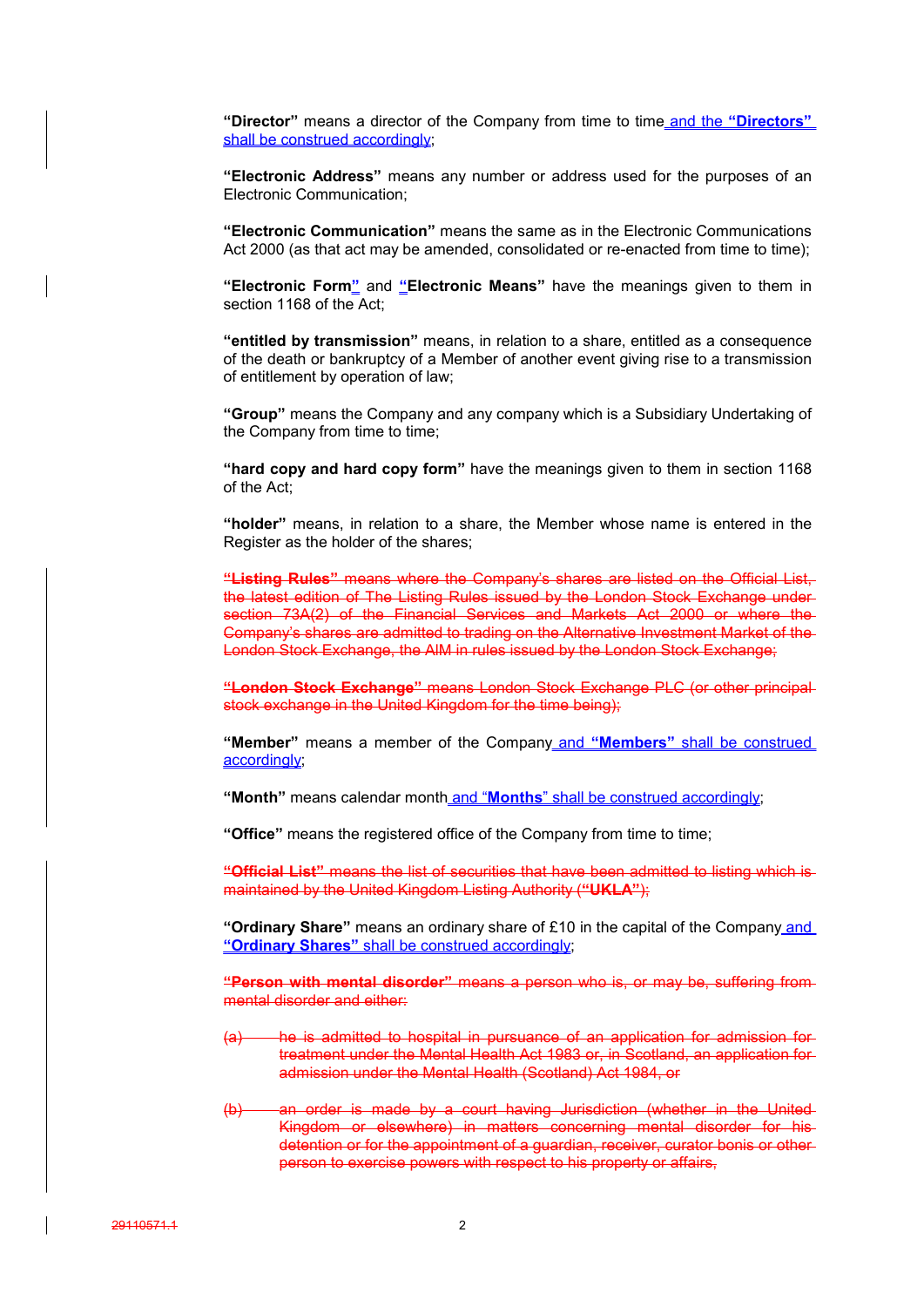**"Prescribed Rate"** means an annual rate of interest equal to two per cent above the base lending rate (or any equivalent or successor lending rate) published from time to time by Barclays Bank PLC in London being the base lending rate prevailing at the close of business in London on the date immediately preceding the day on which such rate falls to be determined;

**"recognised person"** means a recognised clearing house or a nominee of a recognised clearing house or of a recognised investment exchange, in each case as defined in section 285 of the Financial Services and Markets Act 2000;

**"Register"** means, unless the context otherwise requires, the register of Members kept pursuant to section 113 of the Act;

**"Relevant Securities"** means any shares of the Company, or any right to subscribe for or convert any securities into any shares of the Company;

**"relevant system"** has the meaning given to it in the Uncertified Securities Regulations;

**"Seal"** means the common seal of the Company and, as appropriate, any official or securities seal that the Company has or may be permitted to have under the Statutes;

**"Secretary"** means the secretary of the Company or any other person appointed to perform the duties of the secretary of the Company, including a Jointipint, assistant or deputy secretary;

**"Share Warrant"** means a warrant to bearer issued by the Company in respect of its shares;

**"Statutes"** means the Act and the Uncertificated Securities Regulations and every other statue or statutory instrument, rule, order or regulation from time to time in force concerning companies so far as they apply to the Company;

**"Sterling"** means the lawful currency of the United Kingdom;

**"Subsidiary Undertaking"** means a subsidiary undertaking of the Company which is required by the Statutes to be included in consolidated group accounts of the Company;

**"Uncertified Securities Regulations"** means Uncertified Securities Regulations 2001 (SI 2001 No 3755) as amended from time to time and any provisions of or under the Statutes which supplement or replace such Regulations;

**"United Kingdom"** means Great Britain and Northern Ireland.

- 2.2 In these Articles, unless the context otherwise requires:
	- 2.2.1 references to persons include references to natural persons and corporations;
	- 2.2.2 references to a share being in uncertified form are references to that share being an uncertificated unit of a security;
	- 2.2.3 words and expressions defined in the Statutes shall bear the same meaning in these Articles (but excluding any statutory manufacturers of the Statutes not in force at the date of these Articles and words and expressions expressly defined in these Articles).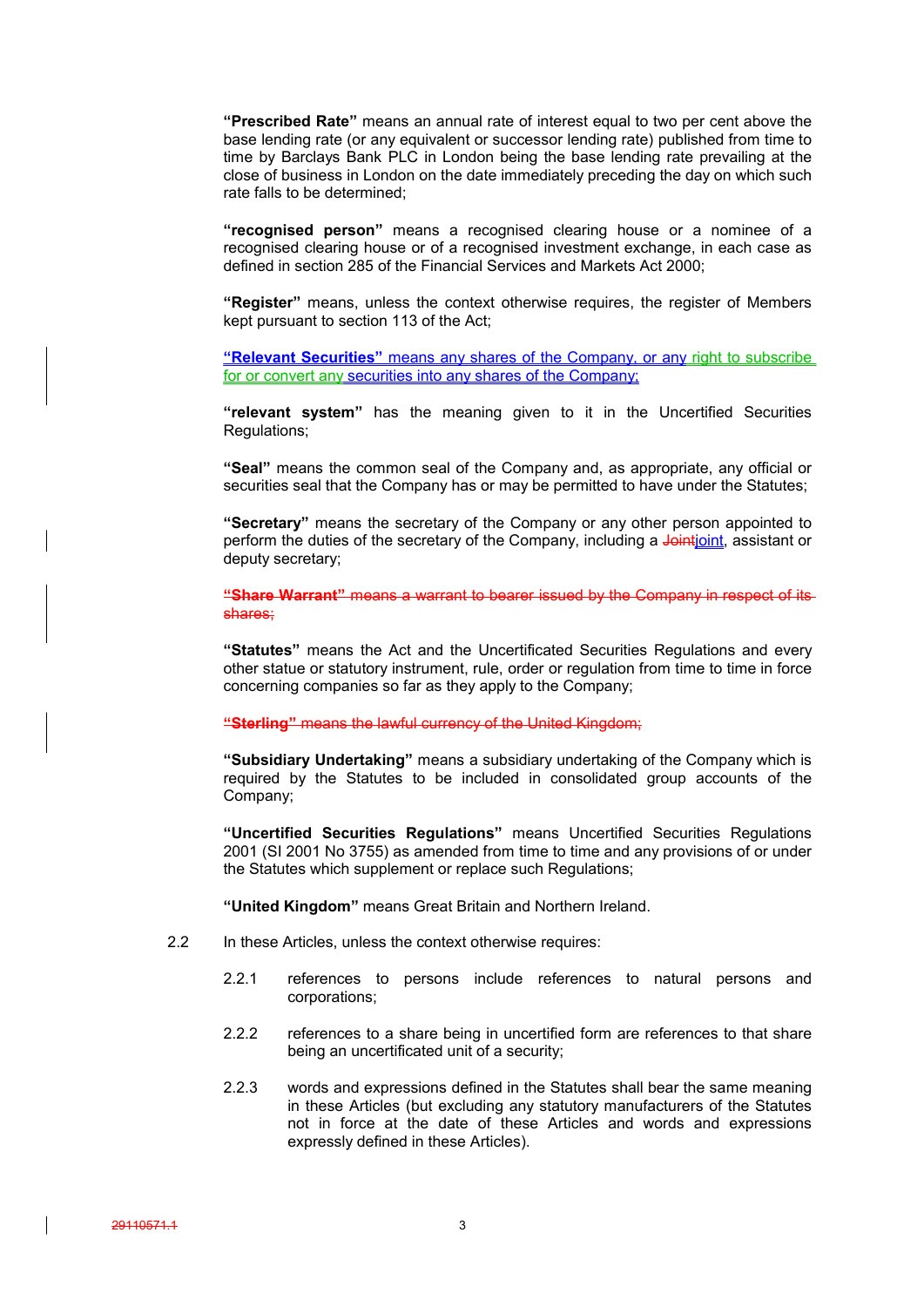- 2.3 In these Articles:
	- 2.3.1 the headings are included for convenience only and do not affect the construction of these Articles;
	- 2.3.2 words denoting the singular include the plural and vice versa; and
	- 2.3.3 words denoting one gender include each gender and all other genders.
- 2.4 Where an ordinary resolution of the Company is expressed to be required for any purpose, a special resolution is also effective for that purpose.

### **SHARE CAPITAL**

#### **3 SHARE CAPITAL AND LIABILITY OF SHAREHOLDERS**

- 3.1 The liability of Shareholdersany holders of shares in the Company shall be limited to the amount, if any, unpaid on the shares held by them.
- 3.2 The Company's authorised share capital at the date of adoption of the Articles is divided into Ordinary Shares, B Shares and Deferred Shares.

#### **4 DEFERRED SHARES AND B SHARES**

- 4.1 The special rights and restrictions attaching to the Deferred Shares shall be as follows:
	- 4.1.1 as regards voting:

the Deferred Shares shall not entitle the holders thereof to receive notice of or attend or vote at any general meeting or annual general meeting of the Company,

4.1.2 as regards income:

the holders of the Deferred Shares shall have no right to receive any dividend or other distribution,

#### 4.1.3 as regards return of capital

the Deferred Shares shall on a return of capital or on a winding up or otherwise entitle the holders thereof only to the repayment of the amounts paid up on such shares after the repayment of the capital paid up on the Ordinary Shares and the payment of £100,000 on each such ordinary share but the holders of Deferred Shares shall not be entitled to any further participation in the assets or profits of the Company,

- 4.1.3 4.1.4 as regards transfers:
	- 4.1.3.1 4.1.4.4 the Company is authorised at any time to appoint any person to execute on behalf of the holders of the Deferred Shares a transfer thereof and/or an agreement to transfer the same. without making any payment to the holders thereof and persons so entitled, to such person(s) as the Company may determine;
	- 4.1.3.2 4.1.4.2 pending any such transfer, not to issue certificates for the new Deferred Shares,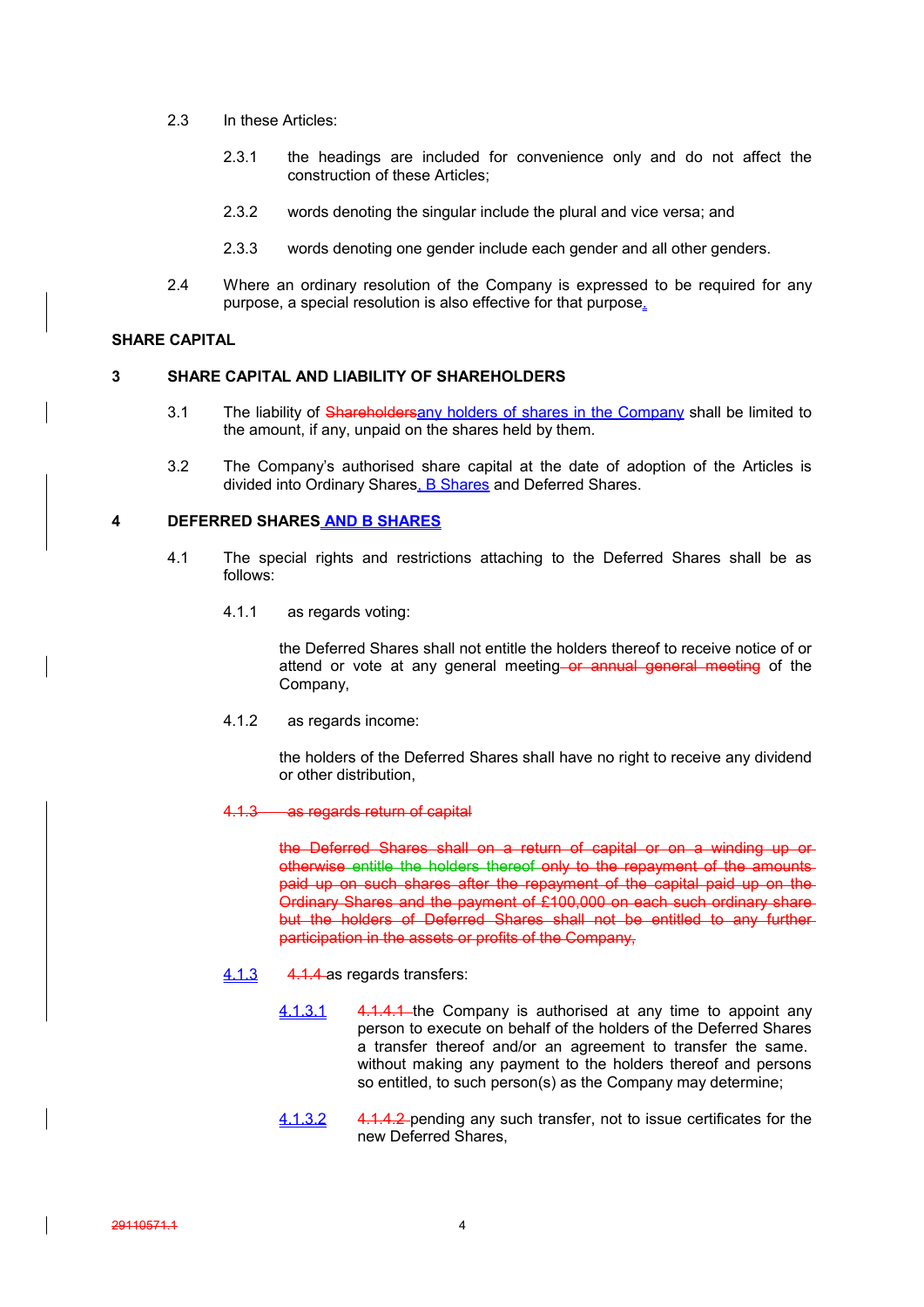- 4.1.4 4.1.5 as regards variation of rights, none of:
	- 4.1.4.1 4.1.5.1 the passing by the Company of any resolution for a reduction of capital involving the cancellation of the Deferred Shares without any repayment of capital in respect thereof; or
	- 4.1.4.2 4.1.5.2 the passing by the Company of any resolution for any other reduction of capital, including a reduction of share premium account, or the obtaining by the Company or the making by the Court of an order confirming any such reduction of capital or share premium account or the making effective of such order, or
	- 4.1.4.3 4.1.5.3 the redemption or purchase by the Company in accordance with the provisions of the Statutes of any of its own shares or other securities or the passing of a resolution to permit any such redemption or purchase,

shall constitute a variation or abrogation of the rights attaching to the Deferred Shares, and

4.1.5 4.1.6 as regards further issues:

the rights conferred by the Deferred Shares shall not be varied or abrogated by the creation or issue of further shares ranking pari passu with or in priority to the Deferred Shares.

- 4.2 The special rights and restrictions attaching to the B Shares shall be as follows:
	- 4.2.1 as regards voting:

the B Shares shall not entitle the holders thereof to receive notice of or to attend general and other meetings of the Company unless the business of the meeting is or includes the consideration of a resolution for the winding up of the Company or a resolution modifying, altering or abrogating any of the rights, privileges, limitations or restrictions attached to the B Shares in which case the holders of the B Shares shall be entitled to vote only such resolution and shall have one vote for each B Share held,

4.2.2 as regards income:

the holders of the B Shares shall not be entitled to receive any dividends,

## 4.2.3 as regards redemption:

the B Shares may be redeemed at the option of the Company. Upon any redemption of B Shares, the Company shall pay to each registered holder (or in the case of joint holders, the holder whose name stands first in the register of members of the Company) of the B Shares which are to be redeemed a sum equal to the nominal amount paid up or credited as paid up on each B Share plus £0.20 for each B Shares. Upon receipt of that amount the holder shall deliver to the Company for cancellation the certificate(s) for those B Shares or an indemnity in a form reasonably satisfactory to the Company in respect of missing share certificate. In the case of a redemption of less than all of the B Shares for the time being in issue, the Company shall redeem the same proportion (as nearly as possible) of each holder's registered holding of B Shares, any fractions otherwise arising to be determined (in the absence of agreement between such holders) by lot supervised by the Board. The Company shall only redeem such of the B Shares as is permitted by the Act. If any holder of B Shares which are liable to be redeemed fails to deliver to the Company the documents referred to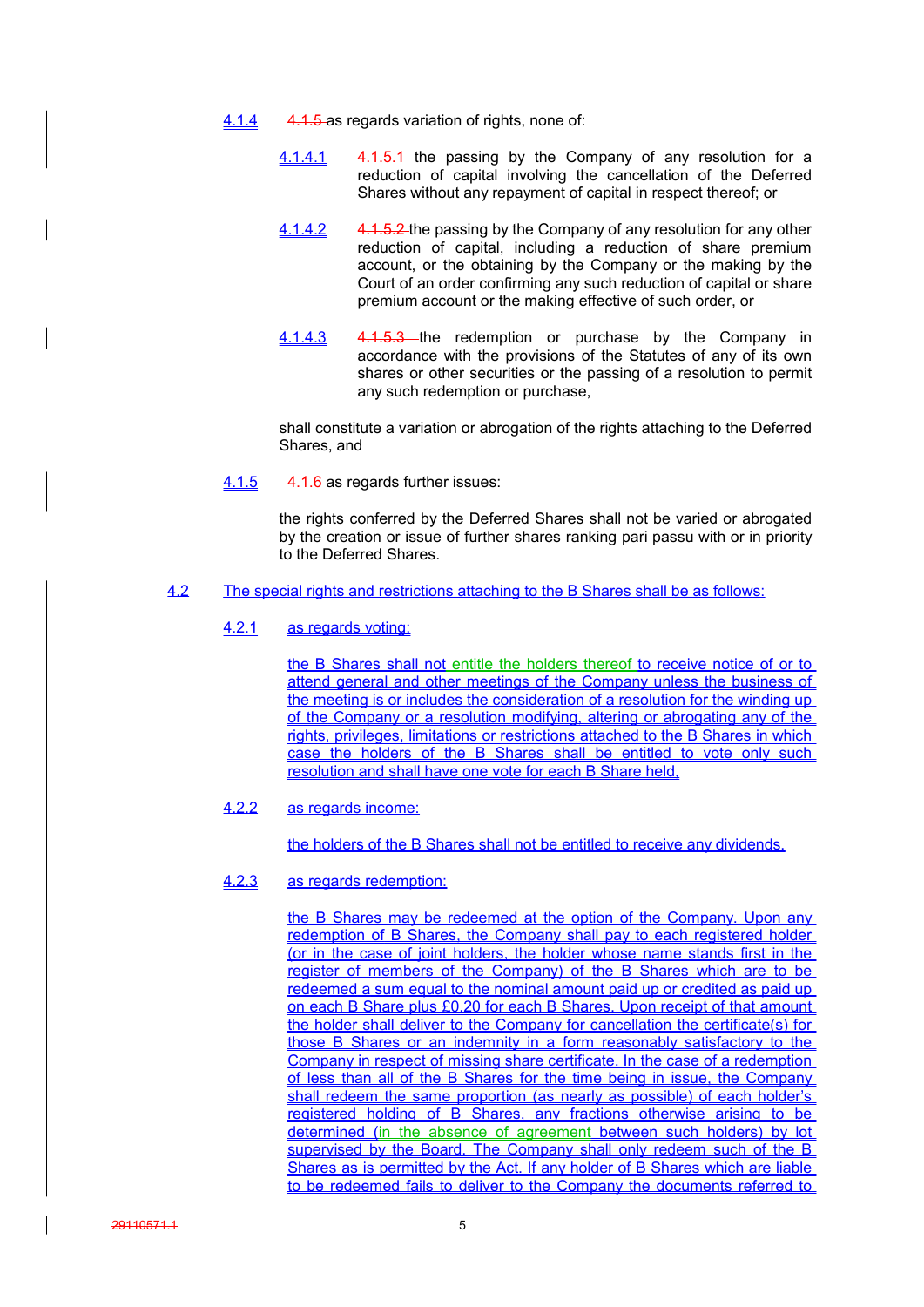above, the Company shall retain the redemption monies on trust for that holder (without obligation to invest or earn or pay interest in respect of the same) until it receives those documents. The Company shall then pay the redemption monies to the relevant holder upon receipt of those documents.

## **5 RETURN OF CAPITAL**

On a return of assets on liquidation or otherwise, the assets of the Company available for distribution among the members shall be applied in the following order:

- 5.1 first in paying to the holders of the B Shares a sum equal to the nominal amount paid up or credited as paid up on each B Share held by them plus £0.20 for each B Share held by them;
- 5.2 second in paying to the holders of the Ordinary Shares a sum equal to the nominal amount paid up or credited as paid up on each Ordinary Share held by them plus £100,000 for each Ordinary Share held by them;
- 5.3 third in paying to the holders of the Deferred Shares a sum equal to the nominal amount paid up or credited as paid up on each Deferred Share held by them; and
- 5.4 the balance of such assets (if any) shall be distributed amongst the holders of the Ordinary Shares, pro rata (as nearly as may be) according to the nominal amounts paid up or credited as paid up on the Ordinary Shares held by them respectively.

## **6 5 POWER TO ATTACHISSUE DIFFERENT CLASS RIGHTSOF SHARE**

Subject to the Statutes and without prejudice to any special rights attached to any class of shares, any share in the Company (whether forming part of the present capital or not) may be issued with or have attached to them such special rights, conditions or restrictions as the Company may by ordinary resolution direct or failing such direction (but in the case of unclassified shares only) as the Board may determine. Where the equity share capital of the Company includes shares with different voting rights, the designation of each class of shares other than those with the most favourable voting rights will include the words **"restricted voting"** or **"limited voting"** or **"non voting"**.

## **6 AUTHORITY OF BOARD TO ALLOT SHARES**

Subject to the Act and to the authority contained in the resolution of the Company in generalmeeting creating or authorising the same, the Board has general and unconditional authority to allot, grant options over, offer or otherwise deal with or dispose of any unissued share of the Company (whether forming part of the present capital or not) or right to subscribe for or convert any security into shares to such persons, at such times and generally on such terms and conditions as the Board may determine.

### **7 COMMISSIONS**

The Company may exercise all powers of paying commission and brokerage conferred or permitted by the Statutes Subject to the Statutes and the rules of the London Stock Exchange (if any), any such commission or brokerage may be satisfied in cash or by the allotment of fully or partly paid shares in the Company or the grant of an option to call for an allotment of shares or any combination of such methods as the Board may determine.

## **7 8 TRUSTS NOT RECOGNISED**

Save as provided by these Articles or as ordered by a court of competent jurisdiction or otherwise required by law, no person shall be recognised (even when notice is given) by the Company as holding any share upon any trust and the Company shall not be bound by or requited to recognise any equitable, contingent, future or partial interest in any share or any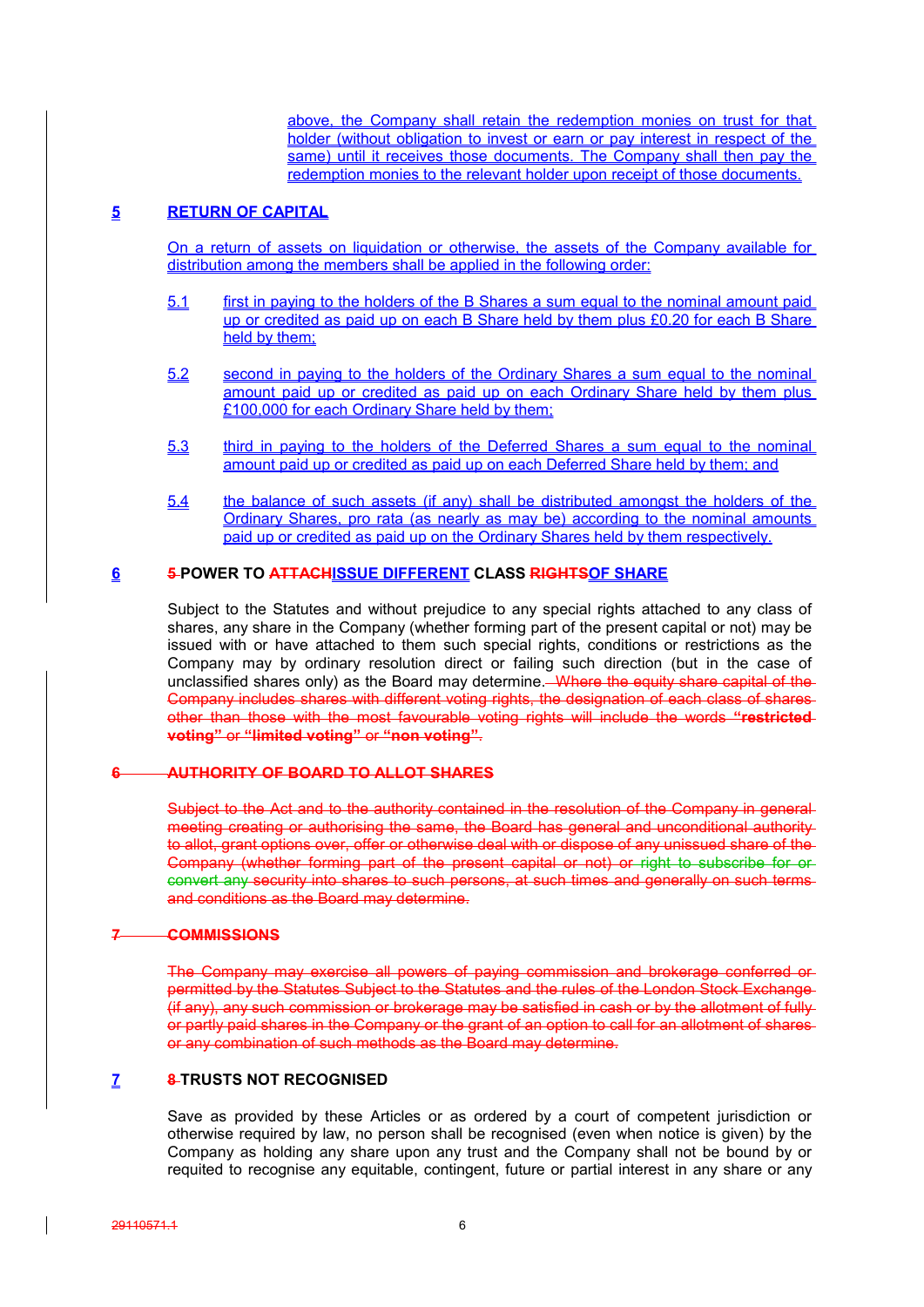right whatsoever in respect of any share. , other than an absolute right to the whole of the share in the registered holder.

## **8 9 REDEEMABLE SHARES**

Subject to the Statutes and to any rights attaching to existing shares, any share may be issued which can be redeemed or is liable to be redeemed at the option of the Company or the holder. The Board may determine the terms, conditions and manner of redemption of any redeemable shares which are issued. Such terms and conditions shall apply to the relevant shares as if the same were set out in these Articles.

## **9 10 VARIATION OF CLASS RIGHTS**

- 9.1 40.1 Subject to the Statutes, the rights attached to any class of shares may be modified, varied or abrogated (i) in such manner (if any) as may be provided by those rights or (ii) in the absence of provision, either with the consent in writing of the holders of at least three *fourthsquarters* in nominal value of the issued shares of that class (excluding any shares of that class held as treasury shares) which consent shall be in hard copy form or Electronic Form sent to such address (if any) for the time being specified by or on behalf of the Company for that purpose or with the sanction of a special resolution passed at a separate meeting of the holders of that class and then only subject to the provisions of section 633 of the Act.
- 9.2 40.2 The rights attached to any class of share are not, unless otherwise expressly provided by these Articles or in the rights attaching to the shares of that class, deemed to be modified, varied or abrogated by the creation or issue of further shares ranking equally with every other share of that class or subsequent to them or by the purchase or redemption by the Company of its own shares in accordance with the Statutes and these Articles.

## **10 11 CLASS MEETINGS**

- 10.1 11.1 A separate meeting for the holders of a class of shares shall be convened and conducted as nearly as possible in the same way as a general meeting except that the necessary quorum (other than at an adjourned meeting) is two persons, present in person or by proxy, holding or representing by proxy at least one third in nominal value of the capital paid up on the issued shares of the class (excluding any shares of that class held as treasury shares) and, at an adjourned meeting, one person holding shares of the class in question present in person or by proxy and any holder of shares of the class in question present in person or by proxy and entitled to vote at the meeting may demand a poll and shall be entitled on a poll to one vote for every share of that class of which he is the holder.
- 10.2 41.2 Where a person is present by proxy or proxies he is treated as holding only those shares in respect of which those proxies are authorised to exercise voting rights. No Member, other than a Director, is entitled to notice of a separate class meeting or to attend unless he is a holder of shares of that class and no vote may be given except in respect of a share of that class.

## **12 SHARE WARRANTS TO BEARER**

The Company may, with respect to any fully paid shares, issue a Share Warrant stating that the bearer of the Share Warrant is entitled to the shares specified in it and may provide (by coupons or otherwise) for the payment of future dividends on the shares included in a Share Warrant.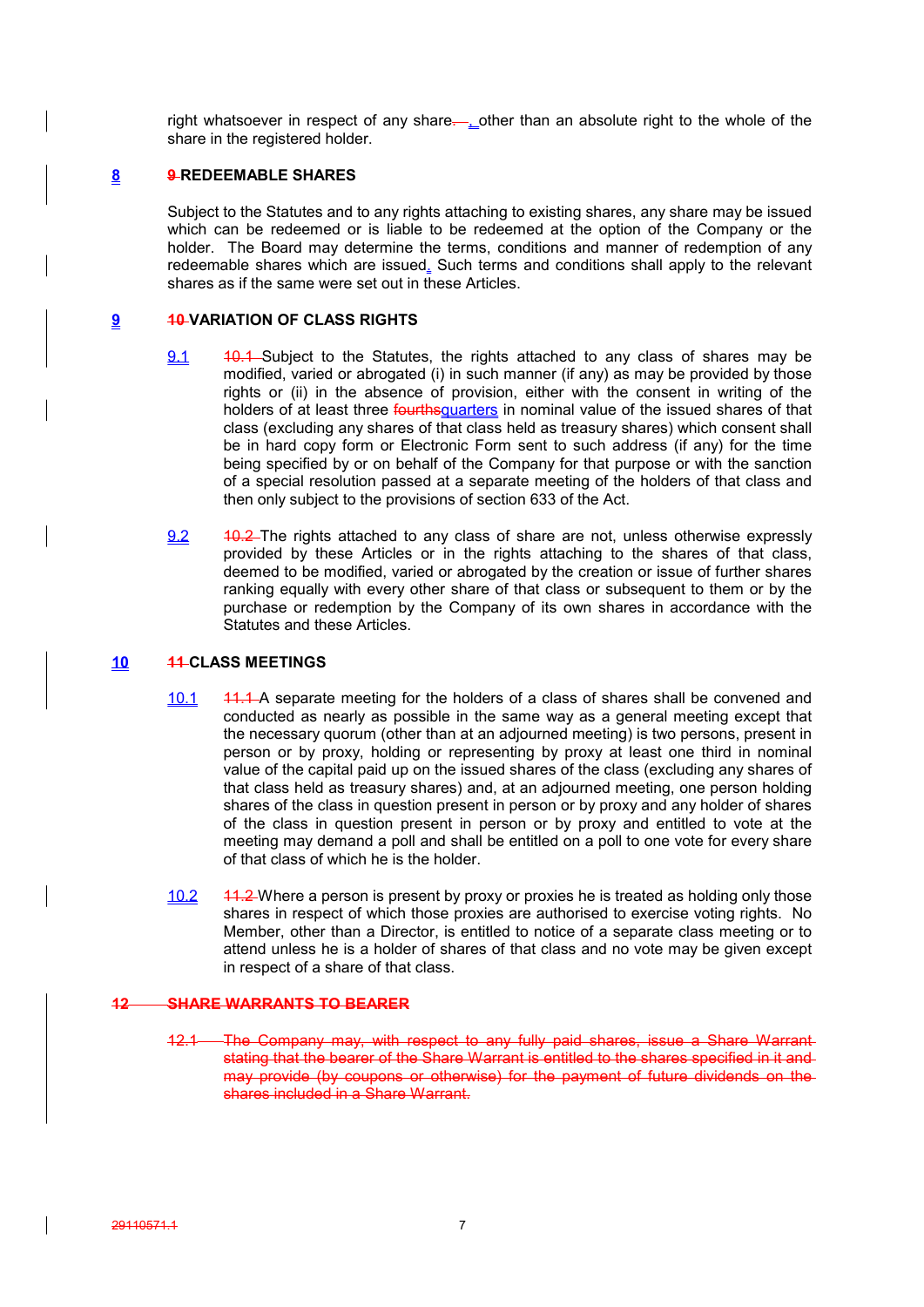- 12.2 The powers referred to in Article 12.1 may be exercised by the Board, which may determine and vary the conditions on which Share Warrants shall be issued, and in particular on which:
	- 12.2.1 a new Share Warrant or coupon will be issued in place of one damaged, defaced, worn out or lost (provided that no new Share Warrant shall be issued to replace one that has been lost unless the Board is satisfied beyond reasonable doubt that the original has been destroyed);
	- 12.2.2 the bearer of a Share Warrant shall be entitled to receive notice of and to attend, vote and demand a poll at general meetings;
	- 12.2.3 dividends Will be paid; and
	- 12.2.4 a Share Warrant may be surrendered and the name of the holder entered in the Register in respect of the shares specified in it,
- 12.3 Subject to such conditions and to these Articles, the bearer of a Share Warrant shall be deemed to be a member for all purposes. The bearer of a Share Warrant shall be subject to the conditions attached to it, whether made before or after the issue of such-Share Warrant.

### **SHARES IN UNCERTIFICATED FORM**

## **11 13 SHARES WITH NO CERTIFICATES AND TRANSFER OF SHARES WITHOUT TRANSFER FORMS**

Subject to the provisions of the Statutes, the Company may issue shares, and other securities, which do not have certificates, may allow existing shares, and other securities, to be held without certificates and may allow any shares, or other securities, to be transferred without using a transfer form.

#### **12 14 ISSUE, HOLDING AND TRANSFER OF SHARES IN UNCERTIFICATED FORM**

- 12.1 14.1 Immediately upon any of the Company's shares becoming shares in uncertificated form, the Articles will only apply to those shares in so far as they are consistent with holding those shares in uncertificated form, transferring ownership of those shares by using a relevant system and any provisions of the Uncertificated Securities Regulations.
- 12.2 14.2 The Board has authority to lay down regulations which govern the issue, holding and transfer and, where appropriate, the mechanics of conversion and redemption of shares in uncertificated form and make any other provisions which the Board considers are necessary to ensure that the Articles are consistent with the Uncertificated Securities Regulations and with any rules or guidance of an operator of a relevant system under the Uncertificated Securities Regulations. These regulations will, if they say so, apply instead of the other provisions in the Articles relating to certificates and the transfer, conversion and redemption of shares and other securities and any other provisions which are not consistent with the Uncertificated Securities Regulations.

#### **SHARE CERTIFICATES**

## **13 15 RIGHT TO SHARE CERTIFICATE**

13.1 15.1 Subject to the Statutes, a person (except a recognised person in respect of whom the Company is not required by law to complete and have ready for delivery a certificate) on becoming the holder of a share is entitled to receive within whichever is the earlier of (i) the time (if any) required by the Listing Rules and (ii) two monthstwo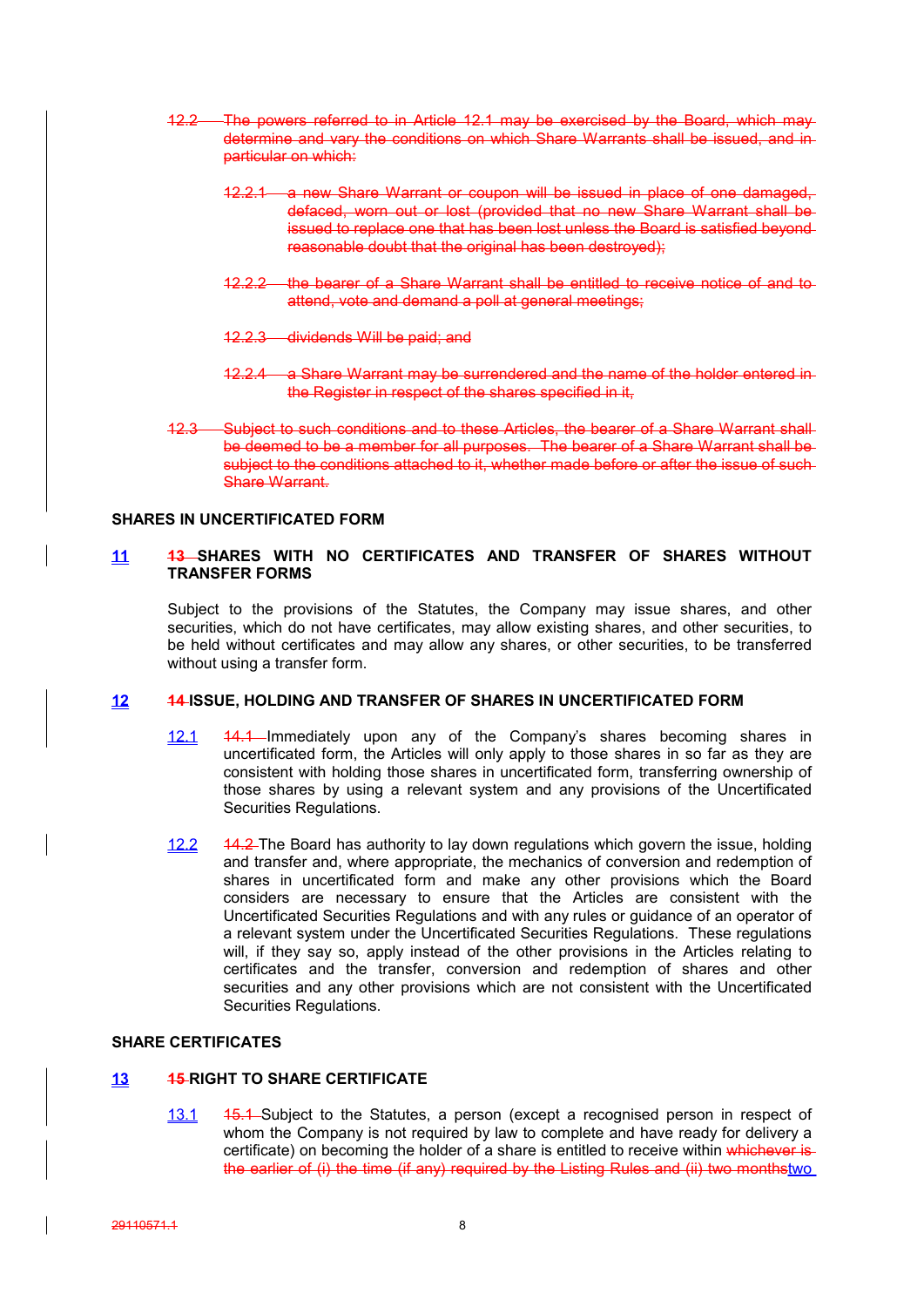Months after allotment (or such longer period as the terms of issue shall provide) or the lodgement of transfer, without charge, one certificate for all the shares of each class registered in his name  $\frac{ln}{h}$  In the case of joint holders, the Company shall not be bound to issue more than one certificate to all the joint holders and delivery of a certificate to any one of the joint holders shall be sufficient delivery to all of them. Where part of the shares comprised in a certificate are transferred, the Member transferring shall be entitled without payment to a certificate for his retained holding Sharesshares of different classes may not be included in the same certificate.

- 13.2 15.2 Every certificate shall be issued under the Seal or bearing an imprint or representation of the Seal or such othersuch form of authentication as the Board may determine having regard to the terms of issue and the Listing Rules or any other rules of the UKLA (if any) and shall specify the number, and class and distinguishing numbers (if any) of the shares to which it relates and the amount paid up on them.
- 13.3 15.3 No Member shall be entitled to more than one certificate in respect of any one share held by him.
- 13.4 15.4 Every share certificate sent in accordance with these Articles will be sent at the risk of the member or other person entitled to the certificate. The Company will not be responsible for any share certificate lost or delayed in the course of delivery.

## **14 16 REPLACEMENT CERTIFICATES**

- 14.1 16.1 Where a Member holds two or more certificates for shares of one class, the Board may at his request, on surrender of the original certificates and without charge, cancel the certificates and issue a single replacement certificate.
- 14.2 16.2 At the request of a Member, the Board may cancel a certificate and issue two or more in its place (representing shares in such proportions as the Member may specify) on surrender of the original certificate and on payment of such reasonable sum as the Board may determine.
- 14.3 46.3 If any certificate is worn out, defaced, destroyed or lost, the Board may cancel it and issue a replacement certificate on such terms as to provision of evidence and indemnity (with or without security) and to payment of the Company's reasonable costs in the investigation of that evidence and the preparation of that indemnity and security as the Board may decide, and, where it is worn out or defaced, on delivery up of the old certificate.

## **CALLS ON SHARES**

## **15 17 CALLS**

- 15.1 17.1 The Board may, subject to the provisions of these Articles and to any conditions of issue, from time to time make such calls upon the Members in respect of any moneys unpaid on their shares (whether on account of the nominal value of the shares or by way of premium) as it thinks fit and each Member shall (subject to receiving at least 14 Clear Days' notice specifying the time and place of payment) pay the amount of every call so made upon his shares to the Company at the time and place so specified.
- 15.2 17.2 A call may be made payable by instalments.
- 15.3 17.3 A call is deemed made as soon as the resolution of the Board authorising such call is passed and an entry in the minute book of a resolution of the Board making the call is conclusive evidence of the making of the call.
- 15.4 17.4 A call may be revoked or postponed in whole or in part as the Board may determine.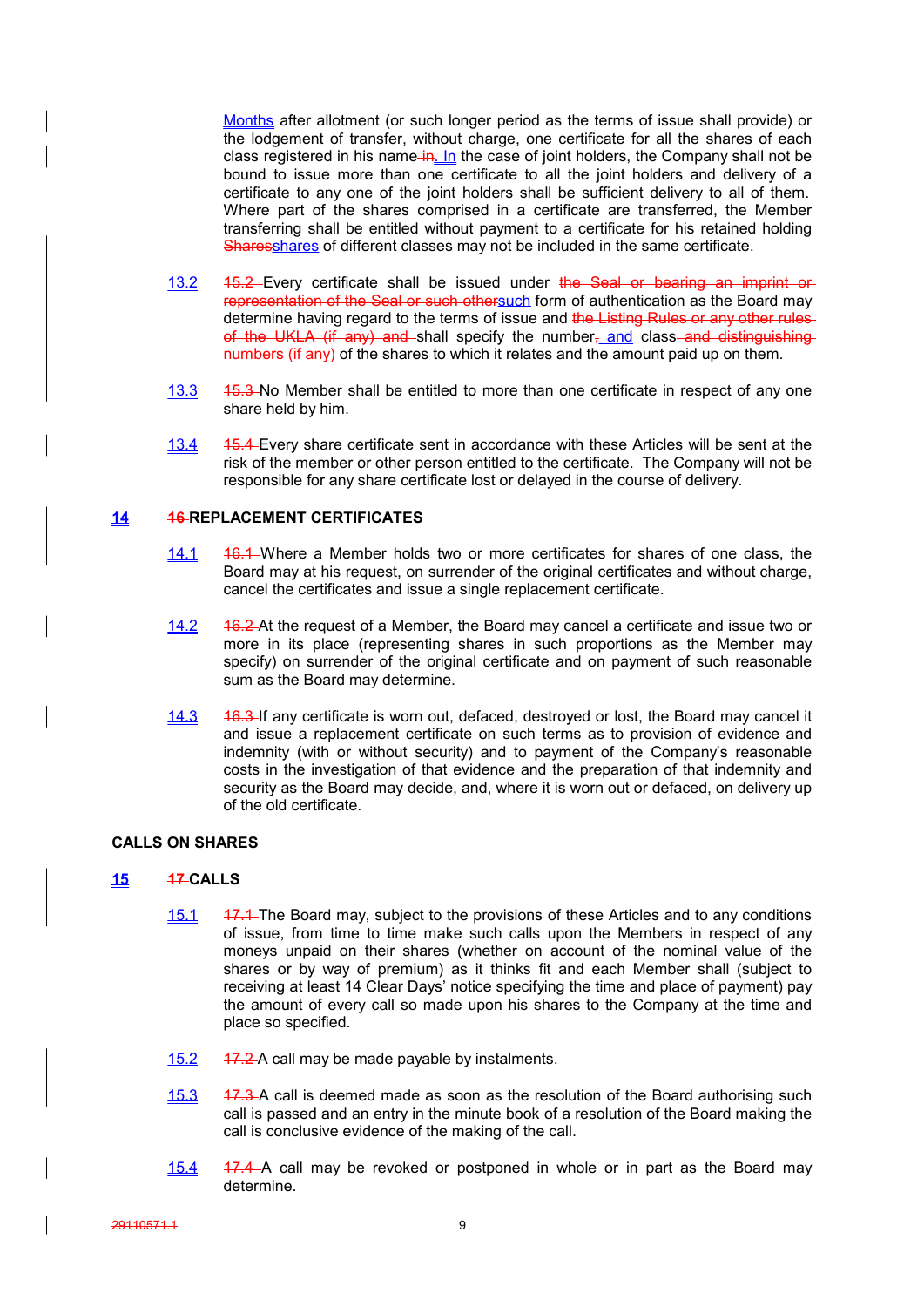15.5 17.5 The joint holders of a share are jointly and severally liable to pay all calls in respect of the share. A person on whom a call is made remains liable to pay the amount called despite the subsequent transfer of the share in respect of which the call is made.

## **16 18 INTEREST ON UNPAID CALLS**

If any amount in respect of any call or instalment of a call is not paid on or before the day appointed for payment, the person from whom the amount of the call or instalment is due shall pay interest on such amount at the Prescribed Rate from and including that date until but excluding the date of actual payment and all costs, charges and expenses that may have been incurred by reason of such non-payment. The Board may, if it thinks fit, waive payment of such interest or costs, charges or expenses in whole or in part.

## **17 19 AMOUNTS DUE ON ALLOTMENT TREATED AS CALLS**

Any amount which by the terms of issue of a share is made payable upon allotment or at any fixed date whether on account of the nominal amount of the share or by way of premium, shall for all purposes of these Articles be deemed to be a call duly made and payable on the date fixed for payment and, in case of non-payment, the provisions of these Articles as to payment of interest and expenses, forfeiture or otherwise shall apply as if such amount were a call duly made and notified.

## **18 20 POWER TO DIFFERENTIATE**

The Board may, if it thinks fit, on the issue of shares differentiate between the holders of such shares as to the amount of calls to be paid and the time of payment of such calls.

### **19 21 PAYMENT IN ADVANCE**

The Board may receive from any Member willing to advance the same, all or any part of the amounts uncalled and unpaid on shares held by him. The Board may pay interest on the amount paid in advance (until the same would, but for such advance, become presently payable) not exceeding, without the consent of the Company in a general meeting or annual general meeting, the Prescribed Rate as may be agreed between it and such Member.

## **FORFEITURE**

### **20 22 NOTICE IF CALL NOT PAID**

If a Member fails to pay in full any call or instalment of a call on or before the day appointed for payment, the Board may serve a notice on him or on a person entitled by transmission to the share in respect of which the call was made requiring payment of so much of the call or instalment as is unpaid, together with any interest which may have accrued and all costs, charges and expenses incurred by the Company by reason of such non-payment.

### **21 23 SHARES LIABLE TO BE FORFEITED**

The notice shall name a further day (not being less than 14 Clear Days' from the date of service of the notice) on or before which, and the place where, the payment is to be made and shall state that if the notice is not complied with the shares in respect of which the call was made will be liable to be forfeited.

## **22 24 FORFEITURE**

If the notice referred to in the previous Article  $2321$  is not complied with, any share in respect of which it has been given may at any time before payment required by the notice has been made, be forfeited by a resolution of the Board. Such forfeiture shall include all dividends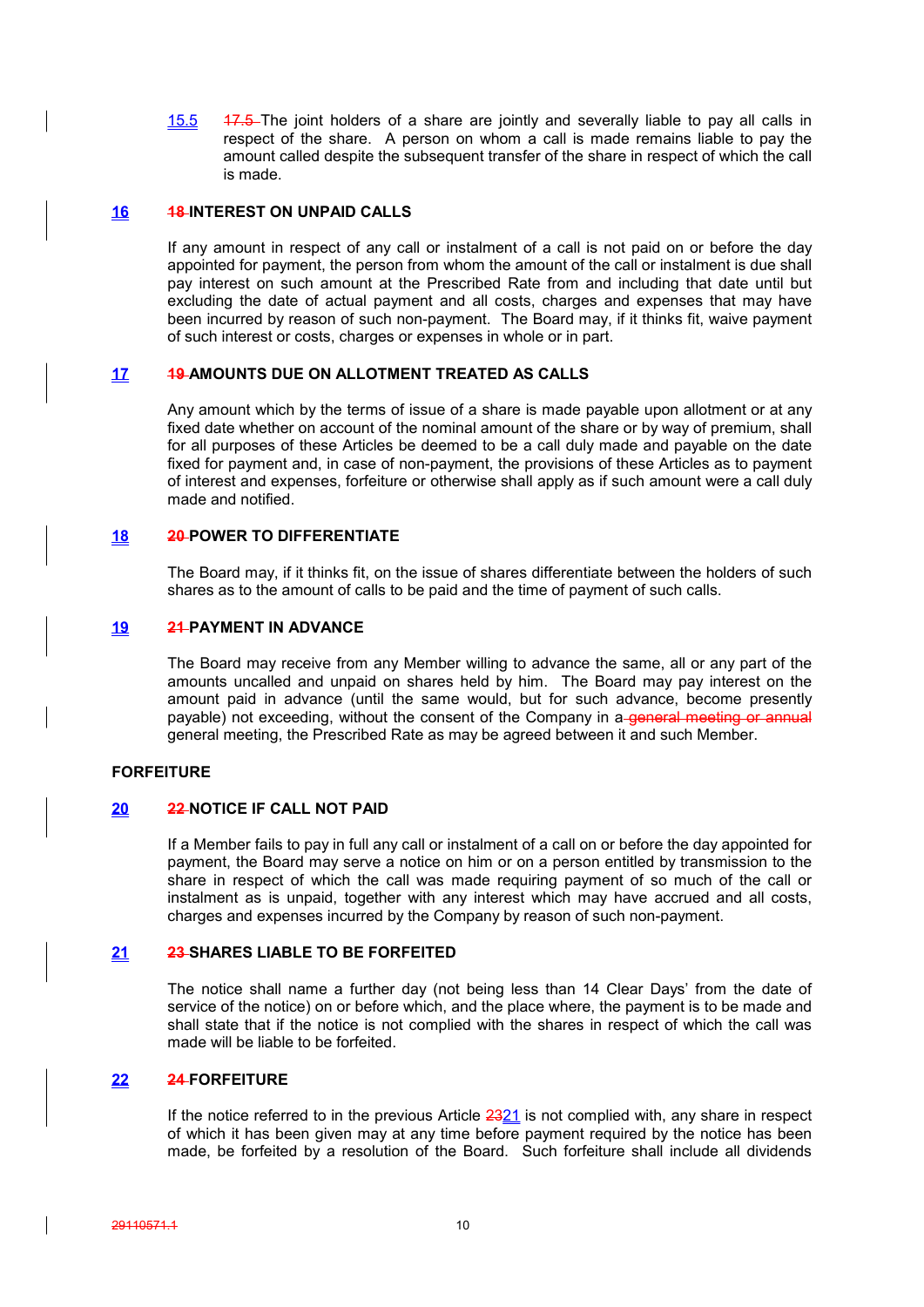declared or other amounts payable in respect of the forfeited share and not actually paid before forfeiture.

## **23 25 NOTICE AFTER FORFEITURE**

When a share has been forfeited, the Company shall serve notice of the forfeiture on the person who was before forfeiture the holder of the share or the person entitled by transmission to the share but no forfeiture is invalidated by an omission to give notice. An entry of the fact and date of forfeiture shall be made in the Register.

### **24 26 DISPOSAL OF FORFEITED SHARE**

Subject to the provisions of the Statutes, a forfeited share and all rights attaching to it shall become the property of the Company and may be sold, re-allotted or otherwise disposed of either to the person who was its holder before such forfeiture or to any other person on such terms and in such manner as the Board shall think fit. At any time before a sale, re-allotment or disposal, the forfeiture may be cancelled on such terms as the Board may think fit. The Board may, if necessary, authorise some person to execute an instrument of transfer of a forfeited share to the transferee and may receive the consideration (if any) for the share on its disposal and may register the transferee as the holder of the share.

## **25 27 ARREARS TO BE PAID NOTWITHSTANDING FORFEITURE**

A Member whose shares have been forfeited shall cease to be a Member in respect of such shares and shall surrender to the Company the certificate for the forfeited shares. He remains liable to pay and shall immediately pay to the Company all moneys which at the date of forfeiture were presently payable by him to the Company in respect of the shares with interest from the time of forfeiture until payment at the Prescribed Rate.

## **26 28 EVIDENCE OF FORFEITURE**

A statutory declaration in writing that the declarant is the Secretary or a Director and that a share has been forfeited on a date stated in the declaration is conclusive evidence of the facts stated in the declaration as against all persons claiming to be entitled to the share and such declaration shall (subject to the execution of an instrument of transfer if necessary) constitute good title to the share. The person to whom the share is disposed of shall be registered as the holder of the share and is not bound to see to the application of the purchase money (if any) and his title to the share is not affected by any irregularity in or invalidity of the proceedings with reference to the forfeiture or disposal of the share.

## **27 29 SURRENDER**

The Board may accept a surrender of any share liable to be forfeited and in that case references in the Articles to forfeiture shall include surrender.

### **LIEN**

### **28 30 LIEN ON SHARES NOT FULLY PAID**

The Company has a first and paramount lien on every share (not being a share which is fully paid up) registered in the name of any Member, either alone or jointly with any other person, for an amount payable in respect of the share, whether the due date for the payment has arrived or not. The lien extends to all dividends from time to time declared or other moneys payable in respect of the share but the Board may at any time declare any share to be exempt, in whole or in part, from the provisions of this Article 3028. Unless otherwise agreed with the transferee, the registration of a transfer of a share operates as a waiver of the Company's lien (if any) on that share.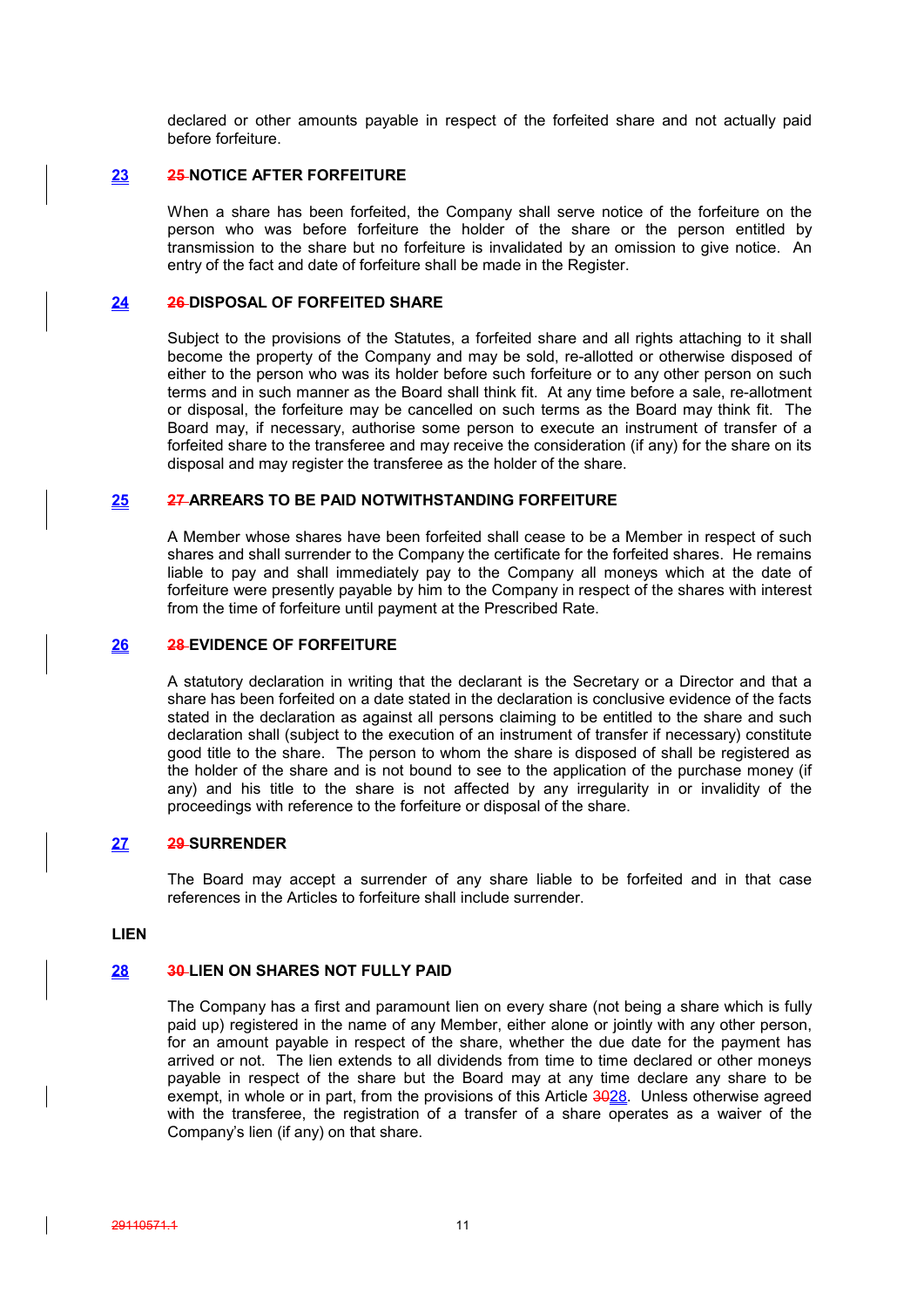### **29 31 ENFORCEMENT OF LIEN BY SALE**

For the purposes of enforcing the lien the Company may sell, in such manner as the Board thinks fit, any share on which the Company has a lien, if the due date for payment of the relevant amounts has arrived and payment is not made within 14 Clear Days after a notice in writing, stating and demanding payment of the amounts presently payable and giving notice of intention to sell in default, has been given to the holder of the share or the person entitled by transmission to the share. To give effect to a sale, the Board may authorise a person to execute an instrument of transfer of shares in the name and on behalf of the holder or the person entitled by transmission to the purchaser or his nominee. The purchaser is not bound to see to the application of the purchase money and his title to the share is not affected by any irregularity in or invalidity of the proceedings connected with the sale.

## **30 32 APPLICATION OF PROCEEDS OF SALE**

The net proceeds of a sale effected by the preceding Article 3429, after payment of the costs of the sale, shall be applied in or towards payment or satisfaction of the debt or liability in respect of which the lien exists. Any residue shall (subject to a like lien for debts or liabilities not presently payable as existed upon the shares prior to the sale and on surrender to the Company for cancellation of the certificate for the shares sold or the provision of an indemnity (with or without security) as to any lost or destroyed certificate required by the Board) be paid to the holder of or the person entitled by transmission to the shares immediately prior to the sale.

## **ISSUE OF SHARES**

## **31 ISSUE OF SHARES**

- 31.1 The Directors are generally and unconditionally authorised for the purposes of section 551 of the Act to exercise any power of the Company to allot Relevant Securities.
- 31.2 Any Relevant Securities which the Directors propose to allot, grant or otherwise dispose of shall, before they are so allotted, granted or otherwise disposed of, be offered to Members holding Ordinary Shares and B Shares. Such offer shall be made by means of a notice (a **"Subscription Notice"**) served by the Directors on such Members which shall:
	- 31.2.1 state the number and class of Relevant Securities offered;
	- 31.2.2 state the subscription price per Relevant Security, which shall be determined by the Directors;
	- 31.2.3 invite the relevant offerees to respond in writing to the Company stating the number of Relevant Securities for which they wish to subscribe; and
	- 31.2.4 expire, and the offer made in that notice to an offeree shall be deemed to be withdrawn if not previously accepted by such offeree, on the date specified therein, being not less than 10 nor more than 20 Business Days after the date of the Subscription Notice.
- 31.3 After expiry of the period referred to in the Subscription Notice or, if sooner, all relevant Members responding to the Subscription Notice (in either case, the **"Subscription Allocation Date"**), the Directors shall allocate Relevant Securities in accordance with the applications received **provided that**:
	- 31.3.1 if there are applications for more than the number of Relevant Securities available, the Relevant Securities shall be allocated to the relevant applicants in proportion (as nearly as practicable but without allocating to any applicant more Relevant Securities than he applied for) to the aggregate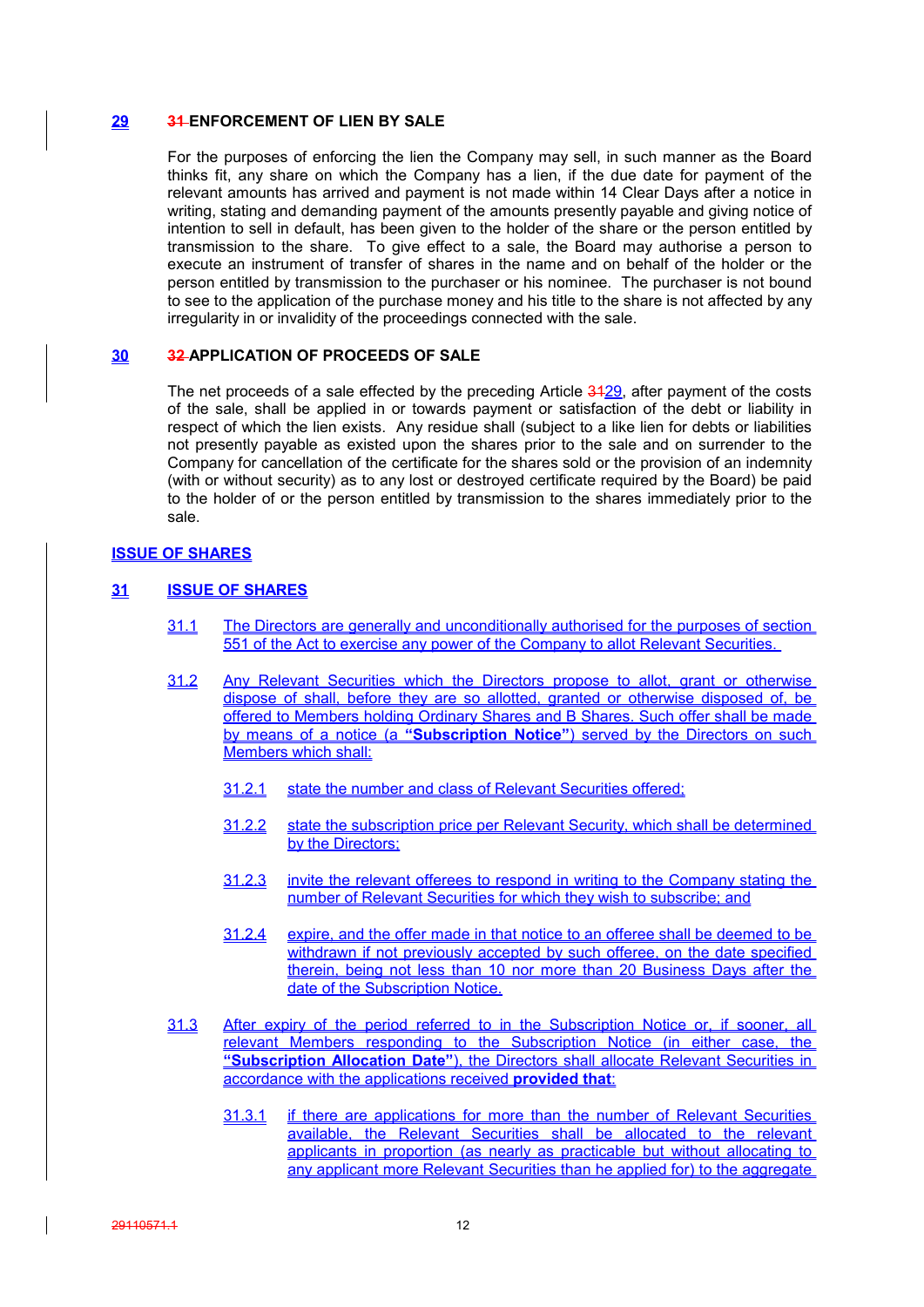nominal value of the Ordinary Shares and B Shares held by each of them respectively as a proportion of the aggregate nominal value of the Ordinary Shares and B Shares then in issue; and

- 31.3.2 the allocation of any fractional entitlements to Relevant Securities amongst the Members shall be dealt with by the Directors in such manner as the Directors see fit.
- 31.4 Within 5 Business Days of the Subscription Allocation Date the Directors shall give notice in writing (a **"Subscription Allocation Notice"**) to each Member to whom Relevant Securities have been allocated pursuant to article 31.2.4 (each a **"Subscriber"**). A Subscription Allocation Notice shall state:
	- 31.4.1 the number and class of Relevant Securities allocated to that Subscriber;
	- 31.4.2 the aggregate subscription price payable by the Subscriber in respect of the Relevant Securities allocated to him; and
	- 31.4.3 the place, date and time (being not less than 2 nor more than 5 Business Days after the date of the Subscription Allocation Notice) at which completion of the subscription for the Relevant Securities shall take place.
- 31.5 Completion of a subscription for Relevant Securities pursuant to a Subscription Allocation Notice shall take place at the place, date and time specified in the Subscription Allocation Notice when the Subscriber will pay the relevant subscription monies to the Company in cleared funds and the Company will allot or grant the Relevant Securities to that Subscriber. If a Subscriber shall fail for any reason to pay the relevant subscription monies in respect of any Relevant Securities to the Company in cleared funds by the date in the Subscription Allocation Notice he shall:
	- 31.5.1 be deemed to have declined the offer made to him in respect of those Relevant Securities which shall immediately be deemed to be released from the provisions of articles 31.1 to 31.3.2 (inclusive); and
	- 31.5.2 indemnify the Company against all costs, claims and expenses which the Company may suffer or incur as a result of such failure.
- 31.6 Any Relevant Securities which are not accepted pursuant to articles 31.1 to 31.4.3 (inclusive), and any Relevant Securities released from the provisions of those articles by virtue of a Subscriber's default in accordance with article 31.4.3, may be offered by the Directors to a third party and such Relevant Securities shall, subject to the provisions of the Act, be at the disposal of the Directors who may allot, grant or otherwise dispose of them to such persons at such times and generally on such terms and conditions as they think fit in their absolute discretion, **provided that**:
	- 31.6.1 no Share shall be issued at a discount;
	- 31.6.2 no Relevant Securities shall be allotted, granted or otherwise disposed of on terms which are more favourable than those on which they were offered to the Members pursuant to article 31.1; and
	- 31.6.3 no Relevant Securities shall be allotted, granted or otherwise disposed of more than three Months after the date of the relevant Subscription Notice relating to those Relevant Securities unless the procedure in articles 31.1 to 31.4.3 (inclusive) is repeated in relation to that Relevant Security.
- 31.7 In accordance with section 567(1) of the Act, sections 561 and 562 of the Act shall not apply to the Company.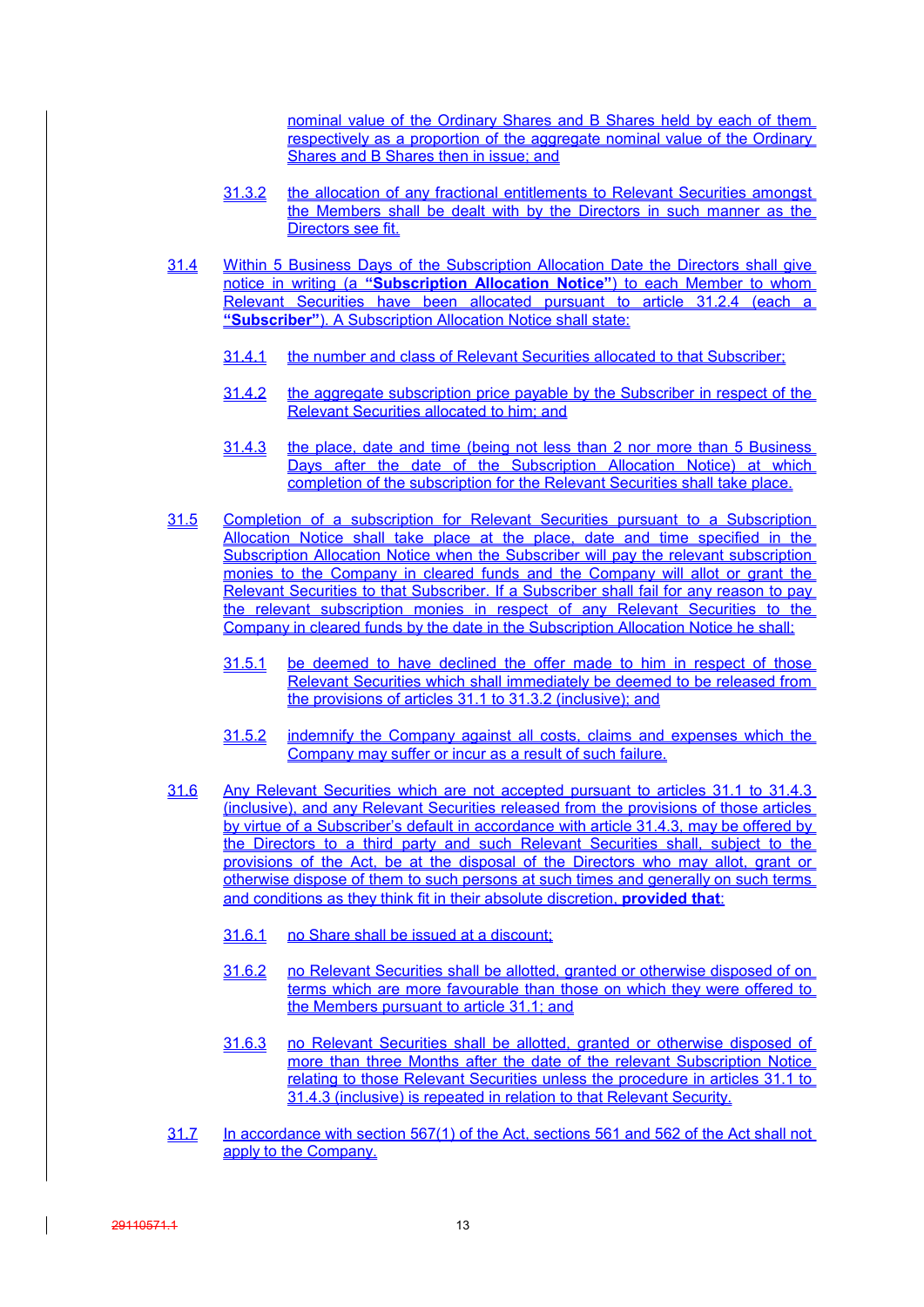31.8 Unless the Directors resolve otherwise, any Ordinary Shares or B Shares allotted pursuant to article 31 to an existing Member shall immediately following such issue be reclassified proportionately to the same class(es) of Ordinary Shares and B Shares held by that Member.

#### **TRANSFER OF SHARES**

### **32 33 FORM OF TRANSFER**

Subject to these Articles, any Member may transfer all or any of his shares by instrument of transfer in writing in any usual form or in such other form as the Board may approve and the instrument must be signed by or on behalf of the transferor and (except in the case of a share which is fully paid up) by or on behalf of the transferee but need not be under seal. The transferor is deemed to remain the holder of the share until the name of the transferee is entered in the Register in respect of it.

#### **33 34 RIGHT TO REFUSE REGISTRATION**

Subject to Article 42, the The Board may, in its absolute discretion and without assigning any reason, refuse to register a transfer of any share (provided that the refusal does not prevent dealings from taking place on an open and proper basis) or renunciation of a renounceable letter of allotment unless all of the following conditions are satisfied:

- 33.1 34.1 It it is in respect of a share which is fully paid up;
- 33.2 34.2 it is in respect of only one class of shares;
- 33.3 34.3 it is in favour of a single transferee or renouncee or not more than four joint transferees or renouncees;
- 33.4 34.4 it is duly stamped (if required);34.5 it is not in favour of a minor, infant, bankrupt or Person with mental disorder; and
- 33.5 34.6 it is delivered for registration to the Office or such other place as the Board may decide accompanied by the certificate for the shares to be transferred (save in the case of a transfer by a recognised person to whom no certificate was issued-or in thecase of a renunciation) and such other evidence as the Board may reasonably require to prove the title of the transferor or person renouncing and the due execution by him of the transfer or renunciation or, if the transfer or renunciation is executed by some other person on his behalf, the authority of that person to do so.

### **34 35 NOTICE OF REFUSAL TO REGISTER**

If the Board refuses to register a transfer of any share it shall as soon as practicable and in any event within two monthsMonths after the date on which the transfer was lodged with the Company (in the case of a transfer of a share in certificated form) or the date on which the operator-instruction was received by the Company (in the case of a transfer of a share in uncertificated form to a person who is to hold it thereafter in certificated form) send to the transferee notice of the refusal together with reasons for the refusal (except in the case of suspected or actual fraud). The Directors shall send to the transferee such further information about the reasons for the refusal as the transferee may reasonably request.

## **35 36 FEES ON REGISTRATION**

No fee shall be charged for the registration of a transfer or the renunciation of a renounceableletter of allotment or other document relating to or affecting the title to any share or for making any entry in the Register affecting the title to any share.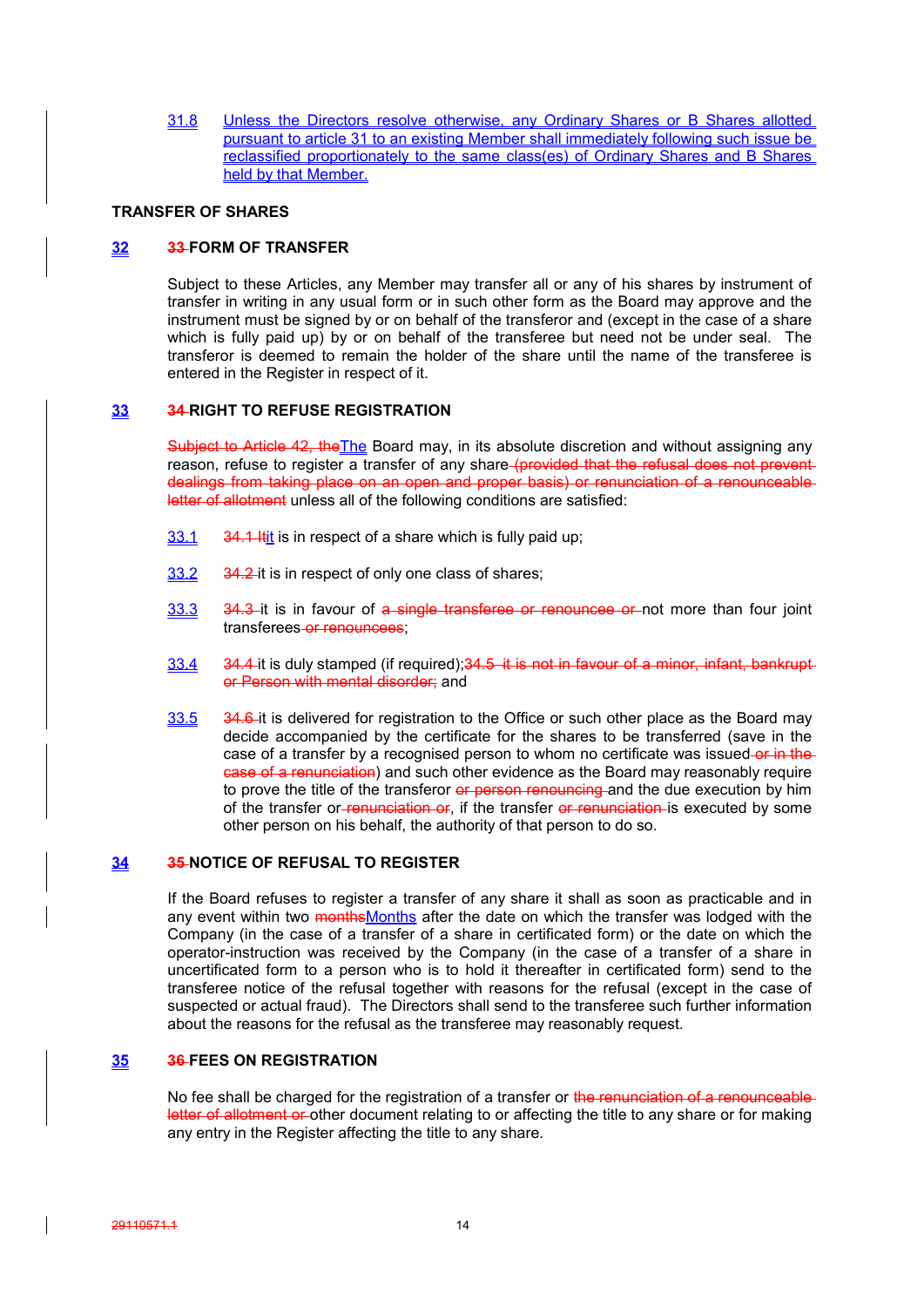### **36 37 RETENTION OF INSTRUMENTS OF TRANSFER**

Subject to the following Article 3837, all instruments of transfer which are registered may be retained by the Company but any instrument of transfer which the Board refuses to register shall (except in the case of suspected or actual fraud) be returned to the person depositing it.

## **37 38 DESTRUCTION OF DOCUMENTS**

- 37.1 38.1 The Company may destroy (i) all instruments of transfer of shares and documents constituting the renunciation of an allotment of shares and other supporting documents which have been registered at any time after the expiration of six years from the date of registration, (ii) all dividend mandates or any variation or cancellation of them or notifications of change of address or name at any time after the expiration of two years from the date of recording them, (iii) all cancelled share certificates at any time after the expiration of one year from the date of cancellation, and (iv) any other document on the basis of which any entry in the Register is made at any time after the expiration of six years from the date an entry was made in the Register it shall conclusively be presumed in favour of the Company that every instrument of transfer so destroyed was a valid and effective instrument duly and properly registered and that every share certificate so destroyed was a valid certificate duly and properly cancelled and that every other document destroyed was a valid and effective document in accordance with the recorded particulars in the books or records of the Company.
- 37.2 38.2 The provisions of this Article 3837 shall apply only to the destruction of documents in good faith and without notice of any claim to the Company (regardless of the parties to the claim) that the document might be relevant to the claim.
- 37.3 38.3 Nothing contained in this Article 3837 imposes on the Company any liability in respect of the destruction of any such document earlier than provided for in this Article 3837 or in any case where the conditions of this Article 3837 are not fulfilled.
- 37.4 38.4 References in this Article 3837 to the destruction of any document include references to its disposal in any manner.

## **TRANSMISSION OF SHARES**

## **38 39 ON DEATH**

If a Member dies, the survivor or survivors (where the deceased was a joint holder) and the executors or administrators of the deceased (where he was a sole or only surviving holder) shall be the only persons recognised by the Company as having any title to his interest in the shares Nothing in these Articles releases the estate of a deceased holder (whether sole or joint) from any liability in respect of any share held by him.

## **39 40 ELECTION OF PERSON ENTITLED BY TRANSMISSION**

- 39.1 40.1 Any person becoming entitled by transmission to a share may, upon such evidence as to title being provided as the Board may require, elect either to be registered himself as holder of the share or have a person nominated by him registered as holder. All the provisions of these Articles relating to the transfer of shares apply to any such notice or transfer as if the death or bankruptcy or other event giving rise to transmission had not occurred and the notice or transfer was executed by such Member.
- 39.2 40.2 If any person becoming entitled by transmission to a share elects to be registered himself he shall give notice in writing to the Company to that effect if he elects to have another person registered, he shall execute an instrument of transfer of the share to that person.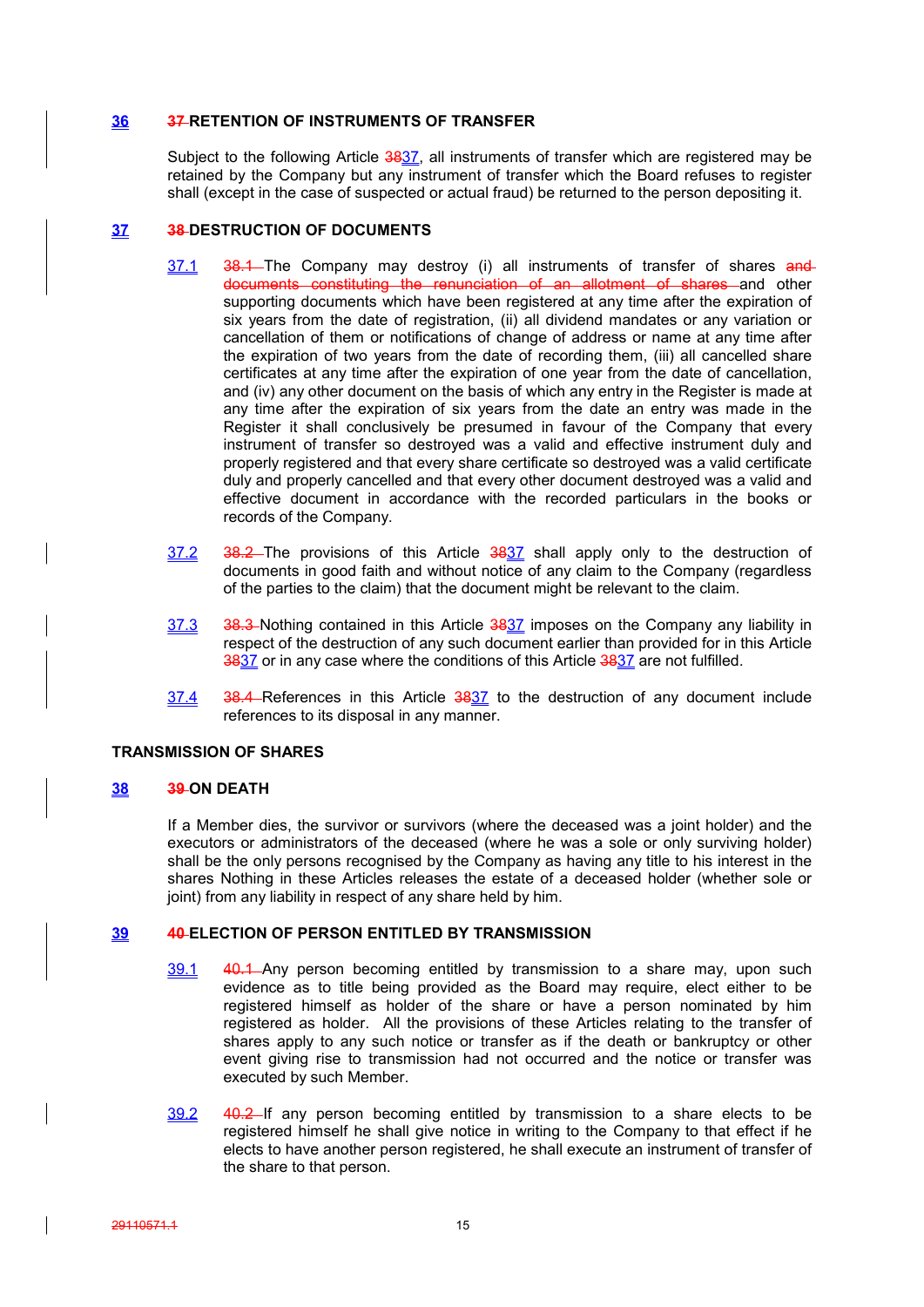39.3 40.3 The Board may give notice requiring a person to make the election referred to in this Article 4039 if that notice is not complied with within 60 days the Board may withhold payment of all dividends and other amounts payable in respect of the share until notice of election has been made.

#### **40 41 RIGHTS ON TRANSMISSION**

Save as otherwise provided by these Articles, a person becoming entitled by transmission to a share shall be entitled to receive, and may give a good discharge for, all benefits arising or accruing on or in respect of the share and the same dividends and other advantages to which he would be entitled if he were the registered holder of the share. However, the person entitled by transmission is not entitled to exercise any right conferred by membership in relation to meetings of the Company until he shall have been registered as a Member in respect of the share. Where a person becomes entitled by transmission to a share, the rights of the holder in relation to that share cease.

### **DISCLOSURE OF INTERESTS IN SHARES**

#### **42 SANCTIONS FOR FAILURE TO DISCLOSE INTEREST IN SHARES**

Where notice is served by the Company under section 793 of the Act (a section 793 notice) on a Member, or another person whom the Company knows or has reasonable cause to believe to be interested in shares held by that Member, and the Member or other person has failed in relation to any shares (the **default shares**, which expression includes any shares issued after the date of the section 793 notice in right of those shares) to give the Company the information required within 14 days from the date of service of the section 793 notice, the following sanctions apply, unless the Board otherwise decides:

- 42.1 the Member is not entitled in respect of the default shares to be present or to vote-(either in person or by proxy) at a general meeting, annual general meeting or at a separate meeting of the holders of a class of shares or on a poll or to exercise other tights conferred by membership in relation to the meeting or poll; and
- 42.2 where the default shares represent at least 0.25 per cent in nominal value of the issued shares of their class (calculated exclusive of any shares of that class held as treasury shares):
	- 42.2.1 a dividend (or any part of a dividend) or other amount payable in respect of the default shares shall be withheld by the Company, which has no obligation to pay interest on it, and the Member is not entitled to elect. pursuant to Article 153, to receive shares instead of a dividend; and
	- 42.2.2 no transfer of any of the default shares shall be registered unless (a) the transfer is an excepted transfer or (b) the Member is not himself in default in supplying the information required and the Member proves to the satisfaction of the Board that no person in default in supplying the information required is interested in any of the shares the subject of the transfer.

#### **43 REMOVAL OF SANCTIONS**

The sanctions under Article 42 cease to apply seven days after the earlier of receipt by the Company of:

- 43.1 notice of registration of an excepted transfer, in relation to the default shares the subject of the excepted transfer; and
- 43.2 all information required by the section 793 notice, in a form satisfactory to the Board, in relation to any default shares.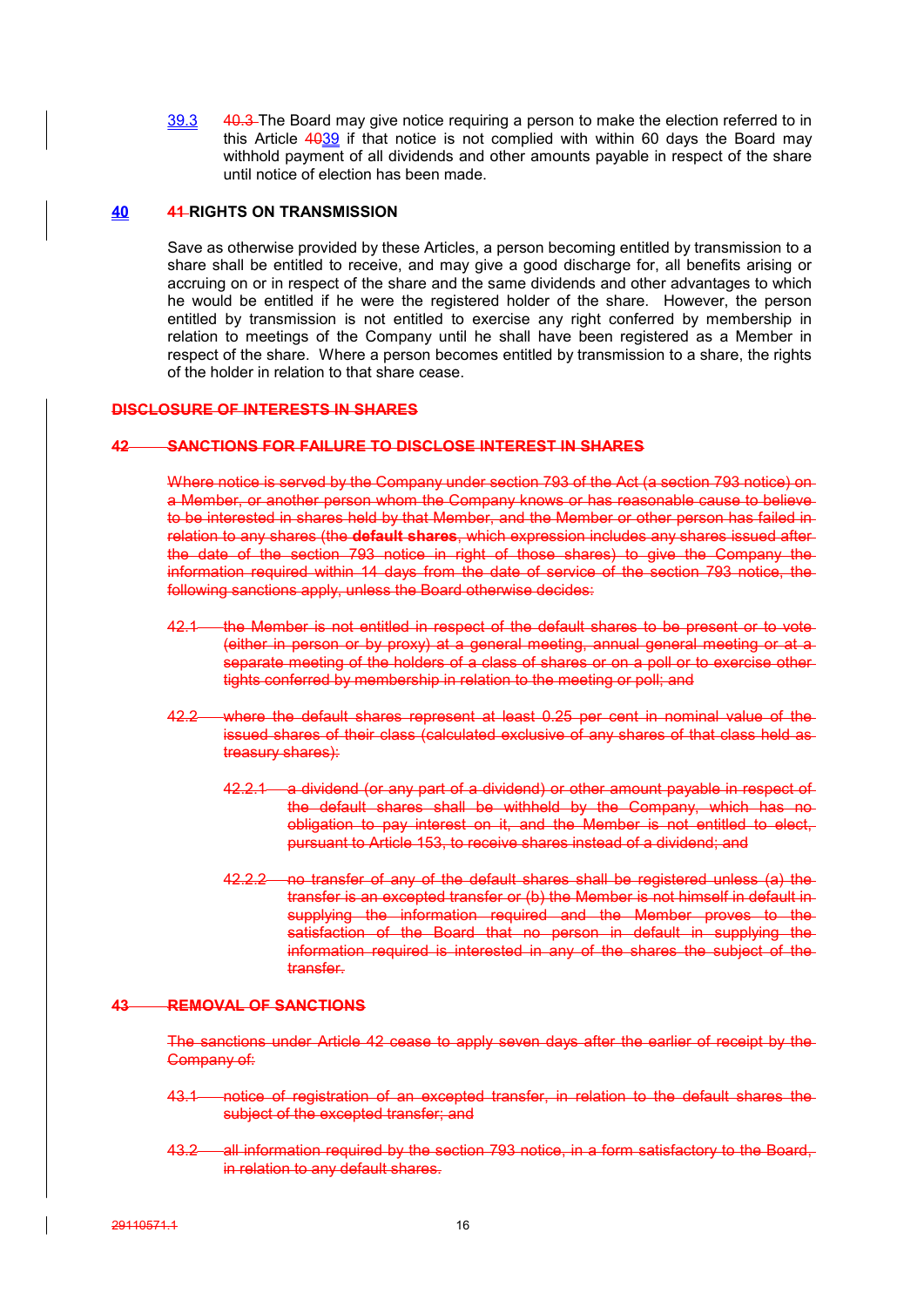#### **44 NOTICE TO PERSON OTHER THAN A MEMBER**

Where, on the basis of information obtained from a Member in respect of a share held by him. the Company issues a section 793 notice to another person, it shall at the same time send a copy of the section 793 notice to the Member, but the accidental omission to do so, or the non-receipt by the Member of the copy, does not invalidate or otherwise affect the application of Article 42.

#### **45 INTEREST IN SHARES, FAILURE TO GIVE INFORMATION AND EXCEPTED TRANSFERS**

- 45.1 For the purpose of Articles 42 to 44 (inclusive):
	- 45.1.1 **interested** has the same meaning as that set out in section 793 of the Act;
	- 45.1.2 reference to a person having failed to give the Company the information required by a section 793 notice, or being in default in supplying such information, includes (a) reference to his having failed or refused to give all or any part of it and (b) reference to his having given information which he knows to be false in a material particular or having recklessly giveninformation which is false in a material particular;
	- 45.1.3 **excepted transfer** means, in relation to shares held by a Member (i) a transfer pursuant to acceptance of a takeover offer for the Company (within the meaning of section 974 of the Act), or (ii) a transfer in consequence of a sale made through a recognised investment exchange (as defined in the Financial Services and Markets Act 2000) or another stock exchange outside the United Kingdom on which shares in the capital of the Company are normally traded, or (iii) a transfer which is shown to the satisfaction of the Board to be made in consequence of a sale of the whole of the beneficial interest in the shares to a person who is unconnected with the Member and with any other person appearing to be interested in the shares.
- 45.2 The provisions of Articles 42 to 45 (inclusive) are in addition and without prejudice to the provisions of the Statutes.

### **ALTERATIONS TO CAPITAL**

## **41 46 FRACTIONS**

- 41.1 46.1 If, as the result of consolidation and division or sub-division of shares, Members become entitled to fractions of a share, the Board may on behalf of the Members deal with the fractions as it thinks fit $\frac{1}{n}$  n particular, the Board may:
	- 41.1.1 46.1.1 sell fractions of a share to a person (including, subject to the Statutes, to the Company) for the best price reasonably obtainable and distribute the net proceeds of sale in due proportion amongst the persons entitled (except that if the amount due to a person is less than £3, or such other sum as the Board may decide, the sum may be retained for the benefit of the Company). To give effect to a sale the Board may authorise a person to execute an instrument of transfer of shares to the purchaser or his nominee and may cause the name of the purchaser or his nominee to be entered in the Register as the holder of the shares. The purchaser is not bound to see to the application of the purchase money and the title of the transferee to the shares is not affected by an irregularity or invalidity in the proceedings connected with the sale; or
	- 41.1.2 46.1.2 subject to the Statutes, issue to a Member credited as fully paid up by way of capitalisation the minimum number of shares required to round-up his holding of shares to a number which, following consolidation and division or sub-division, leaves a whole number of shares (such issue being deemed to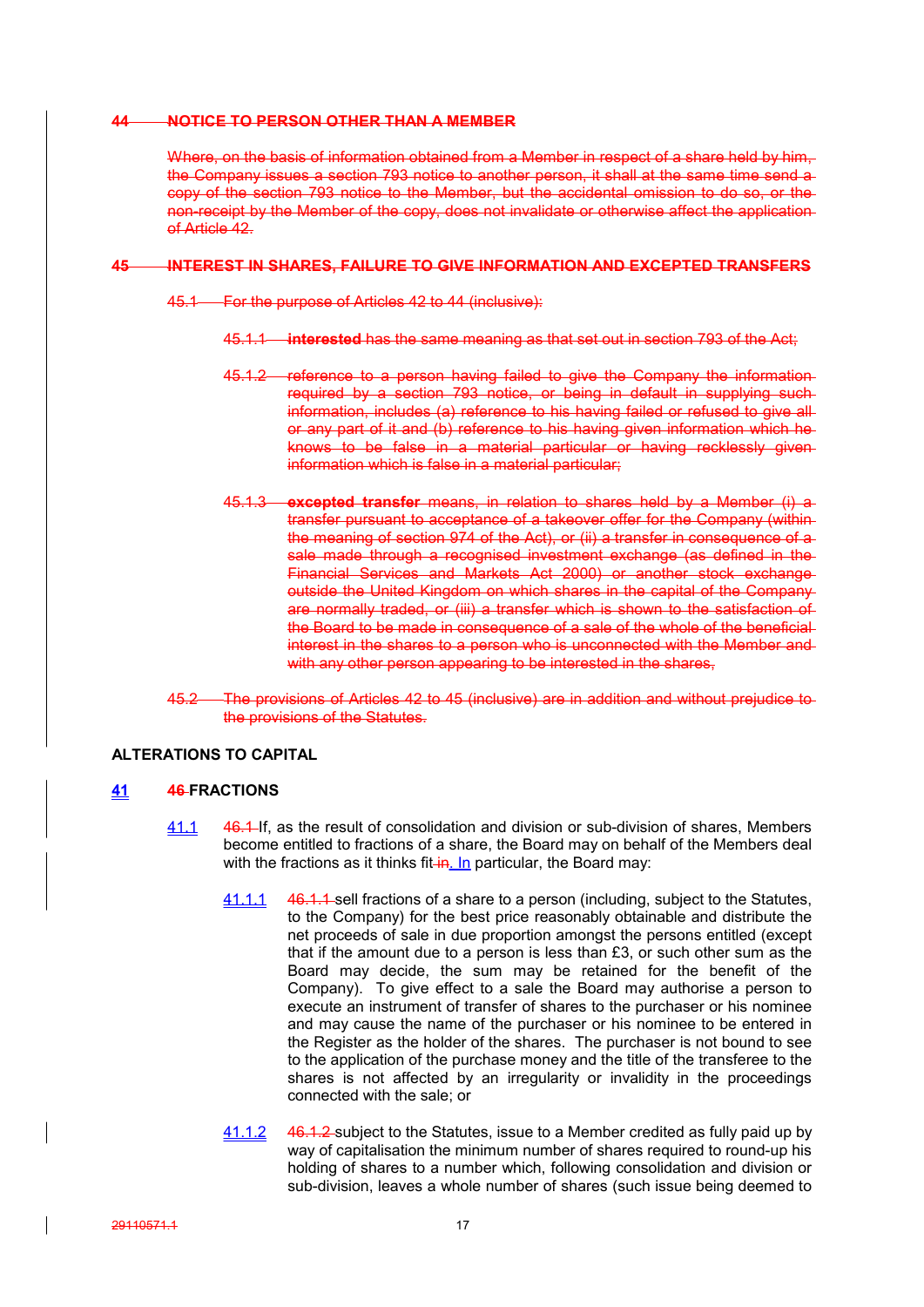have been effected immediately before consolidation or sub-division, as the case may be). The amount required to pay up those shares may be capitalised as the Board thinks fit out of amounts standing to the credit of reserves (including a share premium account, capital redemption reserve and profit and loss account), whether or not available for distribution, and applied in paying up in full the appropriate number of shares. A resolution of the Board capitalising part of the reserves has the same effect as if the capitalisation had been declared by ordinary resolution of the Company pursuant to Article 455141 in relation to the capitalisation the Board may exercise all the powers conferred on it by Article 455141 without an ordinary resolution of the Company.

- 41.2 46.2 The resolution by which any share is divided or sub-divided may determine that, as between the shares resulting from the division or sub-division, any share shall have any preference or restriction as compared with another.
- 41.3 46.3 Subject to the provisions of the Statutes, the Board may treat shares of a holder in certificated form and in uncertificated form as separate holdings in giving effect to subdivisions and/or consolidations and may cause any shares arising on subdivision or consolidation and representing fractional entitlements to be entered in the register as shares in certificated form where this is desirable to facilitate the sale thereof.

## **MEETINGS**

#### **47 ANNUAL GENERAL MEETING**

- 47.1 The Board shall convene and the Company shall hold annual general meetings in accordance with the requirements of the Statutes.
- 47.2 An annual general meeting of the Company shall be held in each year (in addition to any other meetings which may be held in that year) and such meeting shall be specified as the annual general meeting in the notice calling it. Not more than 15 months shall elapse between the date of one annual general meeting and the date of the next Subject to the provisions of this Article 47 and of the Statutes, the annual general meeting shall be held at such time and place as the Board shall appoint.

#### **48 GENERAL MEETING**

All meetings of the Company other than annual general meetings are called general meetings.

## **42 49 CONVENING OF GENERAL MEETINGS**

The Board may convene a general meeting whenever it thinks fit. The Board must convene a general meeting on receipt of a requisition in accordance with the Statutes or, in default, a general meeting may be convened by such requisitionists, as provided by the Statutes if at any time there are not sufficient Directors capable of acting to form a quorum of the Board any Director or any two Members may convene a general meeting in the same manner as nearly as possible as that in which meetings may be convened by the Board in the case of a general meeting convened on a requisition or by requisitionists, no business other than that stated in the requisition or proposed by the Board shall be transacted.

#### **43 50 LENGTH AND FORM OF NOTICE**

43.1 50.1 At least 21 Clear Days' notice of every annual general meeting and at least 14 Clear Days' notice of every general meeting shall be given, in the manner set out below, to such Members as are, under the provisions of these Articles, or the terms of issue of shares, entitled to receive such notices from the Company and to the Auditors. Every notice of meeting shall specify whether the meeting is an annual general meeting or a general meeting, the place, date and time of the meeting, if a meeting is convened to pass a special resolution, the intention to propose the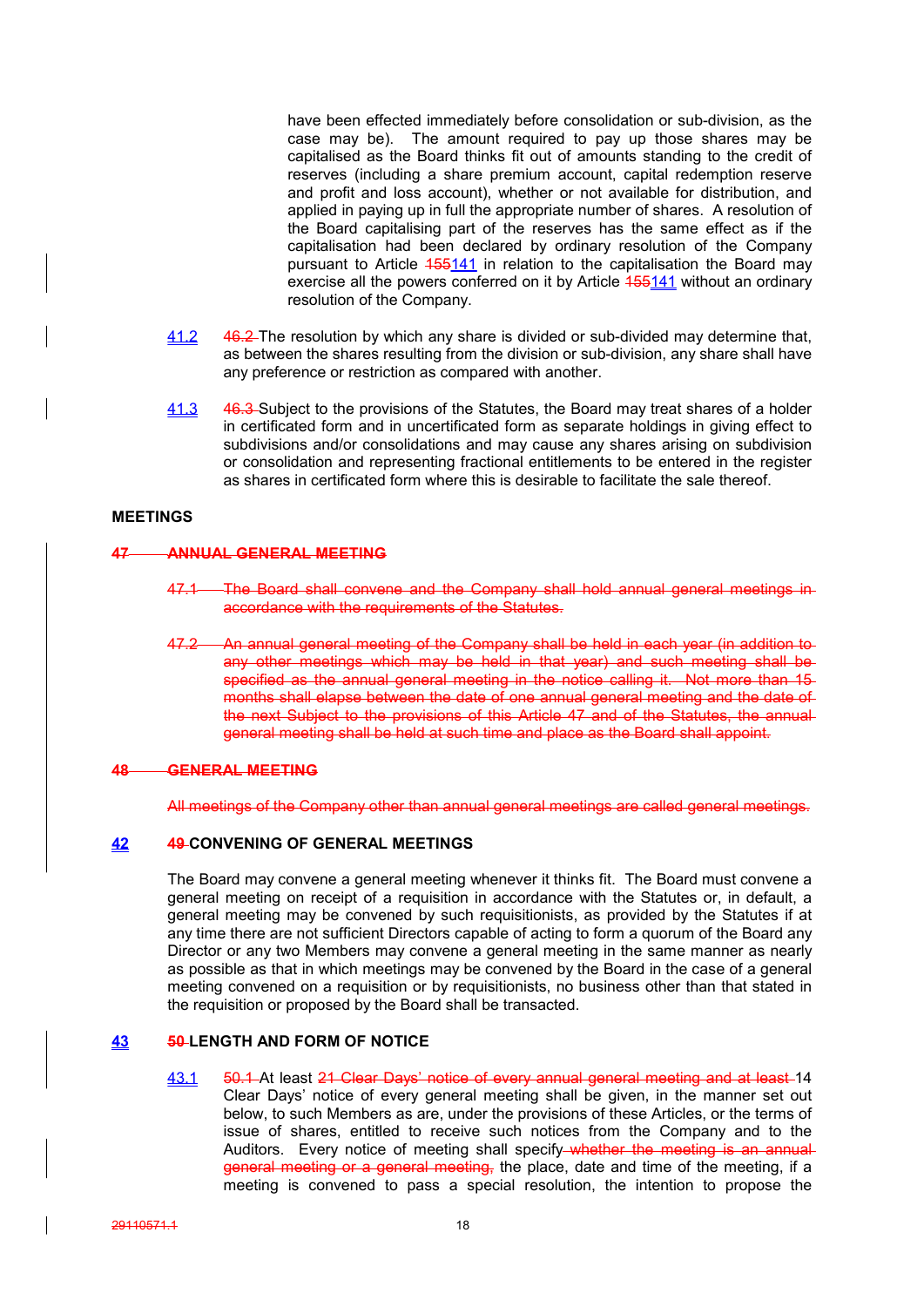resolution as a special resolution (as the case may be) and shall state, with reasonable prominence, that a Member entitled to attend and vote at the meeting is entitled to appoint one or more proxies to attend, speak and vote instead of him and that a proxy need not also be a Member.

43.2 50.2 References to notices in respect of general meetings or annual general meetingsof the Company include notices sent by Electronic Communication and notices published on a website in accordance with the Statutes. Where the notice of meeting is published on a website in accordance with Article  $161145$ , it shall continue to be published in its entirety in the same place on that website from the date of the notification given under Article 161145 until the conclusion of the meeting to which the notice relates.

## **44 51 MEETING CALLED ON SHORT NOTICE**

A meeting, although called by shorter notice than that specified in the preceding Article 5043, is deemed to be duly called if it is so agreed-

In the case of an annual general meeting, by all the Members entitled to attend and vote at the meeting;, and 51.2 In the case of any other meeting, by a majority in number of the Members having a right to attend and vote at the meeting, being a majority together holding not less than 95 per cent in nominal value of the shares giving a right to attend and vote at the meeting.

## **45 52 OMISSION TO SEND NOTICE AND IRREGULARITIES IN PUBLICATION OF NOTICES**

- 45.1 52.1 The accidental omission to give notice of any meeting or, in cases where it is sent out with the notice, an appointment of proxy (or any other document relating to the meeting) to, or the non-receipt of either by, any person entitled to receive notice does not invalidate any resolution passed or proceedings held at that meeting.
- 45.2 52.2 If a notice of any meeting published on a website in accordance with Article 161145 is accidentally published in different places on the same website or published for part only of the period from the date of the notification given under Article  $161145$ until the conclusion of the meeting to which the notice relates, any resolution passed or the proceedings at such meeting will not be invalidated.

## **PROCEEDINGS AT MEETINGS**

## **46 53 QUORUM**

No business shall be transacted at any general meeting or annual general meeting unless a quorum is present when the meeting proceeds to business. Two persons entitled to vote upon the business being transacted, each being a Member or a proxy for a Member or a duly authorised representative of a corporation which is a Member (including for these purposes two persons who are proxies or corporate representatives of the same Member), shall be a quorum. The absence of a quorum does not prevent the appointment of a chairman in accordance with these Articles, which is not treated as part of the business of the meeting.

### **47 54 CHAIRMAN**

The chairman of the Board or, in his absence, the deputy chairman shall preside at every general meeting and annual general meeting, but if there is no chairman or deputy chairman or neither is willing or able to preside or if neither is present within 15 minutes after the time fixed for the start of the meeting, the Directors present shall choose a Director or, if only one Director is present and willing to act, he shall be chairman in default, the Members present and entitled to vote, whether in person or by proxy shall choose one of their number to be chairman of the meeting.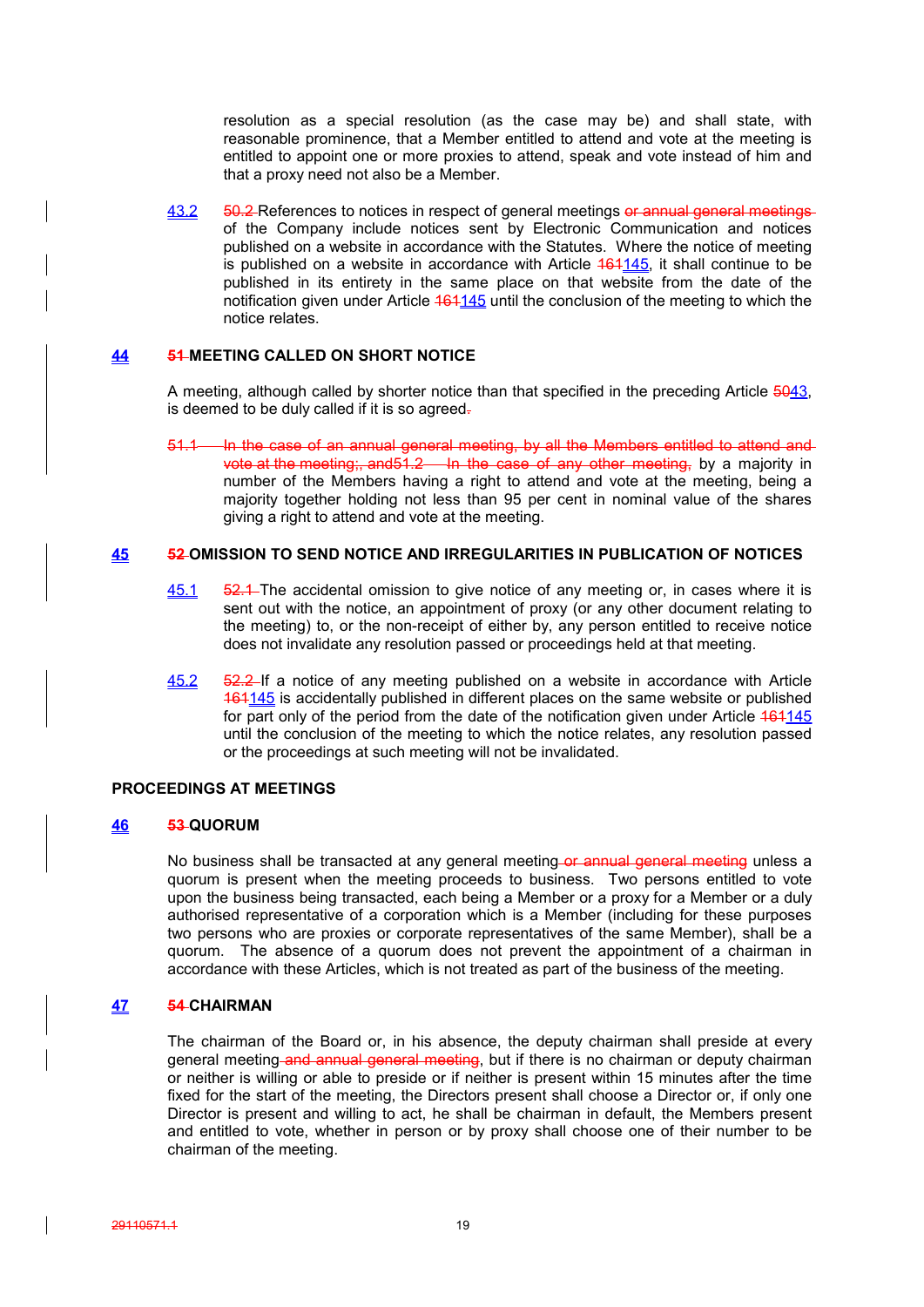#### **48 55 QUORUM NOT PRESENT**

- 48.1 55.1 If within 15 minutes (or such longer period as the chairman in his absolute discretion may decide) from the time fixed for the start of a general meeting-or annual general meeting a quorum is not present, the meeting, if convened by or on the requisition of Members, shall be dissolved- $\frac{ln}{h}$  any other case it shall stand adjourned to such time and place as the chairman of the meeting may decide.
- 48.2 55.2 At an adjourned meeting if a quorum is not present within 15 minutes (or such longer period as the chairman in his absolute discretion may decide) from the time fixed for the start of the meeting the adjourned meeting shall be dissolved.
- 48.3 55.3 The Company shall give not less than seven Clear Days' notice of any meeting adjourned for the lack of a quorum and the notice shall state the quorum requirement.

#### **49 56 ADJOURNED MEETING**

- 49.1 56.4 The chairman of the meeting may, with the consent of the meeting at which a quorum is present (and shall, if so directed by the meeting), adjourn any meeting from time to time and from place to place or for an indefinite period. Without prejudice to any other power which he may have under the provisions of the Articles or at common law, the chairman may, without the consent of the meeting, interrupt or adjourn a meeting from time to time and from place to place or for an indefinite period if he decides that it has become necessary to do so in order to (i) secure the proper and orderly conduct of the meeting or (ii) give all persons entitled to do so a reasonable opportunity of speaking and voting at the meeting or (iii) ensure that the business of the meeting is properly dealt with.
- 49.2 56.2 Whenever a meeting is adjourned for 30 days or more or for an indefinite period, at least seven Clear Days' notice, specifying the place, date and time of the adjourned meeting shall be given as in the case of an original meeting and the general nature of the business to be transacted.
- 49.3 56.3 Except in the circumstances set out in Articles 55.348.3 and 56.249.2, no Member shall be entitled to any notice of an adjournment or of the business to be transacted at an adjourned meeting. No business shall be transacted at any adjourned meeting other than the business which might have been transacted at the meeting from which the adjournment took place.

## **50 57 ACCOMMODATION OF MEMBERS AT MEETING**

If it appears to the chairman that the meeting place specified in the notice convening the meeting is inadequate to accommodate all Members entitled and wishing to attend, the meeting will be duly constituted and its proceedings valid if the chairman is satisfied that adequate facilities are available to ensure that a Member who is unable to be accommodated is able to (i) participate in the business for which the meeting has been convened and (ii) hear and see all persons present who speak (whether by the use of microphones, loud-speakers, audio-visual communication equipment or otherwise), whether in the meeting place or elsewhere, and (iii) be heard and seen by all other persons present in the same way.

#### **51 58 SECURITY**

The Board may make any arrangement and impose any restriction it considers appropriate to ensure the security of a meeting including, without limitation, the searching of a person attending the meeting and the restriction of the items of personal property that may be taken into the meeting place. The Board is entitled to refuse entry to a meeting to a person who refuses to comply with these arrangements or restrictions.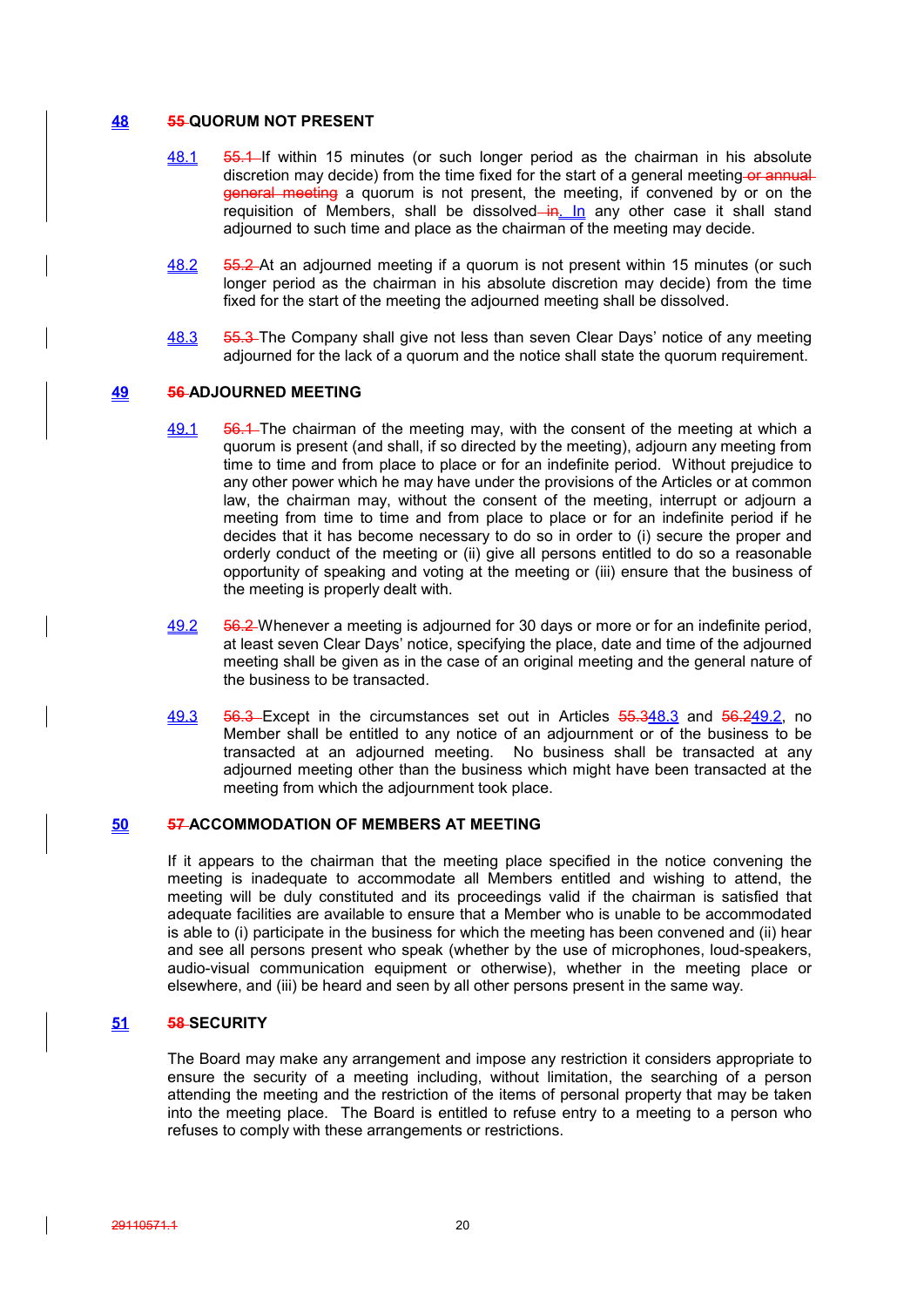#### **52 59 ORDER OF MEETING**

The chairman shall take such action as he thinks fit to promote the orderly conduct of general meetings and annual general meetings. The decision of the chairman on points of order, matters of procedure or arising incidentally out of the business of the meeting shall be final and conclusive, as shall be his determination, in good faith, whether any point or matter is of such a nature.

## **53 60 AMENDMENT OF RESOLUTIONS**

If an amendment proposed to a resolution under consideration is ruled out of order by the chairman of the meeting, the proceedings on the substantive resolution are not invalidated by an error in his ruling.

#### **VOTING**

#### **54 61 METHOD OF VOTING**

- 54.1 61.1 At a general meeting or an annual general meeting, a resolution put to the vote of the meeting is decided on a show of hands unless, either before a vote on a show of hands on that resolution, or immediately after the result of the show of hands has been declared, a poll is demanded by:
	- 54.1.1 61.1.1 the chairman of the meeting; or
	- 54.1.2 61.1.2 the Directors; or
	- 54.1.3 64.1.3 not less than five Members present in person or by proxy and entitled to vote at the meeting; or
	- 54.1.4 61.1.4 a Member or Members present in person or by proxy and representing in aggregate not less than one-tenth of the total voting rights of all the Members having the right to vote at the meeting (excluding any voting rights attached to any shares in the Company held as treasury shares); or
	- 54.1.5 61.1.5 by a Member or Members present in person or by proxy holding shares in the Company conferring a right to vote at the meeting being shares on which an aggregate sum has been paid up equal to not less than one-tenth of the total sum paid up on all the shares conferring that right (excluding any voting rights attached to any shares in the Company held as treasury shares).
- 54.2 61.2 Unless a poll is demanded and the demand is not withdrawn a declaration by the chairman of the meeting that a resolution has, on a show of hands, been earned or earned unanimously or by a particular majority or lost or not earned by a particular majority, and an entry to that effect in the minute book of the Company, is conclusive evidence of the fact without proof of the votes recorded in favour of or against such resolution.

## **55 62 PROCEDURE ON A POLL**

55.1 62.1 A poll demanded on the election of a chairman or on a question of adjournment shall be taken forthwith. A poll demanded on any other question shall be taken at such time (not being more than 30 days from the date of the meeting or the adjourned meeting at which such poll is demanded) and place and in such manner as the chairman of the meeting directs and the result of the poll is deemed to be the resolution of the meeting at which the poll is demanded. No notice need be given of a poll not taken immediately if the time and place at which it is to be taken are announced at the meeting at which it is demanded in any other case, at least seven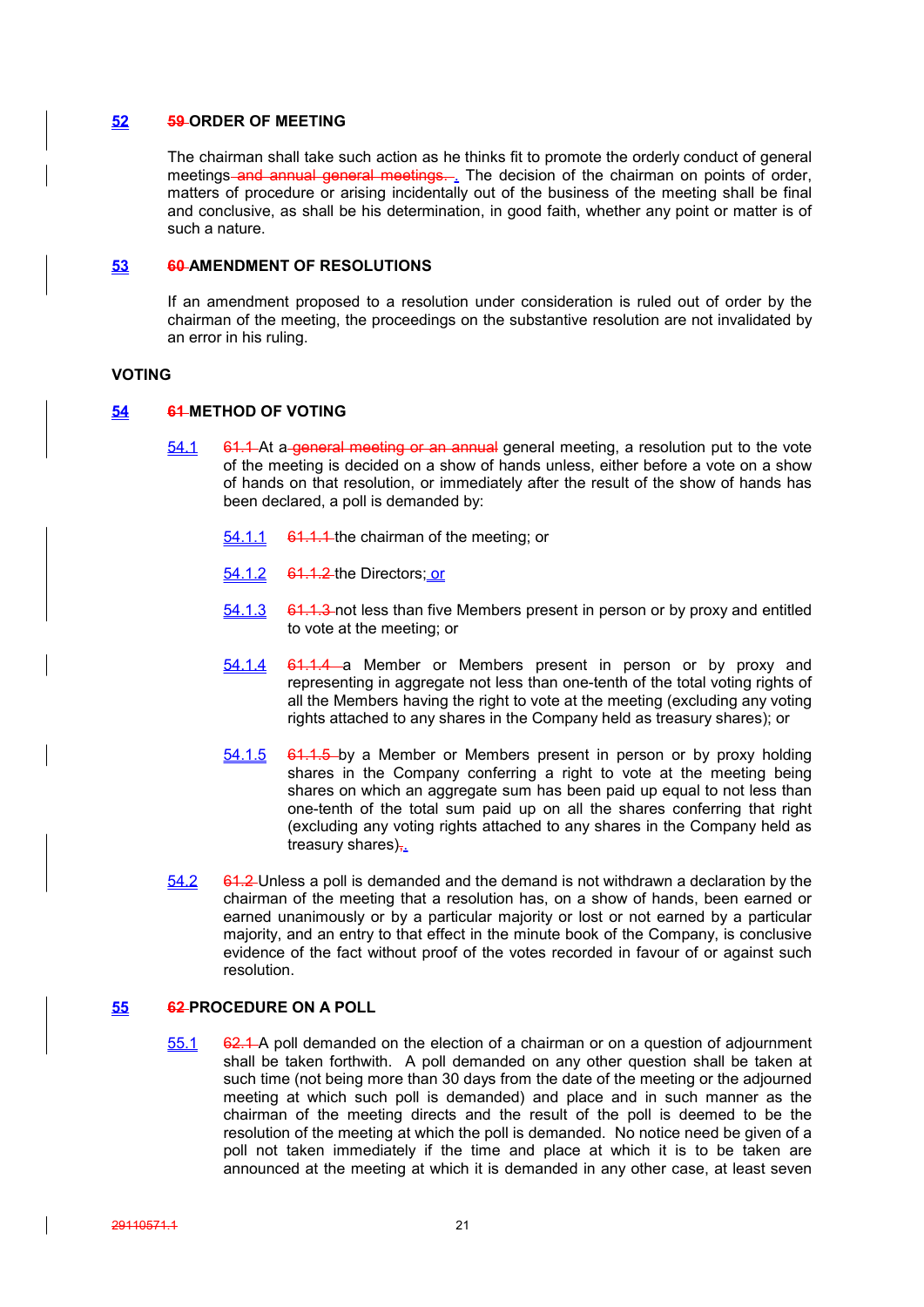Clear Days' notice shall be given specifying the time and place at which the poll is to be taken.

- $55.2$  62.2 If a poll is properly demanded, it shall be taken in such manner as the chairman directs. He may appoint scrutineers, who need not be Members, and may fix a time and place for declaring the result of the poll. The result of the poll is deemed to be the resolution of the meeting at which the poll is demanded.
- 55.3 62.3 The demand for a poll may be withdrawn but only with the consent of the chairman. A demand withdrawn in this way validates the result of a show of hands declared before the demand is made in the case of a poll demanded before the declaration of the result of a show of hands, the meeting shall continue as if the demand had not been made.
- 55.4 62.4 The demand for a poll (other than on the election of the chairman or on a question of adjournment) does not prevent the continuance of a meeting for the transaction of any business other than the question on which a poll has been demanded.

## **56 63 CASTING VOTE**

In the case of an equality of votes, whether on a show of hands or on a poll, the chairman of the meeting is entitled to a further or casting vote in addition to the votes to which he may be entitled as a Member.

## **57 64 OBJECTION TO AND ERROR IN VOTING**

Any objection raised to the qualification of any voter, or to the counting of or failure to count any vote, does not invalidate the decision of the meeting on any resolution unless it is raised at the meeting or adjourned meeting at which the vote objected to is tendered or at which the error occurs. Any objection or error shall be referred to the chairman of the meeting and only invalidates the decision of the meeting on any resolution if the chairman decides that the same is of sufficient magnitude to affect the decision of the meeting. The decision of the chairman on such matters is final and conclusive.

## **58 65 VOTES OF MEMBERS**

- 58.1 65.1 Subject to any special terms as to voting upon which any share may be issued, or may be held, and subject to the provisions of these Articles, on a show of hands every Member present in person or by proxy and entitled to vote (notwithstanding the fact that such Member may have appointed more than one proxy) and on a poll every Member present in person or by proxy and entitled to vote shall have one vote for every share of which he is the holder. A Member entitled to more than one vote need not, if he votes, use all votes or cast all the votes he uses the same way.
- 58.2 65.2 If any Member is a Person with mental disorder or is otherwise incapacitated he may vote, whether on a show of hands or on a poll, by his guardian, receiver, curator bonis or other person authorised for that purpose and appointed by the Court either personally or by proxy if such evidence as the Board may reasonably require of the authority of the person claiming to exercise the right to vote is received at the Office (or other place or address specified in accordance with the Articles for the receipt of appointments of proxy) within the time limits prescribed by the Articles for the receipt of appointments of proxy for use at the meeting or adjourned meeting or poll at which such person is to vote.
- 58.3 65.3 If two or more persons are jointly entitled to a share, the vote of the senior who tenders a vote, whether in person or by proxy, shall be accepted to the exclusion of the votes of the other holders of the share and seniority is determined by the order in which the names stand in the Register.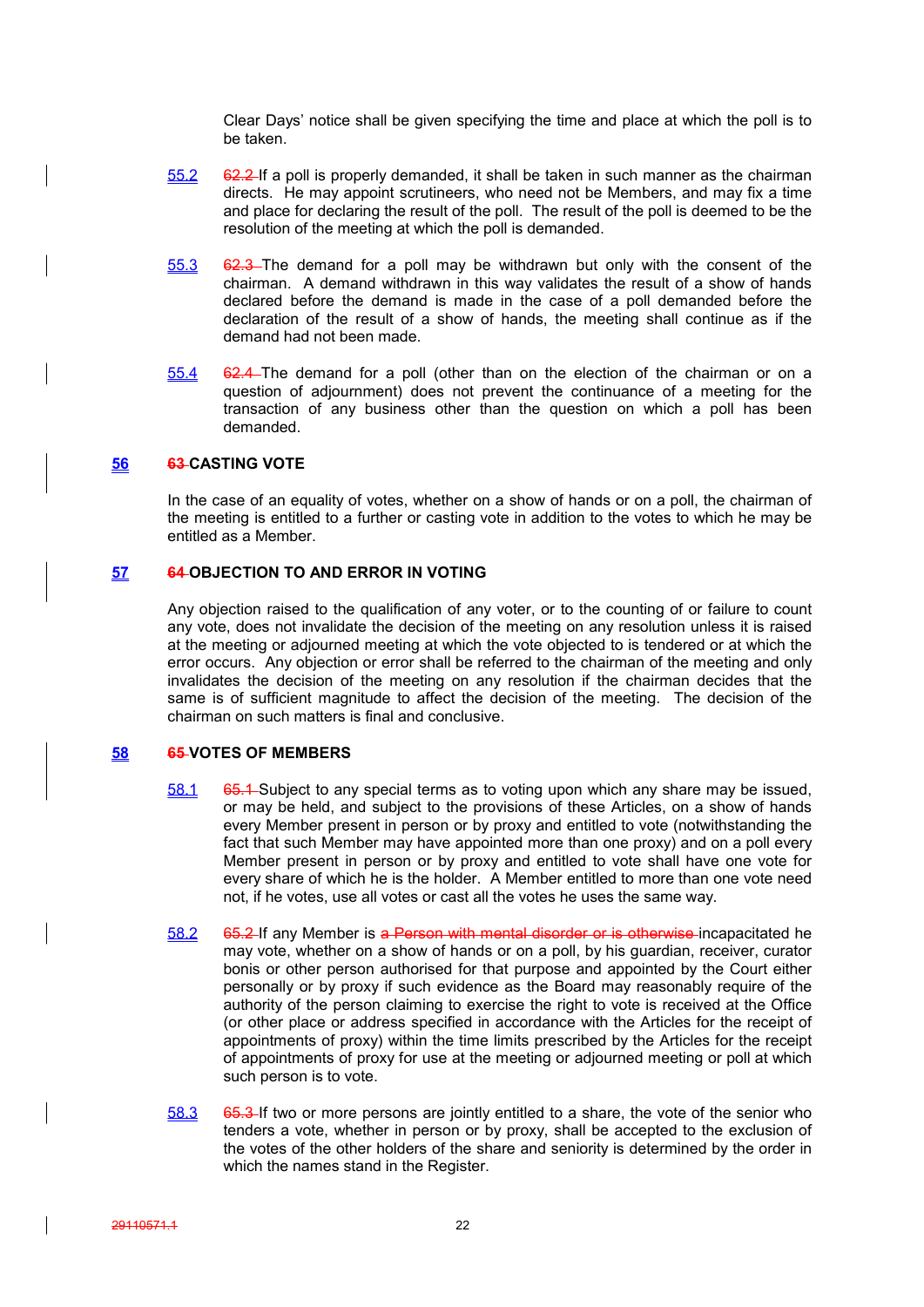### **59 66 RESTRICTION ON VOTING RIGHTS**

No Member is entitled to be present or to be counted in the quorum or vote, either in person or by proxy, at any general meeting, annual general meeting or at any separate meeting of the holders of a class of shares or on a poll or to exercise other rights conferred by membership in relation to the meeting or poll, unless all calls or other moneys due and payable in respect of the share have been paid. This restriction ceases on payment of the amount outstanding and all costs, charges and expenses incurred by the Company by reason of non-payment.

## **60 67 VOTING BY PROXY**

- $60.1$  67.1 A Member is entitled to appoint another person as his proxy to exercise all or any of his rights to attend and to speak and vote at a meeting of the Company. The appointment of a proxy shall be deemed also to confer authority (in accordance with section 329 of the Act) to demand or join in a poll.
- 60.2 67.2 A proxy need not be a Member and a Member may appoint one or more than one person to act as his proxy provided that each proxy is appointed to exercise the rights attached to a different share or shares held by him. On a poll, votes may be given in person or by proxy and a Member entitled to more than one vote need not, if he votes, use all of his votes or cast all the votes he uses in the same way. Receipt of an appointment of proxy does not prevent a Member from attending and voting in person at the meeting or an adjournment or on a poll. An appointment of proxy is (unless the contrary is stated in it) valid for an adjournment of the meeting as well as for the meeting or meetings to which it relates. An appointment of proxy is valid for  $42$ monthstwelve Months from the date of execution or in the case of an appointment of proxy delivered in an electronic formElectronic Form, for the duration specified by the Board therein.
- 60.3 67.3 Where the Board has insufficient evidence to determine whether or not a proxy appointment is in respect of the same share, it shall be entitled, at its discretion, to determine which proxy appointment (if any) is to be treated as valid.
- $60.4$  67.4 Where a person is present by proxy (or proxies) he is treated as holding only those shares in respect of which he is authorised to exercise voting rights.

## **61 68 APPOINTMENT OF MORE THAN ONE PROXY**

If a Member appoints more than one person to act as his proxy the appointment of each proxy shall specify the shares held by the Member in respect of which each proxy is to vote and no Member may appoint more than one proxy (save in the alternate) to vote in respect of any one share held by that Member. When two or more valid but differing appointments of proxy are delivered for the same share for use at the same meeting, the one which is last validly delivered (regardless of its date or the date of its execution) shall be treated as replacing and revoking the other or others as regards that share.

## **62 69 EXECUTION OF PROXY**

The appointment of a proxy, including by way of Electronic Communication, shall be in any usual form or in such other form as the Board may approve. With the exception of an appointment of proxy received in an Electronic Communication, the appointment of proxy shall be executed by the appointor, or his attorney duly authorised in writing, or if the appointor is a corporation, under its seal or under the hand of its officer or attorney or other person duly authorised to execute such appointment. The Directors may require evidence of authority of such officer or attorney. Subject to the Statutes, the Board may accept the appointment of proxy received in an Electronic Communication on such terms and subject to such conditions as it considers fit.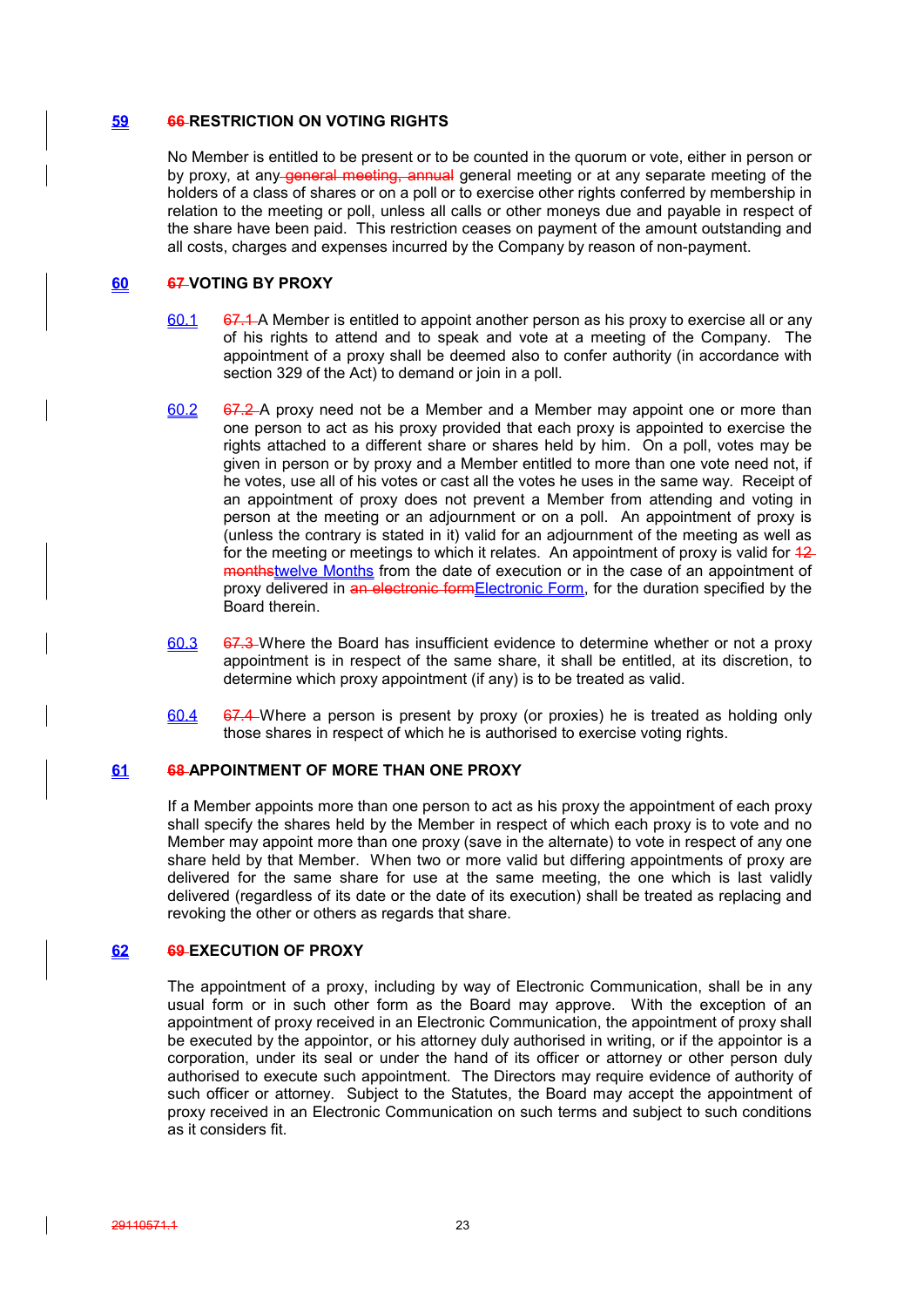#### **63 70 PROXY VALID THOUGH AUTHORITY REVOKED**

A vote given or poll demanded by a proxy or authorised representative of a company is valid notwithstanding termination of his authority unless notice in writing of the termination is received at the Office (or other place specified in accordance with the Articles for the receipt of appointments of proxy or, where the appointment of the proxy was contained in an Electronic Communication, at the Address at which such appointment was duly received) one hour at least before the time fixed for holding the meeting or adjourned meeting at which the vote is given or (where the poll is taken other than on the same day as the meeting or adjourned meeting) the time appointed for the taking of the poll at which the vote is cast.

## **64 71 PROXY CAN DEMAND A POLL**

The appointment of a proxy is deemed (unless the contrary is stated in it) to confer authority to demand or join in demanding a poll and to vote on a resolution or other business which may properly come before the meeting or meetings for which it is given as the proxy thinks fit.

## **65 72 DEPOSIT OF PROXY**

The appointment of a proxy and the power of attorney or other authority, if any, under which it is executed, or a copy of it notarially certified, or certified in some other way approved by the Board, shall be:

- 65.1 72.1 in the case of an appointment of proxy:
	- $65.1.1$   $72.1.1$  which is in hard copy form, deposited at such place as may be specified for that purpose in the notice convening the meeting or in the appointment of proxy or if no place is so specified at the Office at least 48 hours before the time appointed for holding the meeting or adjourned meeting or the taking of a poll at which the person named in the appointment proposes to vote; or
	- 65.1.2 72.1.2 which is contained in an Electronic Communication, where an Electronic Address has been specified by the Company for the purpose of receiving Electronic Communications:
		- 65.1.2.1 72.1.2.1 in the notice convening the meeting; or
		- 65.1.2.2 72.1.2.2 in any appointment of proxy sent out by the Company in relation to the meeting; or
		- 65.1.2.3 72.1.2.3 in any invitation contained in an Electronic Communication to appoint a proxy issued by the Company in relation to the meeting,

received at such Address not less than 48 hours before the time for holding the meeting or adjourned meeting at which the person named in the appointment proposes to vote, or

- 65.2 72.2 in the case of a meeting adjourned for less than 28 days but more than 48 hours or in the case of a poll taken more than 48 hours after it is demanded, received as required by Article  $72.165.1$  not less than 24 hours before the time appointed for the holding of the adjourned meeting or the taking of the poll; or
- 65.3 72.3 in the case of a meeting adjourned for less than 48 hours or in the case of a poll not taken immediately but taken not more than 48 hours after it was demanded, delivered at the adjourned meeting or at the meeting at which the poll was demanded to the chairman or to the Secretary or to a Director,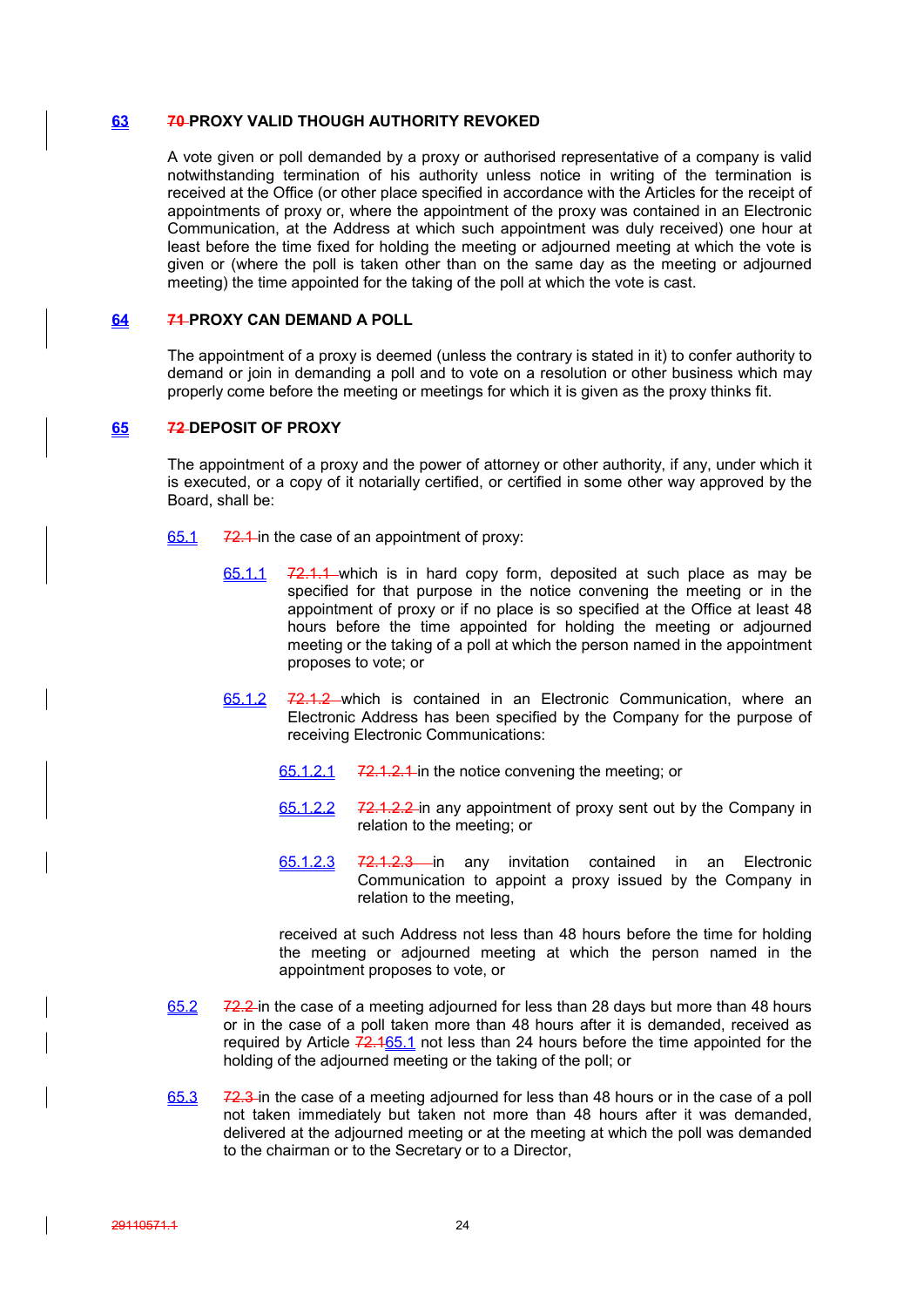An appointment of proxy not deposited, received or delivered in accordance with this Article 7265 is invalid.

## **66 73 SENDING APPOINTMENT OF PROXY**

Subject to the Statutes, the Board may, at the expense of the Company, send by post or by Electronic Communication, to an Address for the time being notified by the relevant Member to the Company for the purposes of such Electronic Communication, or otherwise to all or none of the persons entitled to receive notice of and to vote at a meeting, appointments of proxy (with or without provision for their return prepaid) either in blank or nominating in the alternative any one or more of the Directors or the chairman of the meeting or any other person or persons if sent the appointment shall provide for two-way voting (without prejudice to a right to abstain) on all resolutions set out in the notice of meeting.

## **67 74 COMPANY ACTING BY AUTHORISED REPRESENTATIVE**

Subject to the Statutes, a company which is a Member may, by resolution of its directors or other governing body, authorise any person or persons to act as its representative at any meeting of the Company or at any separate meeting of the holders of a class of shares and such representative or representatives shall be entitled to exercise the same powers on behalf of the company which he represents as that company could exercise if it were an individual Member. The company is, for the purposes of the Articles, deemed to be present in person at a meeting if the representative is present. All references to attending, speaking and voting in person shall be construed accordingly. A Director, the Secretary or any other person authorised for the purpose by the Secretary may require the representative to produce a certified copy of the resolution of authorisation before permitting him to exercise his powers.

## **68 75 AMENDMENTS TO RESOLUTIONS**

- 68.1 75.1 If an amendment proposed to a resolution under consideration is in good faith ruled out of order by the chairman of the meeting the proceedings on the substantive resolution are not invalidated by an error in his ruling in the case of a resolution duly proposed as a special resolution no amendment thereto (other than an amendment to correct a patent error) may in any event be considered or voted upon and in the case of a resolution proposed as an ordinary resolution no amendment thereto (other than an amendment to correct a patent error) may be considered or voted upon unless at least 48 hours prior to the time appointed for holding the meeting or adjourned meeting at which such resolution is to be proposed notice in writing of the terms of the amendment and intention to move the same has been lodged at the office.
- 68.2 75.2 In calculating the period of time referred to in this Article 7568 no account shall, if the board determines, be taken of any date, which is not a Business Day.

## **APPOINTMENT OF DIRECTORS**

### **69 76 POWER OF COMPANY TO APPOINT DIRECTORS**

Subject to the Articles, the Company may, by ordinary resolution, appoint a person who is willing to act to be a Director, either to fill a vacancy or as an addition to the Board, but the total number of Directors may not exceed a maximum number fixed in accordance with the Articles.

### **70 77 NUMBER OF DIRECTORS**

Unless and until otherwise determined by the Company by ordinary resolution the number of Directors is not subject to a maximum but must not be less than two.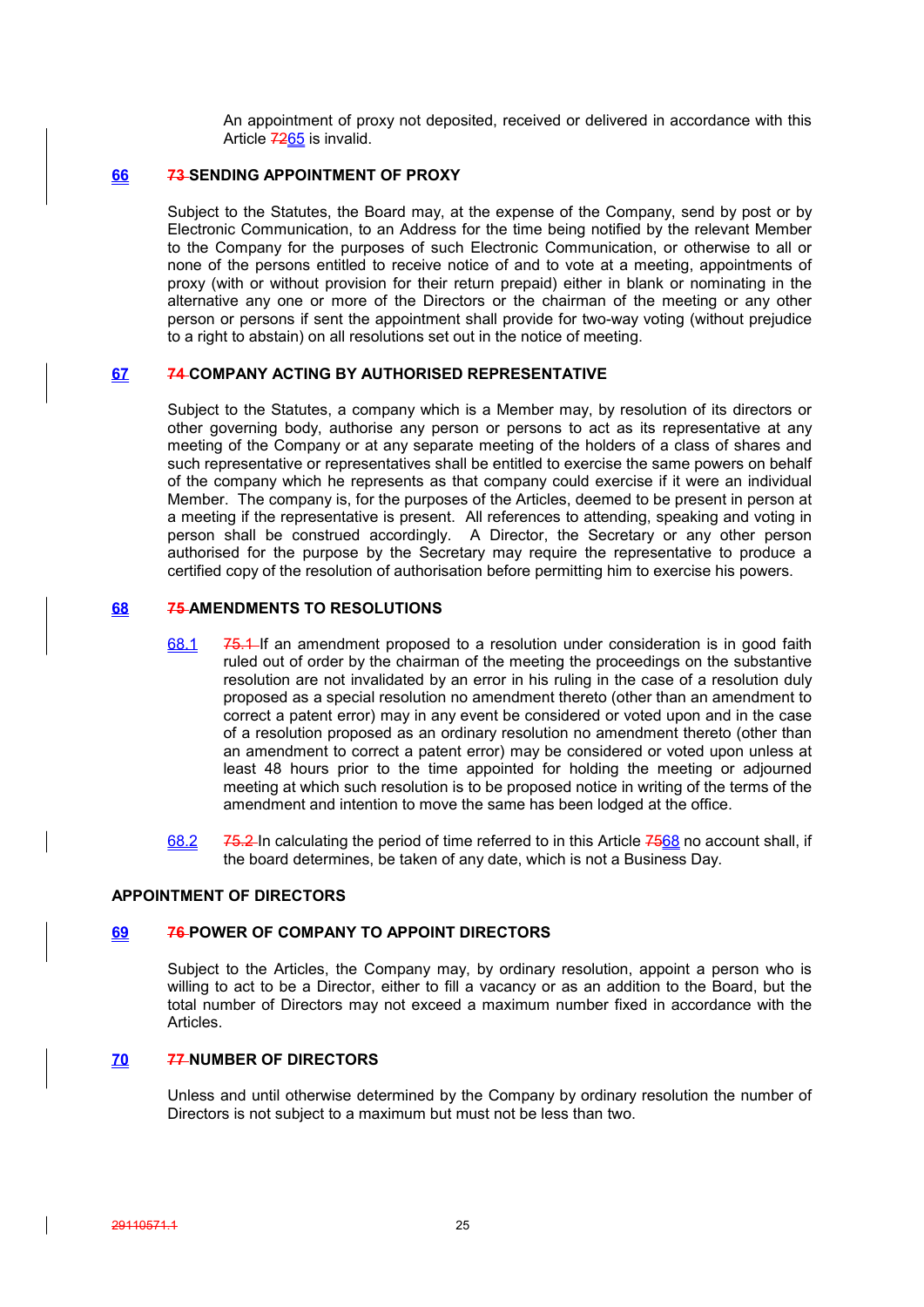## **71 78 POWER OF THE BOARD TO APPOINT DIRECTORS**

The Board may appoint a person who is willing to act to be a Director, either to fill a vacancy or as an addition to the Board, but the total number of Directors may not exceed a maximum number fixed in accordance with the Articles. A Director so appointed shall hold office only until the dissolution of the annual general meeting following next after his appointment, unlesshe is reappointed during that meeting. A Director so retiring shall not be taken into account indetermining the number of Directors who are to retire by rotation at such meeting.

## **72 79 NO SHARE QUALIFICATION**

- $72.1$   $79.1$  A Director shall not require a share qualification, but shall nevertheless be entitled to attend and speak at any general meeting or annual general meeting of, or at any separate meeting of, the holders of any class of shares in, the Company.
- 72.2 79.2 The chairman of the meeting may permit other persons who are not Members or otherwise entitled to exercise the rights of members in relation to meeting to attend and, at the chairman's discretion, speak at a meeting or at any separate class meeting.

## **EXECUTIVE DIRECTORS**

## **73 80 APPOINTMENT OF EXECUTIVE DIRECTORS**

The Board may appoint one or more of its body to hold executive office, including the office of managing or joint or assistant managing director. Any such appointments shall be on such terms (including remuneration) and for such period as the Board may determine, subject to the Statutes.

## **74 81 TERMINATION OF EXECUTIVE OFFICE**

The appointment of any Director to any executive office may be terminated by the Board, without prejudice to any claim he may have for damages for breach of contract.

#### **75 82 POWERS OF EXECUTIVE DIRECTOR**

The Board may delegate to a Director holding any executive office any of the powers, authorities and discretions exercisable by the Board for such time and on such terms and conditions as it thinks fit. The Board may revoke or alter the terms and conditions of the delegation and may retain or exclude the right of the Board to exercise the delegated powers, authorities or discretions collaterally with the executive Director.

### **ROTATION, RETIREMENTVACATION AND REMOVAL OF DIRECTORS**

## **76 83 VACATION OF OFFICE BY DIRECTOR**

The office of a Director shall be vacated if:

- 76.1 83.1 he ceases to be a Director by virtue of any provision of the Statutes, is removed from office pursuant to any provision of the Articles or he becomes prohibited by law from being a Director; or
- 76.2 83.2 he becomes bankrupt, has an interim receiving order made against him or makes any arrangement or composition with his creditors generally or applies to the Court for an interim order under section 253 of the Insolvency Act 1986 in connection with a voluntary arrangement under that Act; or
- 83.3 **he is a Person with a mental disorder** and the Board resolves that his office be vacated; or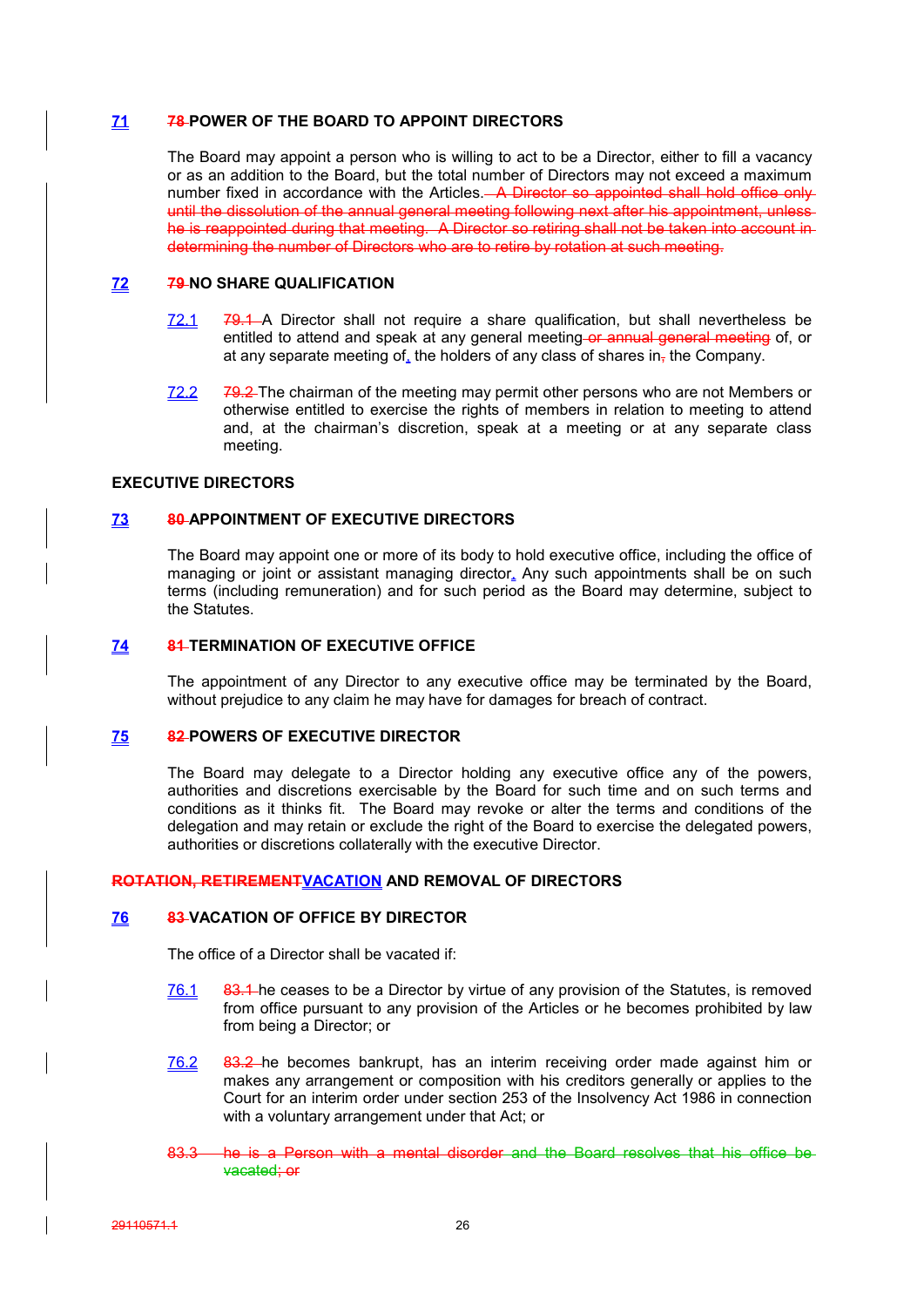- 76.3 83.4 he resigns by notice in writing to the Company delivered to the Secretary at the Office or tendered at a Board meeting; or
- 76.4 83.5 he does not attend any Board meetings for a period of six months Months and the Board resolves that his office be vacated; or
- 76.5 83.6 he is removed from office by notice in writing served on him executed by or on behalf of all the other Directors which removal shall be deemed to be an act of the Company and shall have effect without prejudice to any claim he may have for damages for breach of contract,.

A resolution of the Board declaring a Director to have vacated office under the terms of this Article 8376 is conclusive as to the fact and grounds of vacation stated in the resolution.

## **84 RETIREMENT BY ROTATION**

At each annual general meeting one third of the Directors who are subject to retirement by rotation or if their number is not three or a multiple of three then the number nearest to but not exceeding one third shall retire from office if the number of Directors subject to retirement by rotation is fewer than three, one of such Directors shall retire if any one or more Directors were appointed or re-appointed three years or more prior to the annual general meeting, or were appointed or re-appointed at the third immediately preceding annual general meeting, he or they shall retire from office and shall be included in the number of Directors required to retire at the annual general meeting.

#### **85 DIRECTORS SUBJECT TO RETIREMENT**

Subject to the Statutes and the Articles, the Directors to retire by rotation at the annual general meeting in every year shall be in addition to any Director who wishes to retire and not to offer himself for reappointment and any Director to retire pursuant to Article 84. The Directors to retire by rotation shall be those Directors who have been longest in office since their last appointment or reappointment. As between two or more Directors who have been in office an equal length of time, the Directors to retire shall, in the absence of agreement, be selected from among them by lot. The Directors to retire on each occasion shall be determined on the basis of the composition of the Board at the start of business on the date of the notice convening the annual general meeting, disregarding a change in the number or identity of the Directors after that time but before the close of the meeting.

## **86 POSITION OF RETIRING DIRECTOR**

A Director who retires at an annual general meeting, whether by rotation or otherwise, may, if willing to act, be reappointed if he is not reappointed or deemed reappointed, he may retain office until the meeting appoints someone in his place or, if it does not do so, until the end of the meeting.

#### **87 DEEMED REAPPOINTMENT**

The Company, at the meeting at which a Director retires by rotation, may fill the vacated office and, if it does not do so, the retiring Director is, if willing, deemed reappointed, unless at such meeting it is expressly resolved not to fill such vacated office or unless a resolution for the reappointment of such Director is put to the meeting and lost.

## **88 ELIGIBILITY OF NEW DIRECTORS**

No person other than a Director retiring at the meeting is eligible for appointment or reappointment as a Director at any general meeting or annual general meeting unless he is recommended by the Board for election, or, not less than seven nor more than 42 Clear Days before the day appointed for the meeting, notice in writing addressed to the Secretary at the Office has been given by a Member qualified to be present and vote at the meeting of his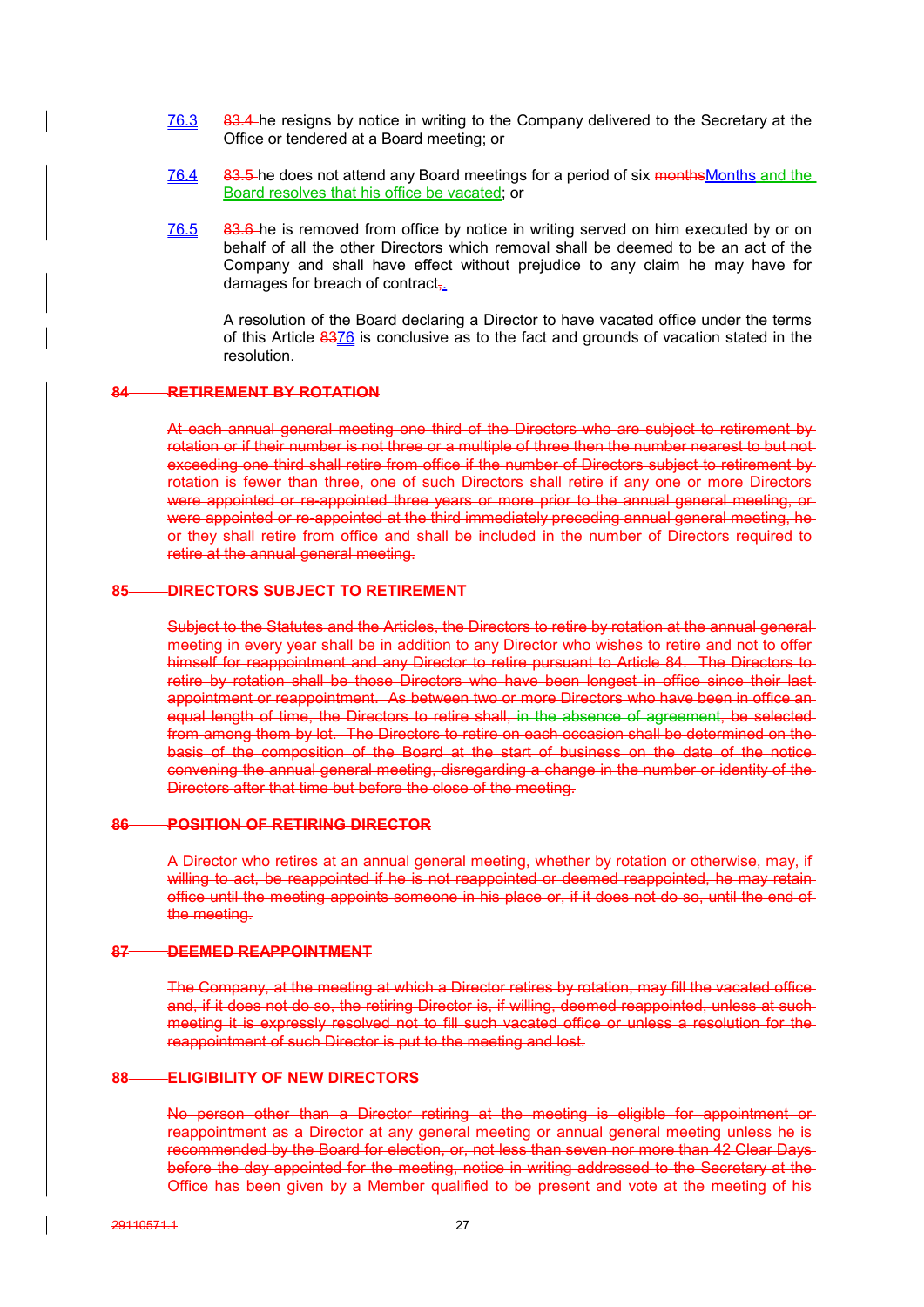intention to propose such person for appointment or reappointment and notice in writing, signed by the person to be proposed, of his willingness to be appointed or reappointed.

### **89 VOTING ON RESOLUTION FOR APPOINTMENT**

Every resolution of a general meeting or annual general meeting for the appointment or reappointment of a Director shall relate to one named person and a single resolution for the appointment or reappointment of two or more persons as Directors is void, unless an ordinary resolution that the resolution is proposed in this way has first been agreed to by the meeting without any vote being given against it.

### **77 90 REMOVAL BY ORDINARY RESOLUTION**

In addition to any power of the Company under the Statutes to remove a Director, the Company may by ordinary resolution remove any Director-before the expiration of his period of office (without prejudice to a claim for damages for breach of contract) and may, subject to the Articles, by ordinary resolution appoint another Director, who is willing to act, in his place.  $A$ person appointed in place of a Director so removed shall be subject to retirement at the same time as if he had become a Director on the day on which the Director in whose place he isappointed was last appointed or reappointed a Director.

### **DIRECTORS' REMUNERATION, EXPENSES AND BENEFITS**

## **78 91 DIRECTORS' FEES**

There shall be available to be paid out of the funds of the Company to the Directors as fees in each year an aggregate sum not exceeding £100,000 as the Board may determine, such sum to be divided among such Directors in such proportions as the Board may decide or, in default of agreement, equally. Any Director holding the office of director for part of a year shall, unless otherwise agreed, be entitled only to a proportionate part of such fee. The Company may by ordinary resolution increase the amount of the fees payable under this Article 9478. A fee payable pursuant to the provisions of this Article  $\frac{9478}{918}$  is distinct from any salary, remuneration or other amount payable to him pursuant to other provisions of the Articles and accrues from day to day.

### **79 92 EXPENSES**

The Directors are entitled to be repaid all reasonable travelling, hotel and other expenses properly incurred by them in the performance of their duties as Directors, including their expenses of travelling to and from meetings of the Board or committees of the Board or general meetings, annual general meetings or separate meetings of the holders of a class of shares and any expenses incurred by them in obtaining independent professional advice.

## **80 93 REMUNERATION OF EXECUTIVE DIRECTORS**

The remuneration of a Director appointed to hold employment or executive office in accordance with the Articles may be a fixed sum of money or in whole or in part by participation in profits or otherwise as the Board may determine and may be in addition to or instead of a fee payable to him for his services as Director pursuant to the Articles.

#### **81 94 ADDITIONAL REMUNERATION**

The Board may grant reasonable additional remuneration and expenses to any Director who, at the request of the Board, goes or resides abroad or renders any special or extra services to the Company, which may be paid by way of a lump sum, participation in profits or otherwise as the Board may determine.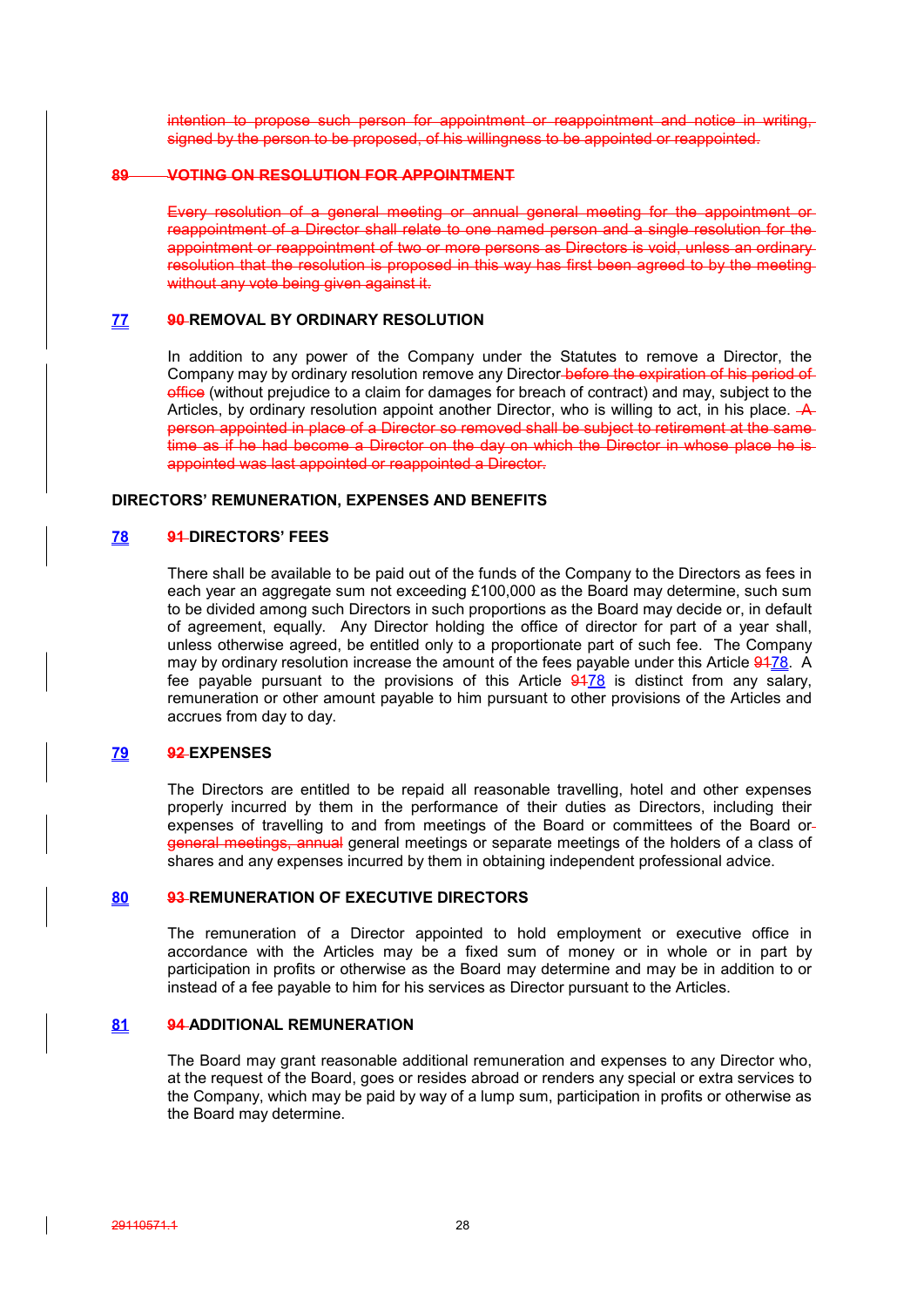## **82 95 DIRECTORS' PENSIONS AND OTHER BENEFITS**

- 82.1 95.1 The Board may establish, maintain, participate in or contribute to or procure the establishment or maintenance of, participation in or contribution to any pension, superannuation, benevolent or life assurance fund, scheme or arrangement (whether contributory or otherwise) for the benefit of, and give or procure the giving of donations, gratuities, pensions, allowances, benefits and emoluments to, any persons who are or were at any time in the employment or service of or who have at any time been Directors of the Company or of any company which is or was a member of the Group or any of their predecessors in business (and for any member of his family, including a spouse or former spouse or a person who is or was dependent on him). Any Director or former Director shall be entitled to participate in and retain for his own benefit any such donations, gratuities, pensions, allowances, benefits or emoluments. The Board may arrange for this to be done by the Company either alone or in conjunction with any other person.
- 82.2 95.2 Subject to the Statutes, the Board may establish and maintain any employees' share scheme, share option or share incentive scheme and establish and (if any such scheme so provides) contribute to any scheme for the purchase by or transfer, allotment or issue to trustees of shares in the Company or its holding company to be held for the benefit of employees (including Directors) of the Company and lend money to such trustees or employees to enable them to purchase such shares.

#### **INTERESTS OF DIRECTORS**

## **83 96 DIRECTOR'S INTERESTS AND VOTING**

For the purpose only of Articles 9683 to 40592 (inclusive):

- 83.1 96.1 a conflict of interest includes a conflict of interest and duty and a conflict of duties;
- 83.2 96.2 an interest means a direct or an indirect interest;
- 83.3 96.3 an interest, transaction or arrangement of which a Director is aware includes an interest, transaction or arrangement of which that Director ought reasonably to be aware; and
- 83.4 96.4 in relation to an alternate director, an interest of his appointor shall be treated as an interest of the alternate director in addition to any interest which the alternate director otherwise has.

## **84 97 PERMITTED INTERESTS**

Subject to the Statutes and to Article 9885, a Director, notwithstanding his office:

- 84.1 97.1 may hold any other office or place of profit with the Company (except that of auditor) in conjunction with his office of Director and on such terms as to remuneration and otherwise as the Board may arrange. Any Director may act by himself or through his firm in a professional capacity for the Company and he or his firm shall be entitled to remuneration for professional services;
- 84.2 97.2 may enter into or otherwise be interested in a contract, arrangement, transaction or proposal with the Company or in which the Company is otherwise interested either in connection with his tenure of an office or place of profit and either as vendor, purchaser or otherwise;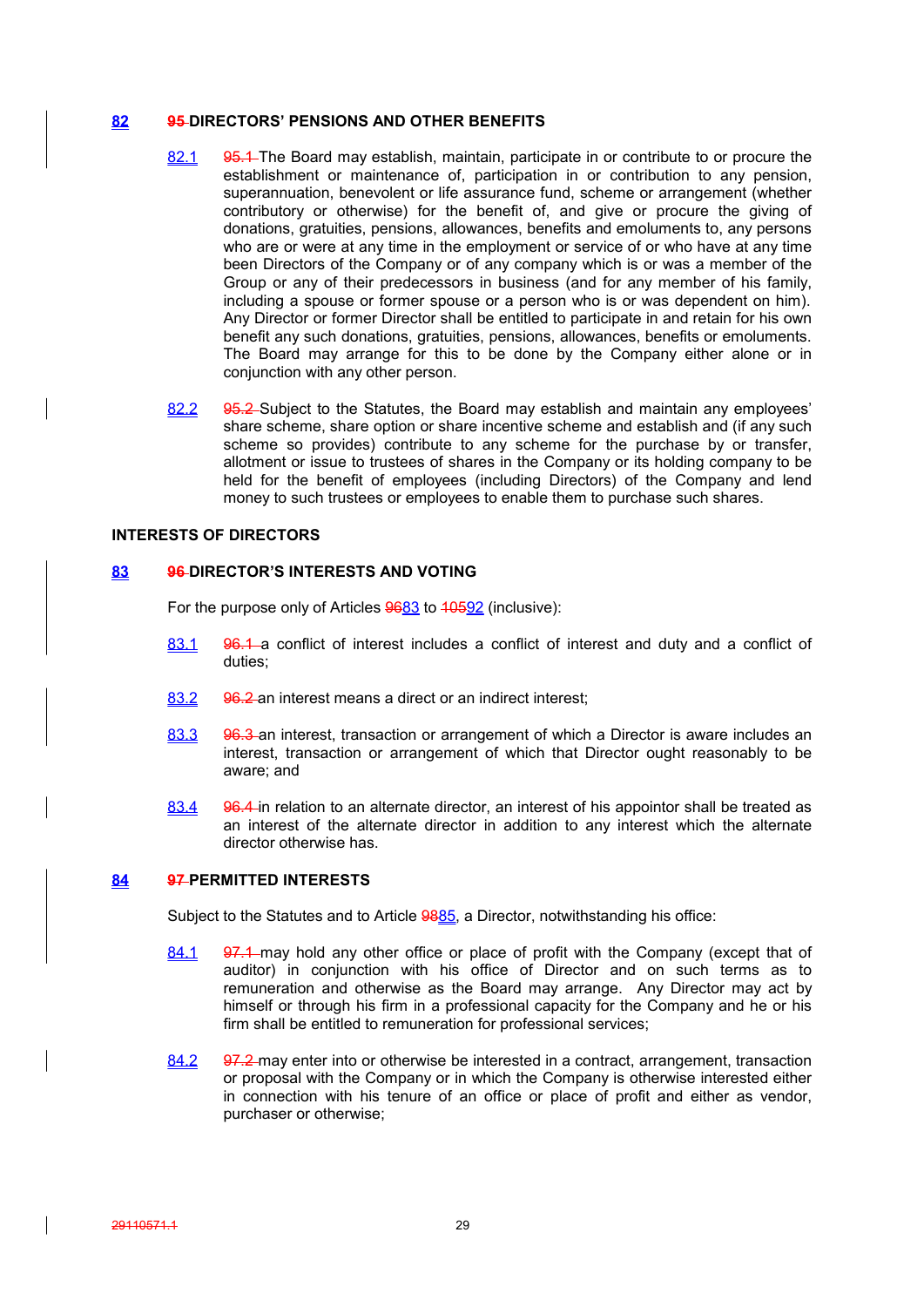- 84.3 97.3 may be a director or other officer of or employed by or a party to a contract, transaction, arrangement or proposal with or be otherwise interested in a company promoted by the Company or in which the Company is otherwise interested;
- 84.4 97.4 unless otherwise agreed, is not liable to account to the Company for any remuneration, profit or other benefit received by him by virtue of such office, employment, contract, arrangement, transaction or proposal and no such contract, arrangement, transaction or proposal is avoided on the grounds of any such interest or benefit; and
- 84.5 97.5-provided the acceptance, entry into or existence of it has been approved by the Board under Article 100.187.1 or it comes within Articles 98.185.1 to 98.485.4 (inclusive), a Director, notwithstanding his office, shall not be liable to account to the Company for any profit, remuneration or other benefit realised by any office or employment or from any transaction or arrangement or from any interest in any body corporate, no such transaction or arrangement shall be liable to be avoided on the grounds of any such interest or benefit nor shall the receipt of any such profit, remuneration or any other benefit constitute a breach of his duty under section 176 of the Act not to accept benefits from third parties.

### **85 98 DECLARATION OF DIRECTOR'S INTEREST**

- 85.1 98.1 A Director who is aware that he is in any way directly or indirectly interested in a proposed transaction or arrangement with the Company must declare the nature and extent of that interest to the other Directors.
- 85.2 98.2 A Director who is aware that he is any way directly or indirectly interested in a transaction or arrangement that has been entered into by the Company must declare the nature and extent of his interest to the other Directors, unless the interest has already been declared under this Article 9885.
- 85.3 98.3 The declaration of interest must (in the case of Article 98.285.2) and may, but need not (in the case of Article 98.185.1), be made:
	- 85.3.1 98.3.1 at a meeting of the Directors; or
	- 85.3.2 98.3.2 by notice to the Directors in accordance with:
		- 85.3.2.1 98.3.2.1 Section 184 of the Act (notice in writing); or
		- 85.3.2.2 98.3.2.2 Section 185 of the Act (general notice),
- 85.4 98.4 If a declaration of interest, or deemed declaration of interest, proves to be, or becomes, inaccurate or incomplete, a further disclosure must be made. Any declaration of interest required by Article 98.285.2 above must be made as soon as reasonably practicable. Failure to comply with this requirement does not affect the underlying duty to make the declaration of interest. Any declaration of interest required by Article 98.185.1 above must be made before the Company enters into the transaction or arrangement.
- 85.5 98.5 For the purposes of Articles 98.185.1 and 98.285.2 a Director need not declare an interest:
	- 85.5.1 98.5.1 if it cannot reasonably be regarded as likely to give rise to a conflict of interest;
	- 85.5.2 98.5.2 if, or to the extent that, the other Directors are already aware of it; or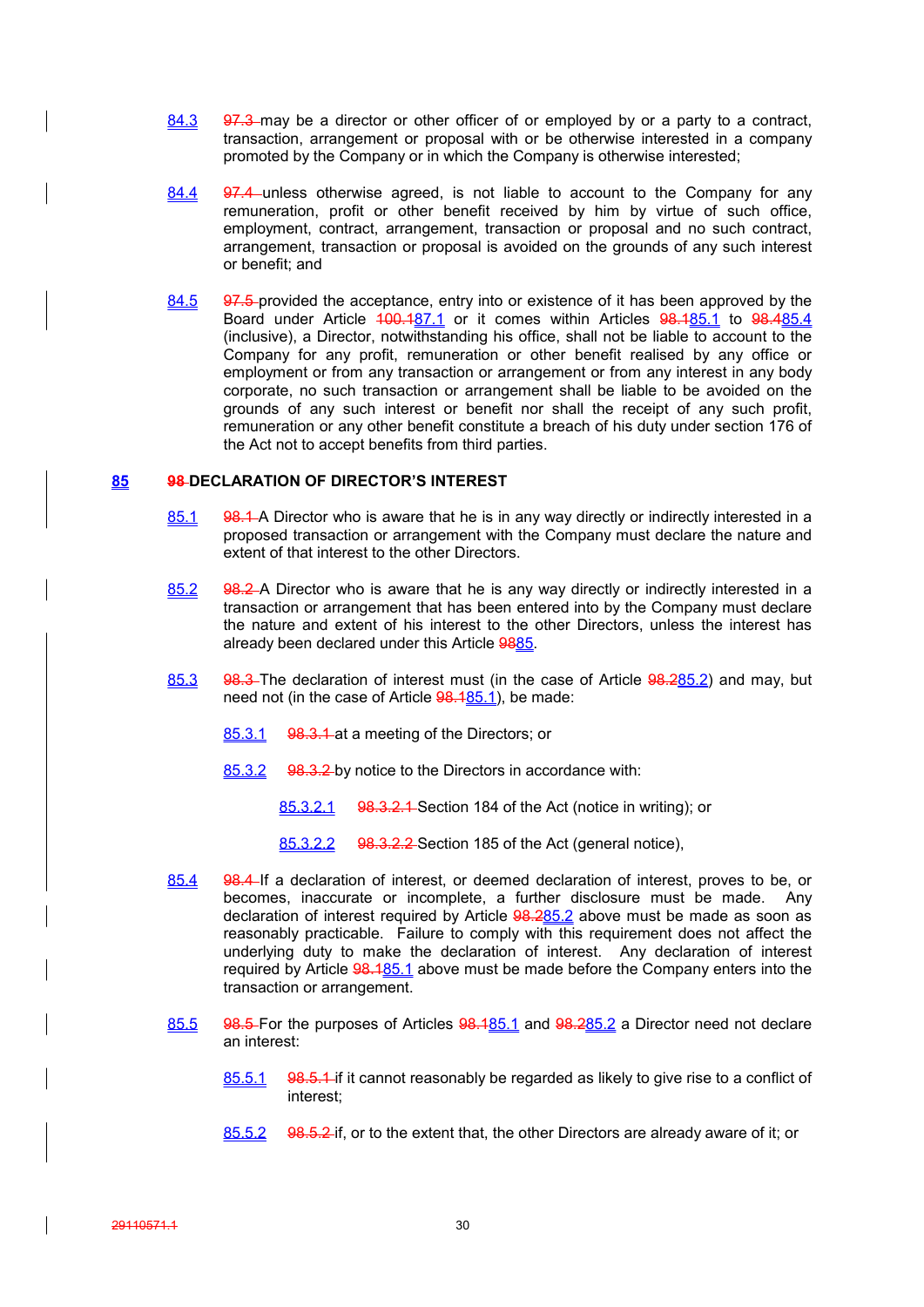- 85.5.3 98.5.3 if, or to the extent that, it concerns terms of his service contract that have been or are to be considered:
	- 85.5.3.1 98.5.3.1 by a meeting of the Directors; or
	- 85.5.3.2 98.5.3.2 by a committee of the Directors appointed for the purpose under these Articles.

## **86 99 LIMITATIONS ON VOTING OF INTERESTED DIRECTOR**

- 86.1 99.1 Except as provided in this Article 9986, a Director may not vote in respect of any contract, arrangement, transaction or proposal to which the Company is or is to be a party and in which he is, to his knowledge, materially interested, directly or indirectly, otherwise than by virtue of his interest in shares or debentures or other securities of or otherwise in or through the Company. This prohibition does not apply to any resolution concerning any of the following matters namely:
	- 86.1.1 99.1.1 the giving to him of a guarantee, security or indemnity in respect of money lent or obligations incurred by him or by any other person at the request of or for the benefit of the Company or any of its Subsidiary Undertakings;
	- 86.1.2 99.1.2 the giving to a third party of a guarantee, security or indemnity in respect of a debt or obligation of the Company or any of its Subsidiary Undertakings for which he himself has assumed responsibility, in whole or in part, under a guarantee or indemnity or by the giving of security;
	- 86.1.3 99.1.3 a contract, arrangement, transaction or proposal concerning an offer of shares or debentures or other securities of or by the Company or any of its Subsidiary Undertakings for subscription or purchase in which offer he is or may be entitled to participate as a holder of securities or in the underwriting or sub-underwriting of which the Director is to participate;
	- 86.1.4 99.1.4 a contract, arrangement, transaction or proposal to which the Company is or is to be a party concerning any other company in which he is interested directly or indirectly and whether as an officer or shareholder or otherwise (**"relevant company"**), if he is not, directly or indirectly, the holder of or beneficially interested in one per cent or more of a class of equity share capital of the relevant company or of the voting rights available to members of the relevant company or able to cause one per cent or more of those voting rights to be cast at his direction (and for the purposes of this Article 9986, shares held by a Director as bare or custodian trustee and in which he has no beneficial interest, shares comprised in a trust and in which the Director's interest is in reversion or is in remainder, if and so long as another person is entitled to receive the income from the trust, and shares comprised in an authorised unit trust scheme in which the Director is interested only as a unit holder are disregarded);
	- 86.1.5 99.1.5 a contract, arrangement, transaction or proposal for the benefit of employees of the Company or any of its Subsidiary Undertakings under which the Director benefits in a similar manner to the employees and which does not accord to any Director as such any privilege or benefit not accorded to the employees to whom it relates; and
	- 86.1.6 99.1.6 a contract, arrangement, transaction or proposal concerning the maintenance or purchase of any insurance policy for the benefit of Directors or for the benefit of persons including Directors,
- 86.2 99.2 A Director may not vote or be counted in the quorum on a resolution of the Board or committee of the Board concerning his own appointment (including fixing or varying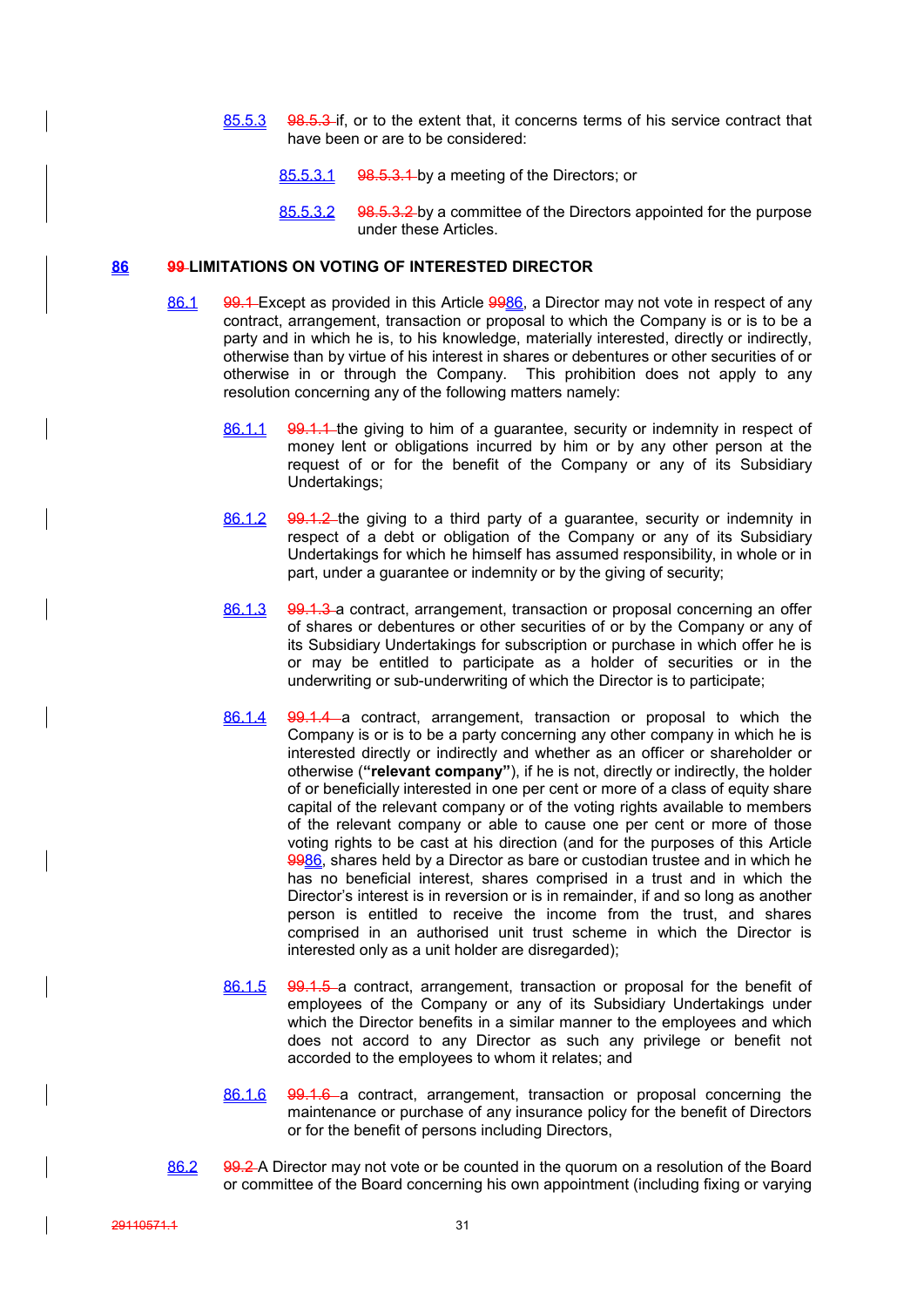the terms of his appointment or its termination) as the holder of an office or place of profit with the Company or any company in which the Company is interested. Where proposals are under consideration concerning the appointment (including fixing or varying the terms of appointment or its termination) of two or more Directors to offices or places of profit with the Company or any company in which the Company is interested, such proposals shall be divided and a separate resolution considered in relation to each Director in such cases each of the Directors concerned (if not otherwise debarred from voting under the Articles) is entitled to vote (and be counted in the quorum) in respect of each resolution except that concerning his own appointment.

### **87 100 POWER OF THE BOARD TO AUTHORISE CONFLICTS OF INTEREST**

- 87.1 400.1 For the purposes of section 175 of the Act, the Board may authorise any matter proposed to it in accordance with these Articles which would, if not so authorised, involve a breach by a Director of his duty to avoid conflicts of interest under the section, including, any matter which relates to a situation (a relevant situation) in which a Director has, or can have, an interest which conflicts, or possibly may conflict, with the interest of the Company including the exploitation of any property, information or opportunity (whether or not the Company could take advantage of it) and excluding any situation which cannot reasonably be regarded as likely to give rise to a conflict of interest. The provisions of this Article  $40087$  do not apply to a conflict of interest arising in relation to a transaction or arrangement with the Company.
- 87.2 400.2 Any such authorisation will be effective only if:
	- 87.2.1 400.2.1 any requirement as to quorum at the meeting at which the matter is considered is met without counting the Director in question or any other interested Director; and
	- 87.2.2 100.2.2 the matter was agreed to without their voting or would have been agreed to if their votes had not been counted,
- 87.3 400.3 The Board may (whether at the time of the giving of the authorisation or subsequently) make any such authorisation subject to any limits or conditions it expressly imposes but such authorisation is otherwise given to the fullest extent permitted The Board may vary or terminate any such authorisation at any time.

## **88 101 ENTITLEMENT TO KEEP INFORMATION CONFIDENTIAL**

- 88.1 401.1 A Director shall be under no duty to the Company with respect to any information which he obtains or has obtained otherwise than as a Director and in respect of which he has a duty of confidentiality to another person. However, to the extent that his relationship with that other person gives rise to a conflict of interest or possible conflict of interest, this Article  $\frac{40488}{900}$  applies only if the existence of that relationship has been approved by the Board pursuant to Article 10087 in particular, the Director shall not be in breach of the general duties he owes to the Company by virtue of sections 171 to 177 of the Act because he fails:
	- 88.1.1 101.1.1 to disclose any such information to the board or to any Director or other officer or employee of the Company; and/or
	- 88.1.2 101.1.2 to use or apply any such information in performing his duties as a director of the Company.

### **89 102 AVOIDING CONFLICTS OF INTEREST**

89.1  $\sqrt{102.1}$  Where the existence of a Director's relationship with another person has been approved by the Board pursuant to Article 100.187.1 and his relationship with that person gives rise to a conflict of interest or possible conflict of interest, the Director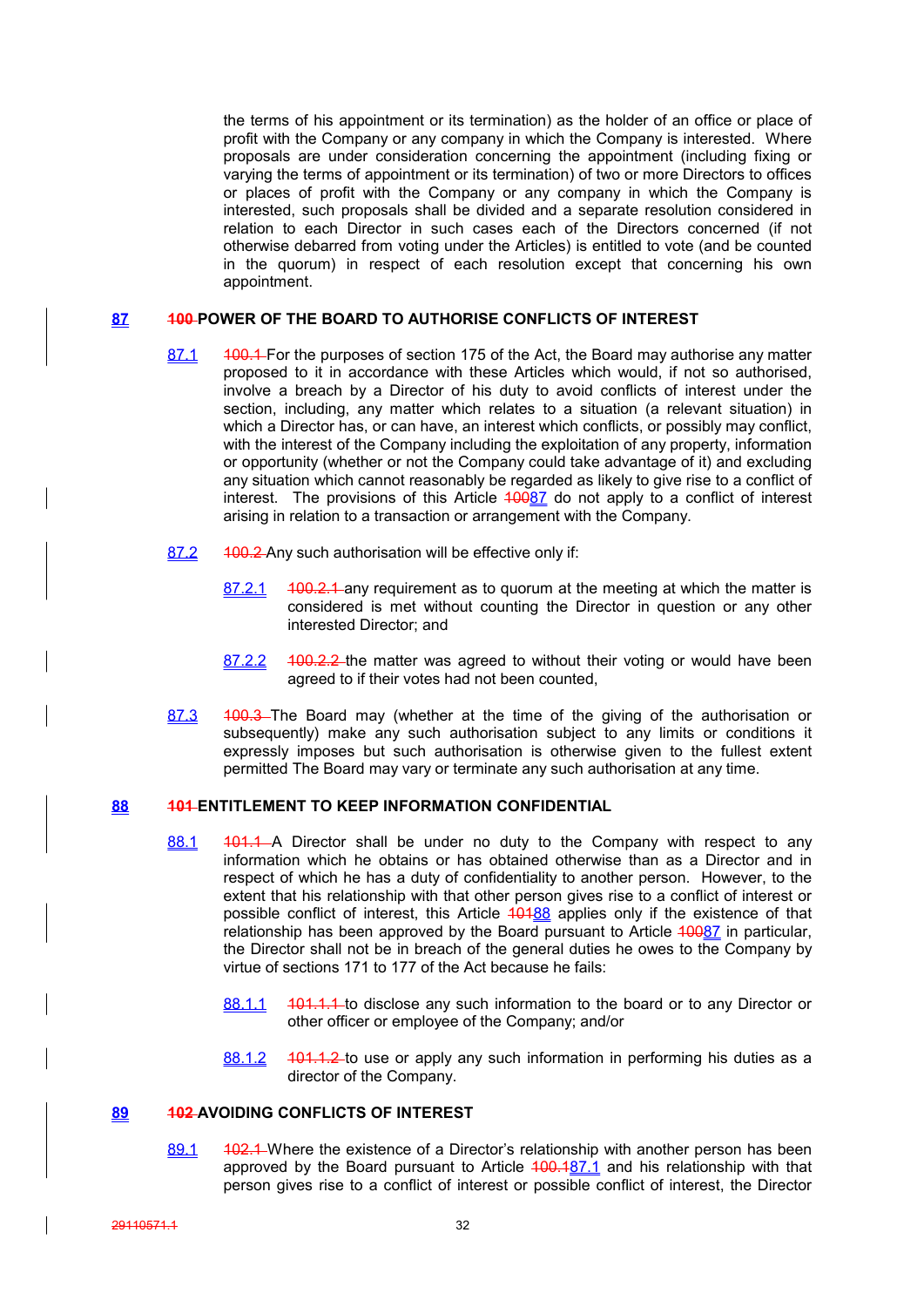shall not be in breach of the general duties he owes to the Company by virtue of sections 171 to 177 (inclusive) of the Act because he:

- 89.1.1 102.1.1 absents himself from meetings of the board at which any matter relating to the conflict of interest or possible conflict of interest will or may be discussed or from the discussion of any such matter at a meeting or otherwise; and/or
- 89.1.2 102.1.2 makes arrangements not to receive documents and information relating to any matter which gives rise to the conflict of interest or possible conflict of interest sent or supplied by the Company and/or for such documents and information to be received and read by a professional adviser,

for so long as he reasonably believes such conflict of interest or possible conflict of interest subsists.

## **90 103 OVERRIDING PRINCIPLES**

- 90.1 403.4 The provisions of Articles 40488 and 40289 are without prejudice to any equitable principle or rule of law which may excuse the Director from:
	- 90.1.1 103.1.1 disclosing information in circumstances where disclosure would otherwise be required under these Articles; or
	- 90.1.2 103.1.2 attending meetings or discussions or receiving documents and information as referred to in Article 40289, in circumstances where such attendance or receiving such documents and information would otherwise be required under these Articles.

## **91 104 CHAIRMAN'S RULING CONCLUSIVE ON DIRECTOR'S INTEREST**

If any question arises at any meeting as to the materiality of an interest of a Director (other than the chairman of the meeting) or as to the entitlement of any Director (other than the chairman of the meeting) to vote and the question is not resolved by his voluntarily agreeing to abstain from voting, the question shall be referred to the chairman of the meeting and his ruling in relation to the Director concerned shall be final and conclusive except in a case where the nature or extent of the interest of the Director concerned, so far as known to him, has not been fairly disclosed if any question shall arise in respect of the chairman of the meeting and is not resolved by his voluntarily agreeing to abstain from voting, the question shall be decided by a resolution of the Board (for which purpose the chairman shall be counted in the quorum but shall not vote on the matter) and the resolution shall be final and conclusive except in a case where the nature or extent of the interest of the chairman, so far as known to him, has not been fairly disclosed.

## **92 105 RELAXATION OF PROVISIONS**

Subject to the provisions of the Statutes, the Company may by ordinary resolution suspend or relax the provisions of these Articles 9885 to 10592 (inclusive), either generally or in respect of any particular matter, or ratify any transaction not duly authorised by reason of a contravention of these Articles.

## **POWERS AND DUTIES OF DIRECTORS**

## **93 106 POWERS OF THE BOARD**

Subject to the Statutes, the memorandum of association of the Company and the Articles and to directions given by the Company in general meeting or in an annual general meeting, the business of the Company shall be managed by the Board, which may exercise all the powers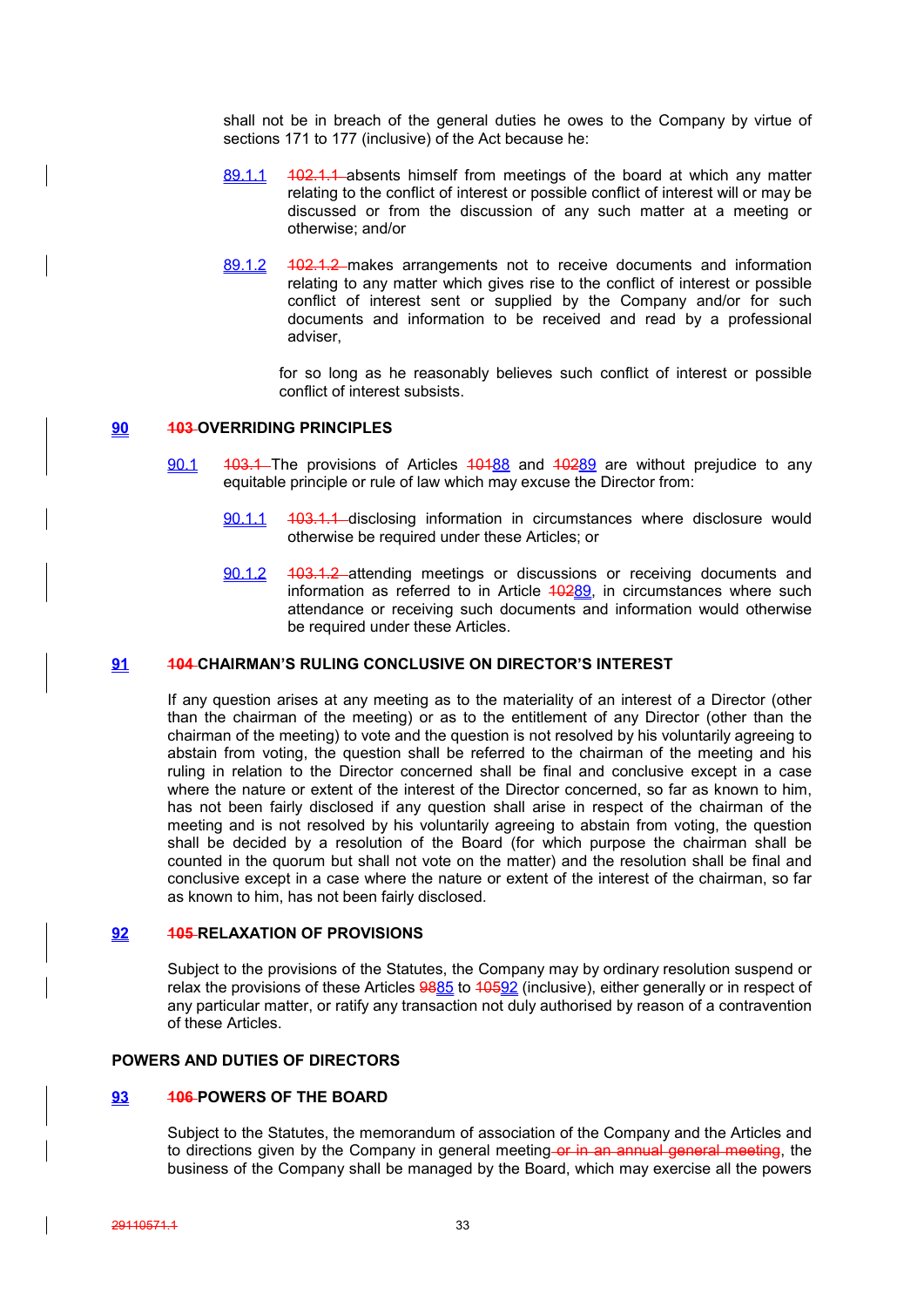of the Company. No alteration of the memorandum of association or of the Articles and no direction made by the Company in general meeting or in an annuala general meeting invalidates any prior act of the Board which would have been valid if the alteration or direction had not been made. The general powers given by this Article 40693 shall not be limited by any special authority or power given to the Directors by any other Article.

## **94 107 DELEGATION TO COMMITTEES**

The Board may delegate any of the powers, authorities and discretions exercisable by the Board for such time and on such terms and conditions as it thinks fit to a committee consisting of one or more Directors and (if it thinks fit) one or more other persons, but only if a majority of the members of the committee are Directors or alternate directors. The Board may grant the power to sub-delegate, may revoke or alter the terms and conditions of the delegation or discharge the committee in whole or in part and may retain or exclude the right of the Board to exercise the delegated powers, authorities or discretions collaterally with the committee. Where a provision of the Articles refers to the exercise of a power, authority or discretion by the Board and that power, authority or discretion has been delegated by the Board to a committee, the provision shall be construed as permitting the exercise of the power, authority or discretion by the committee.

### **95 108 LOCAL MANAGEMENT**

The Board may establish local or divisional boards or agencies for managing the affairs of the Company in a specified locality and may appoint any persons to be members of a local or divisional board or agency and may fix their remuneration and may delegate to any local or divisional board or agency any of the powers, authorities and discretions exercisable by the Board for such time and on such terms and conditions as it thinks fit. The Board may grant the power to sub-delegate, may revoke or alter the terms and conditions of the appointment or delegation and may retain or exclude the right of the Board to exercise the delegated powers, authorities or discretions collaterally with the local or divisional board or agency and may authorise the members of any local or divisional board or agency (or any of them) to fill any vacancy and to act notwithstanding any vacancy. Subject to any terms and conditions imposed by the Board, the proceedings of a local or divisional board or agency with two or more members are governed by those Articles that regulate the proceedings of the Board, so far as applicable.

## **96 109 POWER OF ATTORNEY**

The Board may by power of attorney or otherwise appoint any company, firm or person to be the agent or attorney of the Company and may delegate to that company, firm or person any of the powers, authorities and discretions exercisable by the Board for such purposes and for such time and on such terms and conditions as it thinks fit. The Board may grant the power to sub-delegate, may revoke or alter the terms and conditions of the appointment or delegation and may retain or exclude the right of the Board to exercise the delegated powers, authorities or discretions collaterally with the attorney or agent.

## **97 110 EXERCISE OF VOTING POWERS**

The Board may exercise or cause to be exercised the voting powers conferred by shares in the capital of another company held or owned by the Company, or a power of appointment to be exercised by the Company, in any manner it thinks fit (including the exercise of such power in favour of the appointment of a Director as an officer or employee of that company or in favour of the payment of remuneration to the officers or employees of that company).

## **BORROWING POWERS**

### **98 111 BORROWING POWERS**

111.1 Subject to the following provisions of this Article 111, the The Board may exercise all the powers of the Company to borrow money.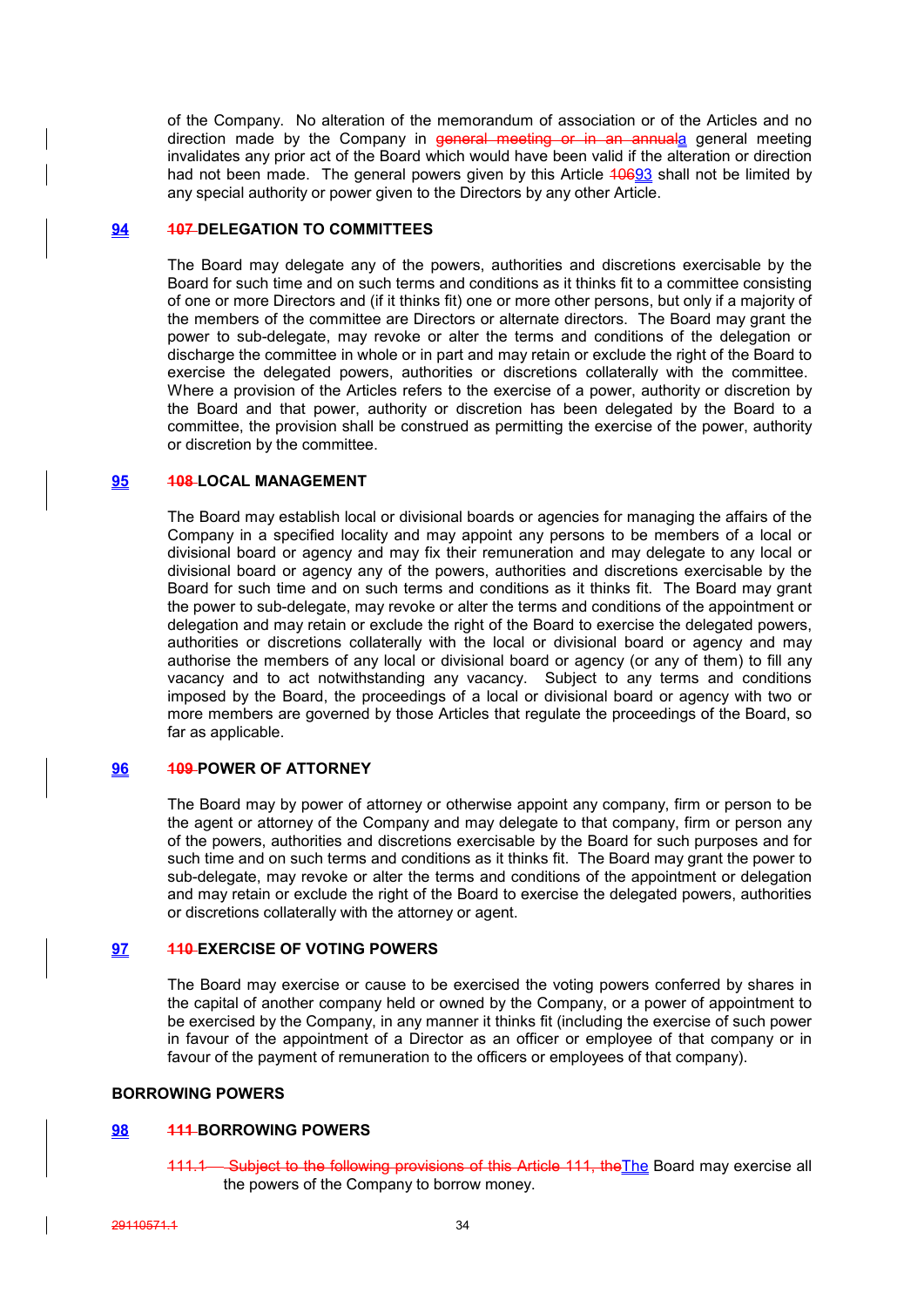- 111.2 The Board shall restrict the borrowings of the Company and exercise all voting and other rights or powers of control exercisable by the Company in relation to its Subsidiary Undertakings so as to secure (as regards Subsidiary Undertakings so far as by such exercise they can secure) that the aggregate principal amount (including any premium payable on final repayment) remaining undischarged of all moneys borrowed by the Group does not at any time without the previous sanction of an ordinary resolution exceed the greater of (i) a sum equal to three times the Adjusted capital and reserves, and (ii) £20,000,000.
- 111.3 **Adjusted capital and reserves** means a sum equal to the aggregate of (i) the amount paid up on the allotted or issued share capital of the Company (ii) the amount standing to the credit of the consolidated capital and revenue reserves of the Group (including any share premium account and capital redemption reserve) and (iii) plus or minus the credit or debit balance, as the case may be, of the consolidated profit and loss account all as shown in the then latest audited consolidated balance sheet of the Group but:
	- 111.3.1 adjusted as may be appropriate to reflect any variation since the date of that balance sheet in the amounts referred to in paragraphs 111.3.1, 111.3.2 and 111.3.3, including (i) any alteration resulting from any company becoming or ceasing to be a Subsidiary Undertaking since the date of the latest audited consolidated balance sheet of the Group and (ii) any alteration which would result from any transaction contemplated at the time when the adjusted total of the share capital and reserves is being computed or from any transaction carried out contemporaneously;
	- 111.3.2 after deducting any amounts attributable to goodwill (other than goodwill arising on consolidation);
	- 111.3.3 after adding back any sums set aside for taxation;
	- 111.3.4 after deducting the amount of all dividends declared, recommended, made or paid by a member of the Group to a person other than a member of the Group out of profits accrued up to and including the date of, but not provided for in, the latest audited consolidated balance sheet; and
	- 111.3.5 after making such other adjustments (if any) as the Auditors consider appropriate,
- 111.4 For the purposes of this Article 111, the following (if not otherwise taken into account) are deemed to be moneys borrowed:
	- 111.4.1 the principal amount outstanding in respect of any debentures or of any loan capital (whether secured or unsecured) of any member of the Group which are not beneficially owned within the Group;
	- 111.4.2 the principal amount outstanding under any acceptance credit (not being an acceptance in relation to the purchase or sale of goods or services in the ordinary course of trading) opened by any bank or accepting house on behalf of or in favour of any member of the Group;
	- 111.4.3 the principal amount of any debentures or other borrowed moneys of any person outside the Group the redemption or repayment of which is guaranteed or secured or is the subject of an indemnity given by any member of the Group and the beneficial interest in which redemption or repayment is not owned by a member of the Group; and
	- 111.4.4 any fixed or minimum premium payable on final redemption or repayment of any borrowings which constitute moneys borrowed for the purposes of this Article 111.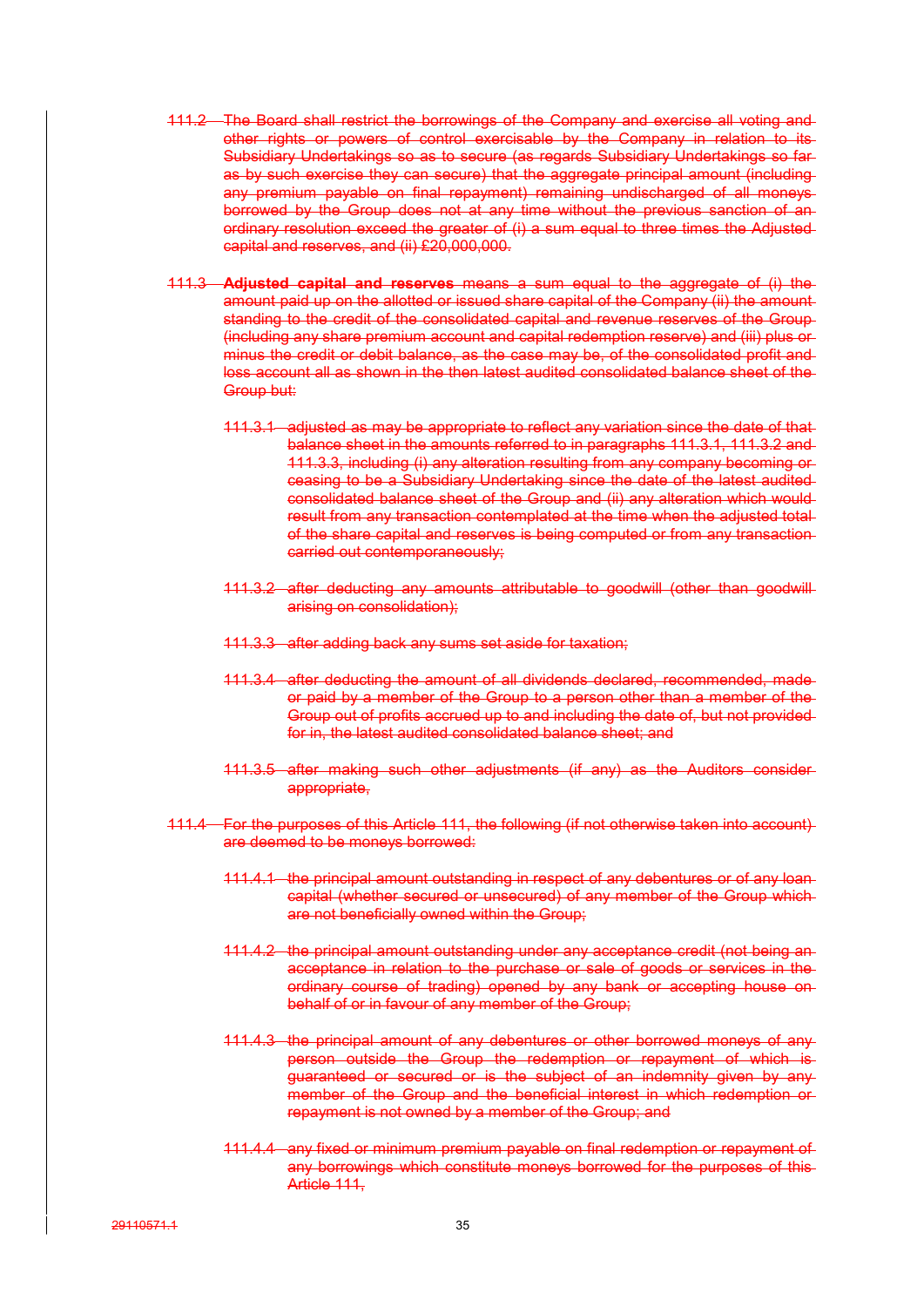- 111.5 For the purpose of this Article 111 the following are not and are deemed not to be moneys borrowed:
	- 111.5.1 all intra Group borrowings;
	- 111.5.2 amounts borrowed for the purpose of and applied within six months of being made in repaying (with or without any premium) any borrowings which constitute moneys borrowed for the purposes of this Article 111;
	- 111.5.3 the proportion of the borrowings which constitute moneys borrowed for the purpose of this Article 111 of a partly owned Subsidiary Undertaking which corresponds to the proportion of its equity share capital that is not beneficially owned, directly or indirectly, by another member of the Group;
	- 111.5.4 amounts borrowed for the purpose of financing any contract to the extent that any part of the price receivable by any member of the Group is guaranteed or insured by the Export Credits Guarantee Department of the Department for Business, Innovation and Skills or by any other governmental department fulfilling a similar function;
	- 111.5.5 temporary debit balances with the bankers of any member of the Group or shown in a member's own books of account arising by virtue of delay inclearing funds not exceeding 10 days;
	- 111.5.6 for a period of 12 months after the date on which a company becomes a member of the Group, moneys borrowed equal to the amount of borrowings outstanding of such a company at the date when it becomes a member;
	- 111.5.7 moneys advanced or paid to any member of the Group (or its agents or nominees) by customers of any member of the Group as unexpended customer receipts or progress payments pursuant to any contract between such customer and a member of the Group;
	- 111.5.8 moneys held by any member of the Group whether on deposit or current account or otherwise in connection with any scheme for the benefit of employees or their dependants;
	- 111.5.9 amounts due to trade creditors;
	- 111.5.10 sums treated as moneys borrowed by a member of the Group by reason only of current accounting standards or other accounting principles or practice,
- 111.6 No lender or other person dealing with the Company shall be concerned to see or inquire whether the limit set out in this Article 111 is observed No debt incurred or security given in excess of such limit is invalid or ineffectual except in the case of express notice given to the lender or the recipient of the security at the time when the debt is incurred or security given that the limit imposed by these Articles has been or will be exceeded:
- 111.7 A report or certificate of the Auditors as to the amount of the adjusted capital and reserves or the aggregate amount of moneys borrowed or to the effect that the limit imposed by this Article 111 has not been or will not be exceeded at any particular time or times is conclusive and binding on all concerned. Nevertheless the Board may at any time act in reliance on a bona fide estimate of the amount of the adjusted capital and reserves or the aggregate amount of moneys borrowed and if in consequence the limit on moneys borrowed set out in this Article 111 is inadvertently exceeded, the amount of moneys borrowed equal to the excess may be disregarded for 90 days after the date on which by reason of a determination of the Auditors or otherwise the Board becomes aware that this situation has or may have arisen;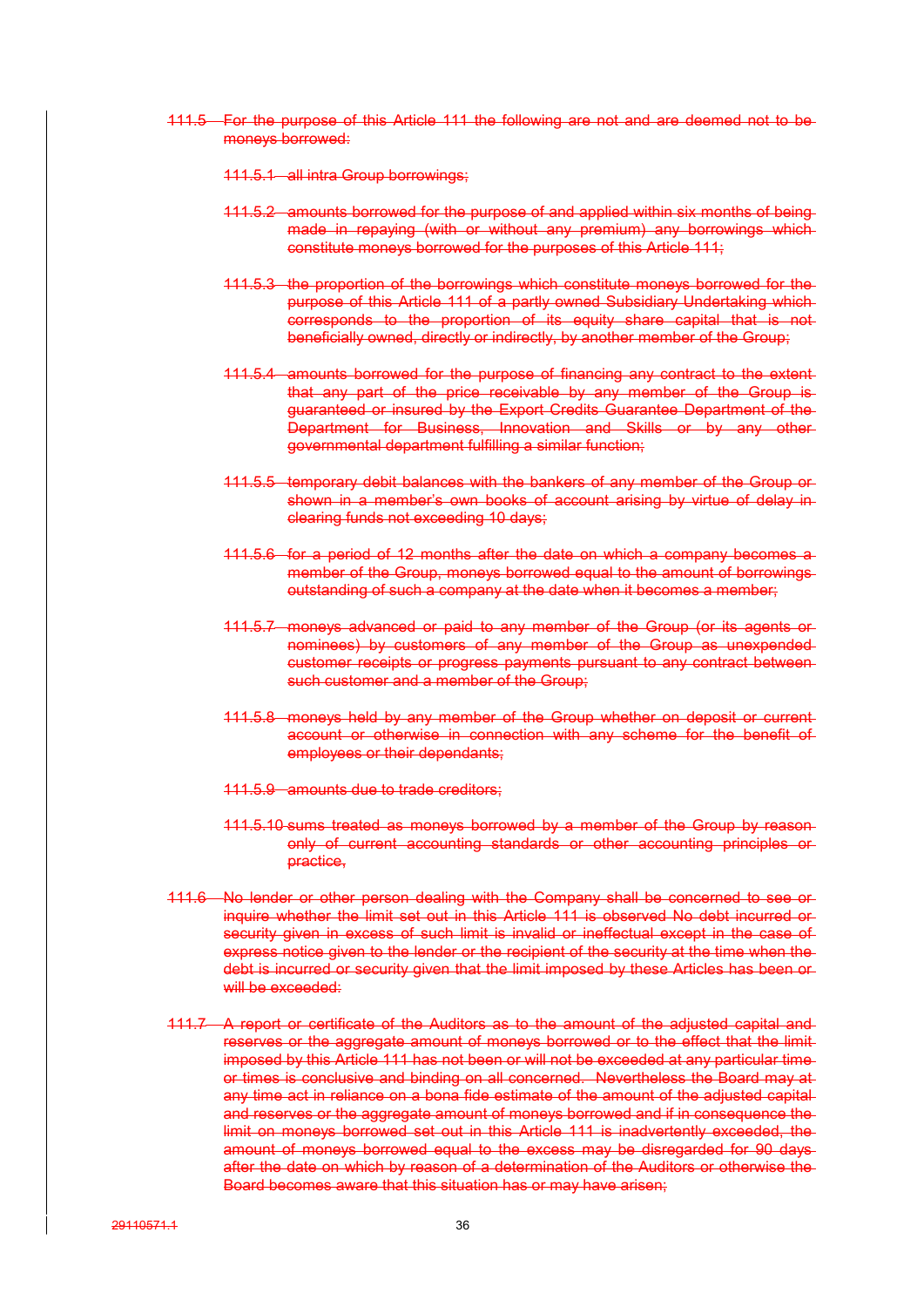111.8 Borrowed moneys of the Company or any one or more of its Subsidiary Undertakings expressed in or calculated by reference to a currency other than Sterling shall be translated into Sterling by reference either to the rate of exchange specified in a forward purchase contract, back to back loan, swap or other arrangement taken out or entered into to reduce the risk associated with fluctuations in rates of exchange or, if there is no such agreement, to the rate of exchange used for the conversion of such currency in the latest audited balance sheet of the relevant member of the Group or, if no such conversion was required or has yet taken place, by reference to the rate of exchange or approximate rate of exchange ruling on such date and determined on such basis as the Auditors may determine or approve.

## **99 112 POWERS TO MORTGAGE**

The Board may exercise all the powers of the Company to mortgage or charge all or part of the Company's undertaking, property and assets, both present and future, including uncalled capital and, subject to the Statutes, may issue or sell any bonds, loan notes, debentures and other securities for such purposes and on such terms as it thinks fit and whether outright or as collateral security for a debt, liability or obligation of the Company or a third party.

#### **PROCEEDINGS OF THE BOARD**

#### **100 113 BOARD MEETINGS**

The Board may meet for the despatch of business, adjourn and otherwise regulate its meetings as it thinks fit.

### **101 114 QUORUM**

The quorum necessary for the transaction of business may be decided by the Board and until decided otherwise is two persons present in person or by alternate director if a Director ceases to be a director at a Board meeting, he can continue to be present and to act as a director and be counted in the quorum until the end of the meeting if no other Director objects and if otherwise a quorum of Directors would not be present.

#### **102 115 NOTICE OF BOARD MEETINGS**

A Director may, and on the request of a Director, the Secretary shall, at any time summon a meeting of the Board it shall be necessary to give notice of a meeting of the Board to all the Directors and notice is deemed to be duly given to a Director if it is given to him personally or by word of mouth or sent to him by Electronic Communication to an Electronic Address given by him to the Company for that purpose, or sent to him by post at his last known address or another address given by him to the Company for that purpose. A Director may waive the requirement that notice be given to him of a Board meeting either prospectively or retrospectively it shall not be necessary to give notice of a meeting of the Board to any Director absent from the United Kingdom save in any case where such absent Director leaves an address or facsimile number (either inside or outside the United Kingdom) in which case a telegram sent to that address or a message sent to that facsimile number (or, in the case of an Electronic Communication, a message sent to an Electronic Address given by him to the Company for that purpose) shall be deemed to constitute notice to the Director at the time when it is dispatched or sent. Neither the accidental failure to give notice of a meeting of the Board to any Director nor the non-receipt in any case of such notice if given shall invalidate the meeting or any resolution passed or business transacted at the meeting.

## **103 116 VOTING**

Questions arising at any meeting of the Board shall be decided by a majority of votes in the case of an equality of votes, the chairman shall have a second or casting vote.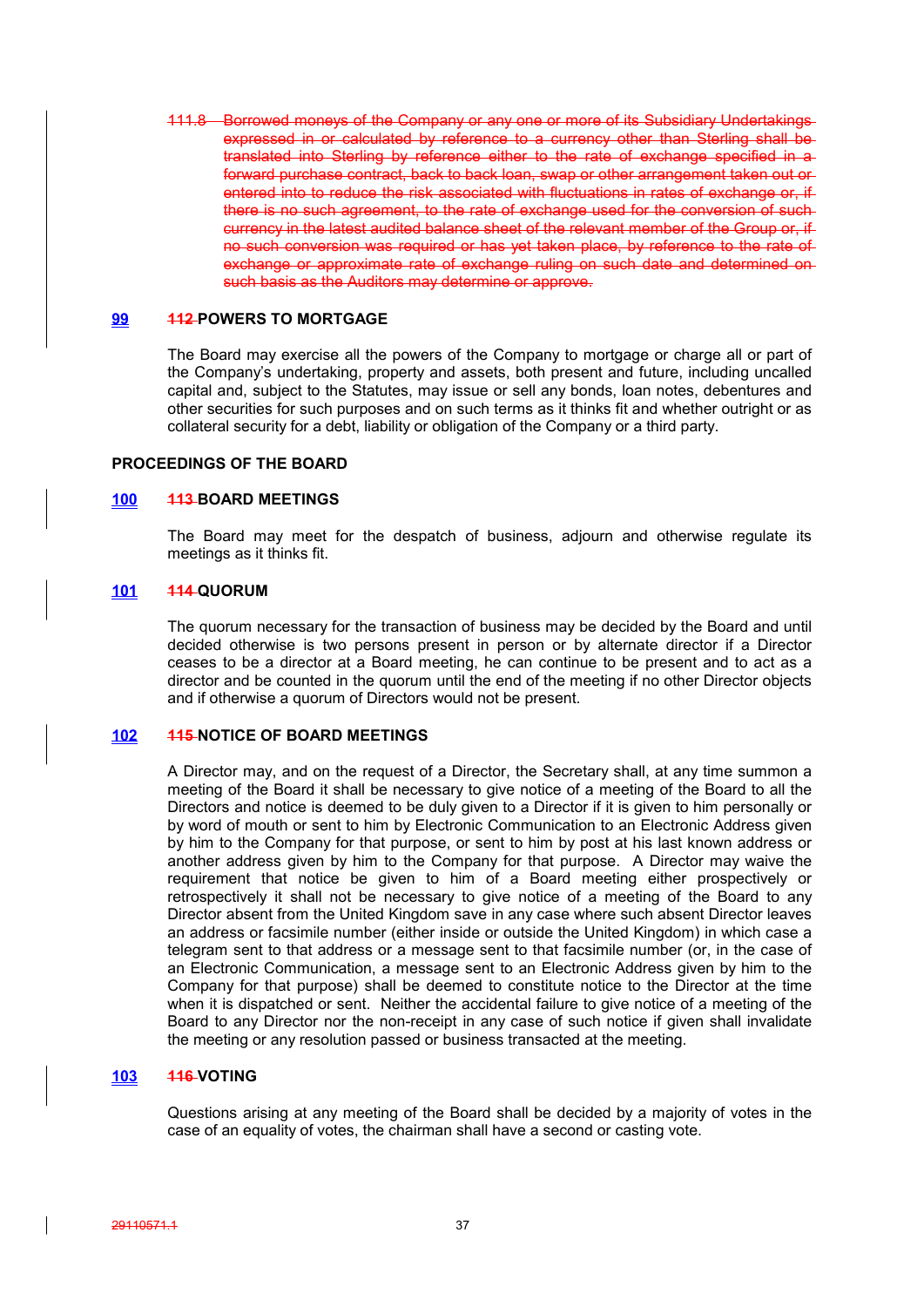#### **104 117 CHAIRMAN OF THE BOARD**

The Board may elect a chairman or deputy chairman, who shall preside at its meetings, but if no such chairman or deputy chairman is elected, or if at any meeting neither the chairman nor deputy chairman is present within five minutes after the time fixed for the start of the meeting, the Board shall choose one of its number to be chairman of such meeting. The Board may decide the period for which he is or they are to hold office and may at any time remove him or them from office. A chairman or deputy chairman may hold executive office or employment with the Company.

## **105 118 PROCEEDINGS OF A COMMITTEE**

- 105.1 118.1 Proceedings of a committee of the Board shall be conducted in accordance with any regulations that may from time to time be imposed upon it by the Board. Subject to those regulations and this Article 448105, proceedings of a committee shall be governed by the provisions of these Articles regulating the proceedings of the Board, so far as applicable.
- 105.2 118.2 Where the Board resolves to delegate any of its powers, authorities and discretions to a committee of one or more unnamed Directors, notice of a meeting of that committee need only be given to the Director or Directors who form the committee.

## **106 119 VALIDITY OF PROCEEDINGS OF BOARD OR COMMITTEE**

All acts done in good faith by any meeting of the Board or of a committee of the Board or by any person acting as a Director, alternate director or committee are, notwithstanding that it is afterwards discovered that there was some defect in the appointment of any Director or person acting or that they or any of them were disqualified from holding office or had ceased to hold office or were not entitled to vote, as valid as if every such person had been duly appointed and was qualified to be and had continued to be a Director, alternate director or member of a committee and entitled to vote.

## **107 120 RECORDS OF PROCEEDINGS**

- 107.1 120.1 The Board shall cause a record to be made of all appointments of officers and committees made by the Board and of any remuneration fixed by the Board and the names of the Directors present at all meetings of the Board and committees of the Board, the Company or the holders of a class of shares or debentures and all orders, resolutions and proceedings of such meetings and any such record of any meeting, if purporting to be signed or approved by the chairman of the meeting, or by the chairman of the next succeeding meeting shall be conclusive evidence without any further proof of the matters stated in them.
- 107.2 120.2 Records shall be retained for at least 10 years from the date of the appointment or meeting and shall be kept available for inspection in accordance with the Act.

## **108 121 PARTICIPATION BY TELEPHONE**

A Director or his alternate director may participate in a meeting of the Board or of any committee of the Board through the medium of conference telephone or similar form of communication equipment notwithstanding that the Directors or committee members present may not all be meeting in one particular place if all persons participating in the meeting are able to hear and speak to each other throughout the meeting. A person participating in this way is deemed to be present in person at the meeting and is counted in a quorum and entitled to vote. The meeting is deemed to take place where the largest group of those participating is assembled or, if there is no such group, where the chairman of the meeting then is.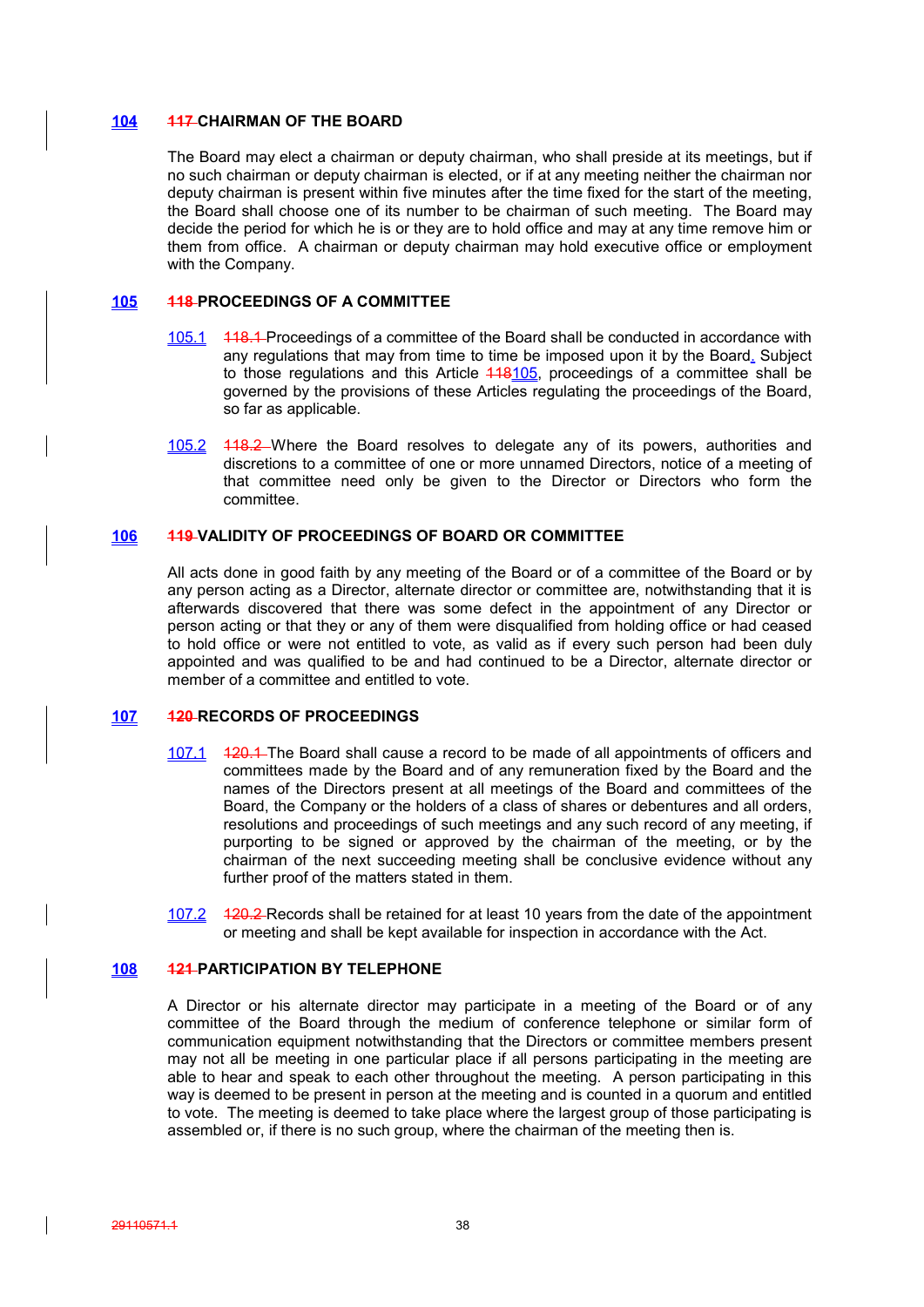#### **109 122 ELECTRONIC PARTICIPATION IN MEETINGS**

A person so participating by being present or being in telephone communication with or by exchanging Electronic Communication with those in the meeting or with the chairman of the meeting shall be deemed to be present in person at the meeting and shall accordingly be counted in a quorum and be entitled to vote. Such a meeting shall be deemed to take place where the largest group of those participating is assembled or, if there is no group which is larger than any group, where the chairman of the meeting is.

## **110 123 BOARD RESOLUTION IN WRITING**

A resolution in writing or contained in an Electronic Communication executed by or on behalf of all the Directors entitled to receive notice of a Board meeting and not being less than a quorum or by all members of a committee of the Board is as valid and effective as a resolution passed at a Board meeting (or committee, as the case may be) and may consist of several documents in the same form or be contained in several Electronic Communications each duly executed by or on behalf of one or more of the Directors (or members of the committee) and any such resolution need not be executed by an alternate director if it is executed by the Director appointing him and a resolution executed by an alternate director need not be executed by the Director appointing him.

## **111 124 NUMBER OF DIRECTORS LESS THAN MINIMUM**

If the number of Directors is reduced below the minimum number fixed by these Articles or decided by the Company by ordinary resolution, the continuing Directors or Director may act only for the purpose of appointing an additional Director or Directors to make up that minimum or convening a general meeting of the Company for the purpose of making such appointment. if no Director or Directors is or are able or willing to act, two Members may convene a general meeting for the purpose of appointing Directors. An additional Director appointed in this way holds office (subject to the Articles) only until the dissolution of the next annual general meeting after his appointment unless he is reappointed during the meeting.

#### **ALTERNATE DIRECTORS**

## **112 125 APPOINTMENT**

A Director (other than an alternate director) may, by notice delivered to the Secretary at the Office, or in any other manner approved by the Board, appoint another Director or any other person approved by the Board and willing to act to be his alternate director. No appointment of an alternate director who is not already a Director is effective until his consent to act as a Director in the form prescribed by the Statutes is received at the Office. An alternate director need not be a Member and is not counted in reckoning the number of Directors for the purpose of Article 7770.

### **113 126 PARTICIPATION IN BOARD MEETINGS**

An alternate director is (subject to his giving to the Company an address at which notice may be served upon him, or to an Address given by him to the Company for the purposes of Electronic Communication, either by post or by Electronic Communication, as the case may be) entitled to notice of meetings of the Board and all committees of the Board of which the Director appointing him is a member and to attend and vote as a Director at any such meeting at which the Director appointing him is absent and to exercise all the powers, rights, duties and authorities of the Director appointing him. A Director acting as alternate director has a separate vote at meetings of the Board and committees of the Board for each Director for whom he acts as alternate director but he counts as only one for the purpose of determining whether a quorum is present.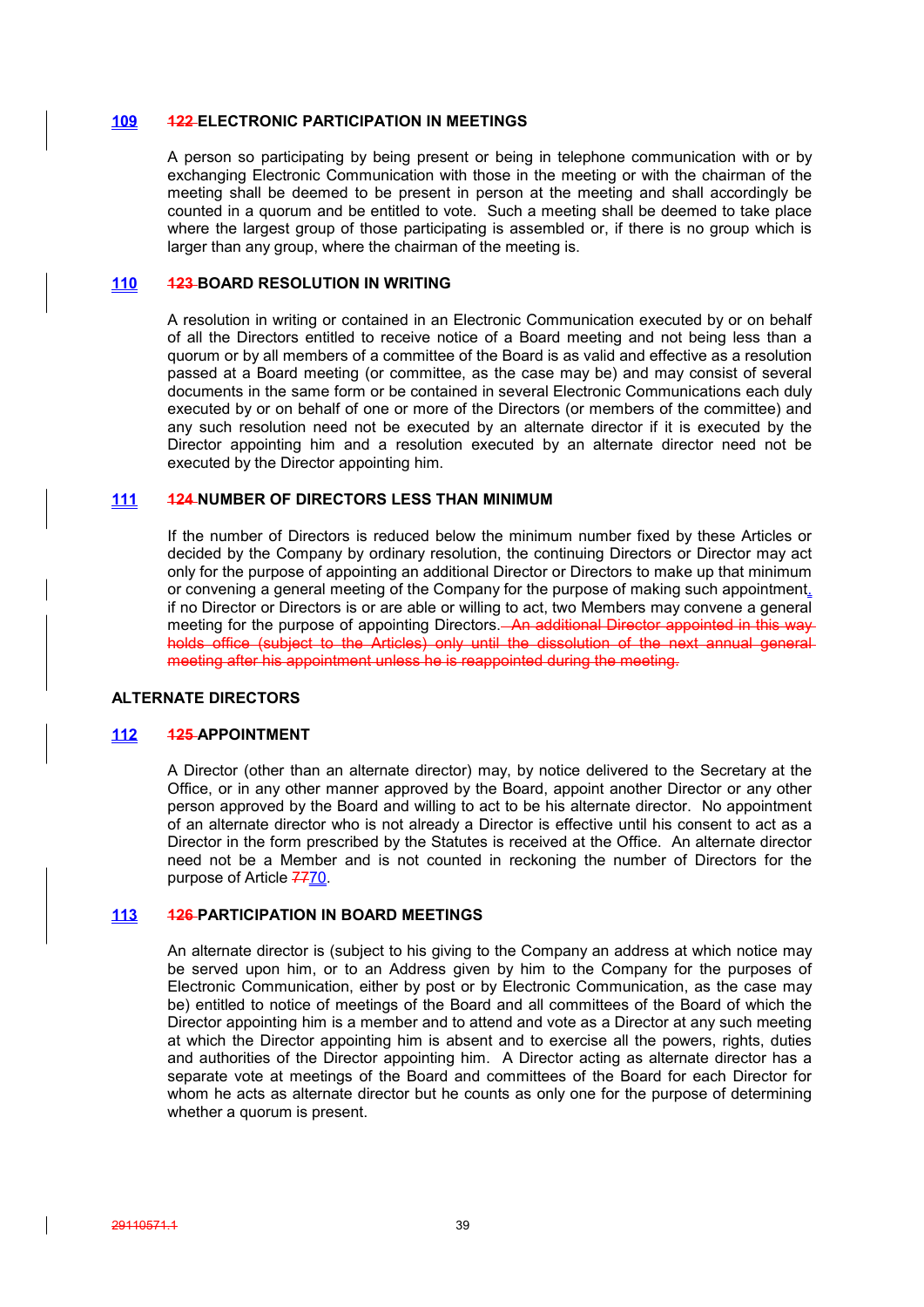#### **114 127 REMUNERATION AND EXPENSES**

The fee payable to an alternate director shall be payable out of the fee payable to the Director appointing him and shall consist of such portion (if any) of the fee as shall be agreed between the alternate director and the Director appointing him. The Company shall, however, repay to an alternate director expenses incurred by him in the performance of his duties if the Company would have been required to repay the expenses to him had he been a Director.

## **115 128 REVOCATION OF APPOINTMENT**

A Director may, by notice delivered to the Secretary at the Office, revoke the appointment of his alternate director if a Director dies or ceases to hold the office of Director, the appointment of his alternate director ceases automatically if a Director retires at any meeting (whether by rotation or otherwise) but is reappointed by the meeting at which such retirement took effect, any appointment made by him pursuant to this Article 128 which was in force immediately prior to his retirement shall continue to operate after his reappointment as if he had not so retired... The appointment of an alternate director ceases on the happening of an event which, if he were a Director otherwise appointed, would cause him to vacate office.

#### **116 129 RESPONSIBILITY**

An alternate director is not deemed to be the agent of the Director appointing him but is responsible for his own acts and defaults and is deemed to be an officer of the Company.

### **ASSOCIATE DIRECTORS**

## **117 130 APPOINTMENT OF ASSOCIATE DIRECTOR**

The Board may appoint any person, not being a Director, to be an associate director of the Company or to an office or employment having a designation or title including the word "director" or may attach to an existing office or employment that designation or title and may terminate the appointment or use of that designation or title.

#### **118 131 EFFECT OF APPOINTMENT**

The appointment of a person to be an associate director or the inclusion of the word "director" in the designation or title of an office or employment shall not, save as otherwise agreed between him and the Company, affect the terms and conditions of his employment and shall not imply that the person has power to act as a Director or is entitled to receive notice of or attend or vote at meetings of the Directors and he is not deemed to be a Director for any of the purposes of these Articles.

#### **119 132 POWERS, DUTIES AND REMUNERATION**

The powers, duties and remuneration of an associate director or of any person having a designation or title including the word "director" shall be determined by the Board and the Board shall have the right to enter into any contract on behalf of the Company or transact any business of any description without the knowledge or approval of such persons, except that no act shall be done that would impose any personal liability on any or all of such persons except with his or their knowledge and consent.

## **SEALS**

### **120 133 APPLICATION OF SEALS**

The Seal may be used only by the authority of a resolution of the Board or a committee of the Board. The Board may decide whether any instrument to which a seal is applied shall be signed and, if it is to be signed, who shall sign it.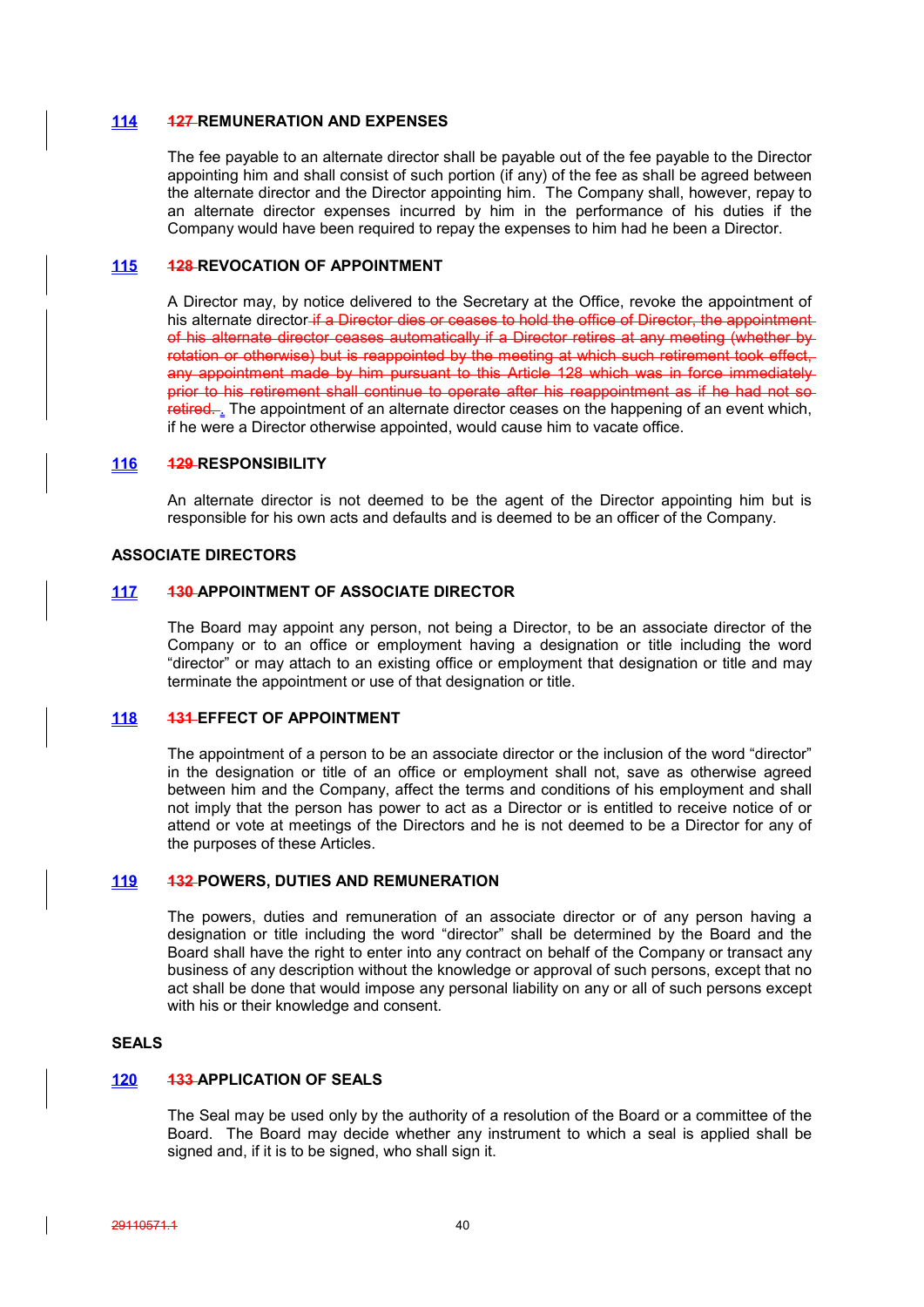## **121 134 SIGNING OF SEALED DOCUMENTS**

Unless otherwise decided by the Directors:

- 121.1 434.1 share certificates and, subject to the provisions of any instrument constituting the same, certificates issued under the Seal in respect of any debentures or other securities, need not be signed and any signature may be applied to any such certificate by mechanical or other means or may be printed on it; and
- 121.2 134.2 every other instrument to which the Seal is applied shall be signed two authorised persons or by a Director in the presence of a witness who attests the signature and for this purpose an authorised person is any director or the Secretary.

## **122 135 SEAL FOR USE ABROAD**

The Board may exercise all the powers of the Company conferred by the Statutes with regard to having an official seal for use abroad.

## **123 136 EXECUTION WITHOUT SEAL**

Subject to the Statutes, a document signed by a Director and the secretary of the Company or by two Directors or by a single Director in the presence of a witness who attests the signature and each case expressed to be executed by the Company shall have the same effect as if it were executed under the Seal and a document so executed which (i) is intended by the person or persons making it to be a deed and (ii) makes the fact clear upon its face, has effect, upon delivery, as a deed.

## **SECRETARY**

## **124 137 APPOINTMENT AND REMOVAL OF SECRETARY**

Subject to the Statutes, the Board shall appoint and may remove a Secretary or joint secretaries and may appoint and remove one or more assistant or deputy secretaries on such terms and conditions as it thinks fit.

## **125 138 AUTHORITY OF OTHER PERSON TO ACT AS SECRETARY**

Anything by the Statutes or these Articles required or authorised to be done by or to the Secretary may, if the office is vacant or there is no Secretary capable of acting, be done by or to any joint assistant or deputy secretary or, if there is no joint, assistant or deputy secretary capable of acting, by or to any officer of the Company authorised generally or specifically in that behalf by the Board. Any provision of the Statutes or of the Articles requiring or authorising a thing to be done by or to a Director and the Secretary is not satisfied by its being done by or to the same person acting both as Director and as, or in the place of, the Secretary.

## **126 139 AUTHENTICATION OF DOCUMENTS**

Any Director or the Secretary or any person appointed by the Board for the purpose shall have power to authenticate any documents affecting the constitution of the Company and any resolutions passed by the Company or holders of a class of shares or the Board or any committee of the Board and any books, records, documents and accounts relating to the business of the Company and to certify copies or extracts as true copies or extracts.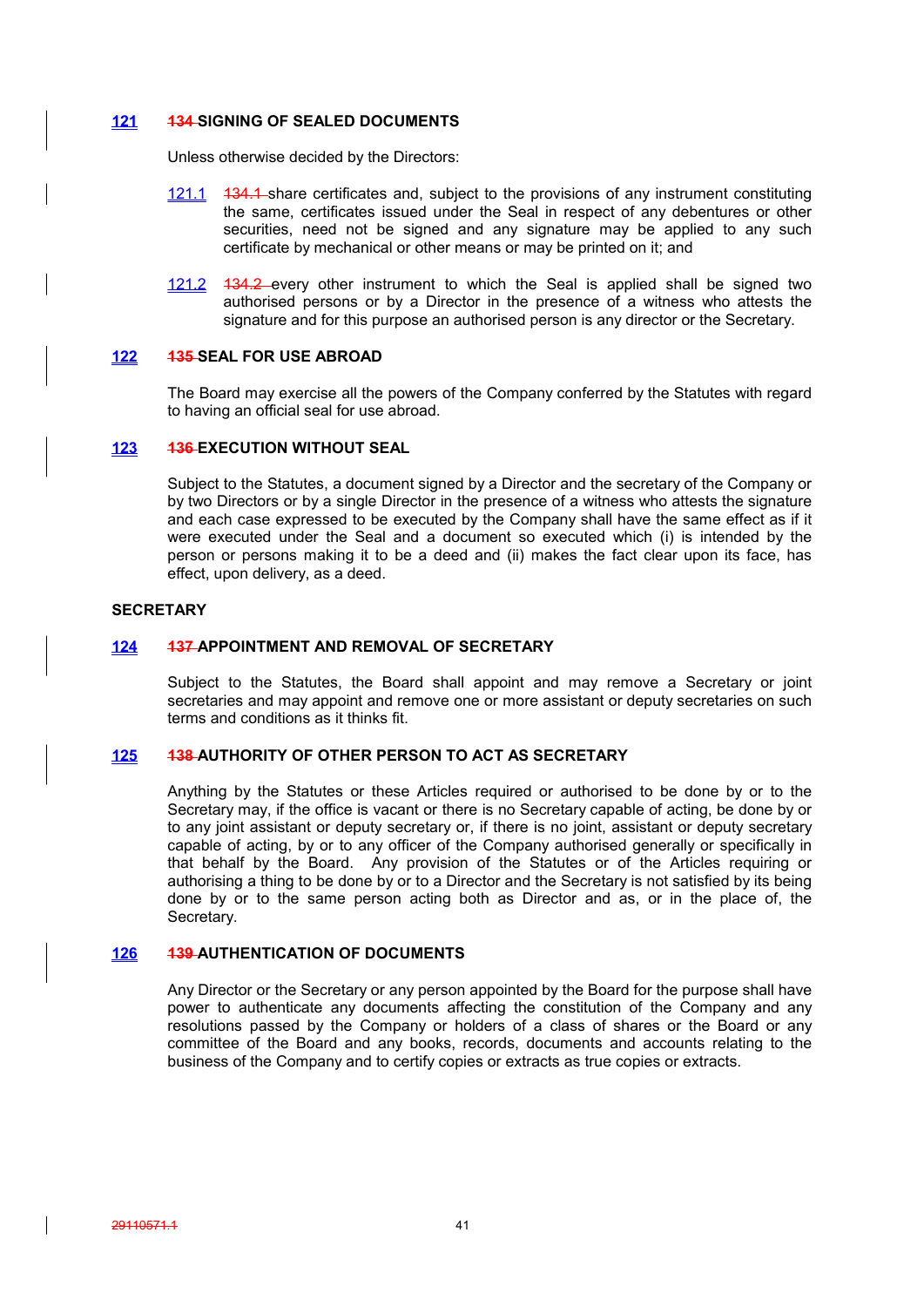#### **REGISTERS**

#### **140 REGISTER OF DIRECTORS' INTERESTS**

The register of Directors' interests shall be kept in accordance with the Statutes and shall be open to the inspection of any Member or of any other person between the hours of 10 am and noon on each day during which the same is bound to be open for inspection pursuant to the Statutes The said register shall be produced at the commencement of each annual general meeting and shall remain open and accessible during the continuance of the meeting to any person attending such meeting.

### **127 141 OTHER REGISTERS**

The register of Directors and Secretaries, the register of charges, the Register, the register of interests in shares, any overseas branch register and all other associated registers and indices shall be kept in accordance with the Statutes and the fee to be paid by a person other than a creditor or Member for each inspection of any register is the maximum sum prescribed by the Statutes or, failing which, decided by the Board.

## **DIVIDENDS**

### **128 142 RECORD DATES**

Notwithstanding any other provision of the Articles, but subject to the Statutes and any preferential or other special rights attached to shares, the Company or the Board may by resolution fix any date as the record date for a dividend, distribution, allotment or issue. The record date may be on or at any time before or after a date on which the dividend, distribution, allotment or issue is declared, made or paid.

## **129 143 ENTITLEMENT TO DIVIDENDS**

Except as otherwise provided by the rights attached to shares, all dividends shall be declared and paid according to the amounts paid up on the shares in respect of which the dividend is declared and paid Dividends dividends shall be apportioned and paid proportionately to the amounts paid up on the shares during any portion or portions of the period in respect of which the dividend is paid. If any share is issued on terms that it shall rank for dividend as from a particular date then it shall rank for dividend as from that date. No amount paid up on a share in advance of a call may be treated as paid up for the purpose of this Article 443129.

## **130 144 DECLARATION OF DIVIDENDS**

Subject to the Statutes and the Articles, the Company may by ordinary resolution declare a dividend to be paid to the Members according to their respective rights and interests. No dividend shall exceed the amount recommended by the Board.

## **131 145 INTERIM DIVIDENDS**

Subject to the Statutes, the Board may declare and pay to the Members such interim dividends (including a dividend payable at a fixed rate) as appear to the Board to be justified by the profits of the Company available for distribution if the share capital of the Company is divided into different classes, the Board may pay interim dividends in respect of shares which rank after shares conferring preferred rights, unless at the time of payment a preferential dividend is in arrears if the Directors act in good faith they shall not incur any liability to the holders of shares conferring preferred rights for any loss that may suffer by reason of the lawful payment of an interim dividend on any shares ranking after those with preferred rights.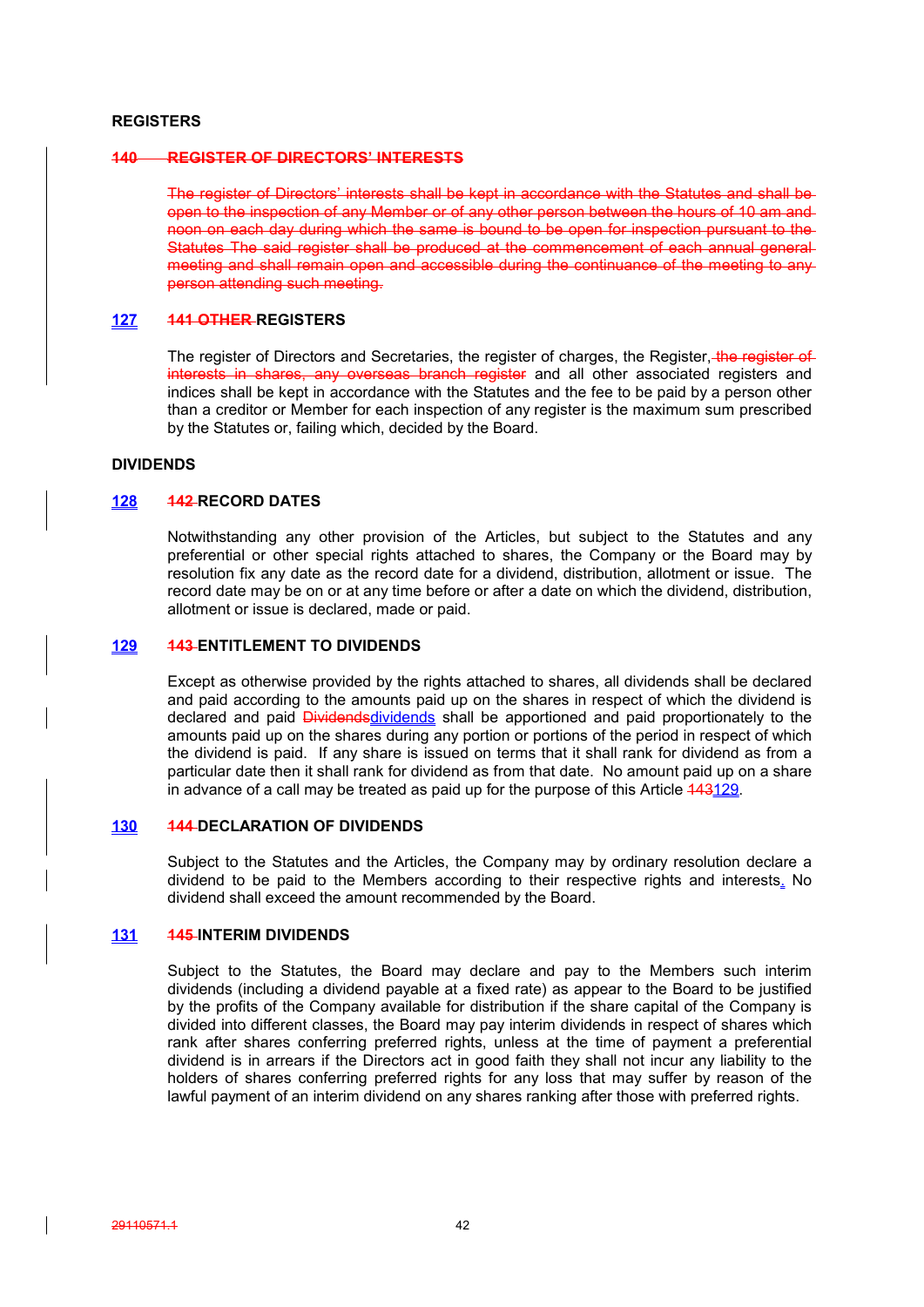### **132 146 PAYMENT OF DIVIDENDS IN KIND**

The Board may, with the prior authority of an ordinary resolution of the Company, direct that dividends may be satisfied in whole or in part by the distribution of specific assets including paid up shares, debentures or other securities of any other company. The Board may make all such valuations, adjustments and arrangements and issue all certificates or documents of title as may seem to it to be expedient with a view to facilitating the distribution and may vest assets in trustees on trust for the persons entitled to the dividend as may seem to the Board to be expedient.

## **133 147 METHOD OF PAYMENT**

The Company may pay any dividend, interest or other amount payable in cash in respect of any share by cheque, dividend warrant or money order or by direct debit or a bank or other funds transfer system or by such other method as the holder or joint holders of the share in respect of which the payment is made may in writing direct in respect of shares in uncertificated form, where the Company is authorised to do so by or on behalf of the holder or joint holders in such manner as the Company shall from time to time consider sufficient, the Company may also pay any such dividend, interest or other amount by means of the relevant system concerned (subject always to the facilities and requirements of that relevant system). Any Jointjoint holder may give an effective receipt for a dividend, interest or other amount paid in respect of the share. The Company may send a cheque, warrant or order by post (i) in the case of a sole holder, to his registered address or (ii) in the case of joint holders, to the registered address of the person whose name stands first in the Register or (iii) in the case of a person or persons entitled by transmission to a share, as if it were a notice given in accordance with Article 158 or (iv) in any case, to a person and address that the person or persons entitled to the payment may in writing direct Paymentpayment of the cheque, warrant or order, the collection of funds from or transfer of funds by a bank in accordance with such direct debit or bank or other transfer or, in respect of shares in uncertificated form, the making of payment in accordance with the facilities and requirements of the relevant system concerned shall be a good discharge to the Company Everyevery cheque, warrant or order is sent at the risk of the person entitled to the payment and shall be made payable to or to the order of the person or persons entitled or to such other person as the holder or joint holders may in writing direct. Every such payment made by direct debit or a bank or other funds transfer or by another method at the direction of the holder or joint holders shall be made to the holder or joint holders or to or through such other person as the holder or joint holders may in writing direct, in respect of shares in uncertificated form, every such payment made by means of the relevant system concerned shall be made in such manner as may be consistent with the facilities and requirements of the relevant system concerned. Without prejudice to the generality of the foregoing, in respect of shares in uncertificated form, such payment may include the sending by the Company or by any person on its behalf of an instruction to the operator of the relevant system to credit the cash memorandum account of the holder or Jointioint holders or, if permitted by the Company, of such person as the holder or joint holders may in writing direct. The Company shall not be responsible for any loss of any such cheque, warrant or order and any payment made by direct debit, bank or other funds transfer system or such other method shall be at the sole risk of the holder or joint holders. Without prejudiced to the generality of the foregoing, if any such cheque, warrant or order has or shall be alleged to have been lost, stolen or destroyed, the Directors may, on request of the person entitled to it, issue a replacement cheque, warrant or order subject to compliance with such conditions as to evidence and indemnity and the payment of out of pocket expenses of the Company in connection with the request as the Directors may think fit.

#### **134 148 CESSATION OF PAYMENT OF DIVIDEND**

If a cheque, warrant or order in respect of a dividend, or other amount payable in respect of a share, is returned undelivered or left uncashed or transfer made by a bank or other funds transfer systems is not accepted on:

134.1 148.1 two consecutive occasions; or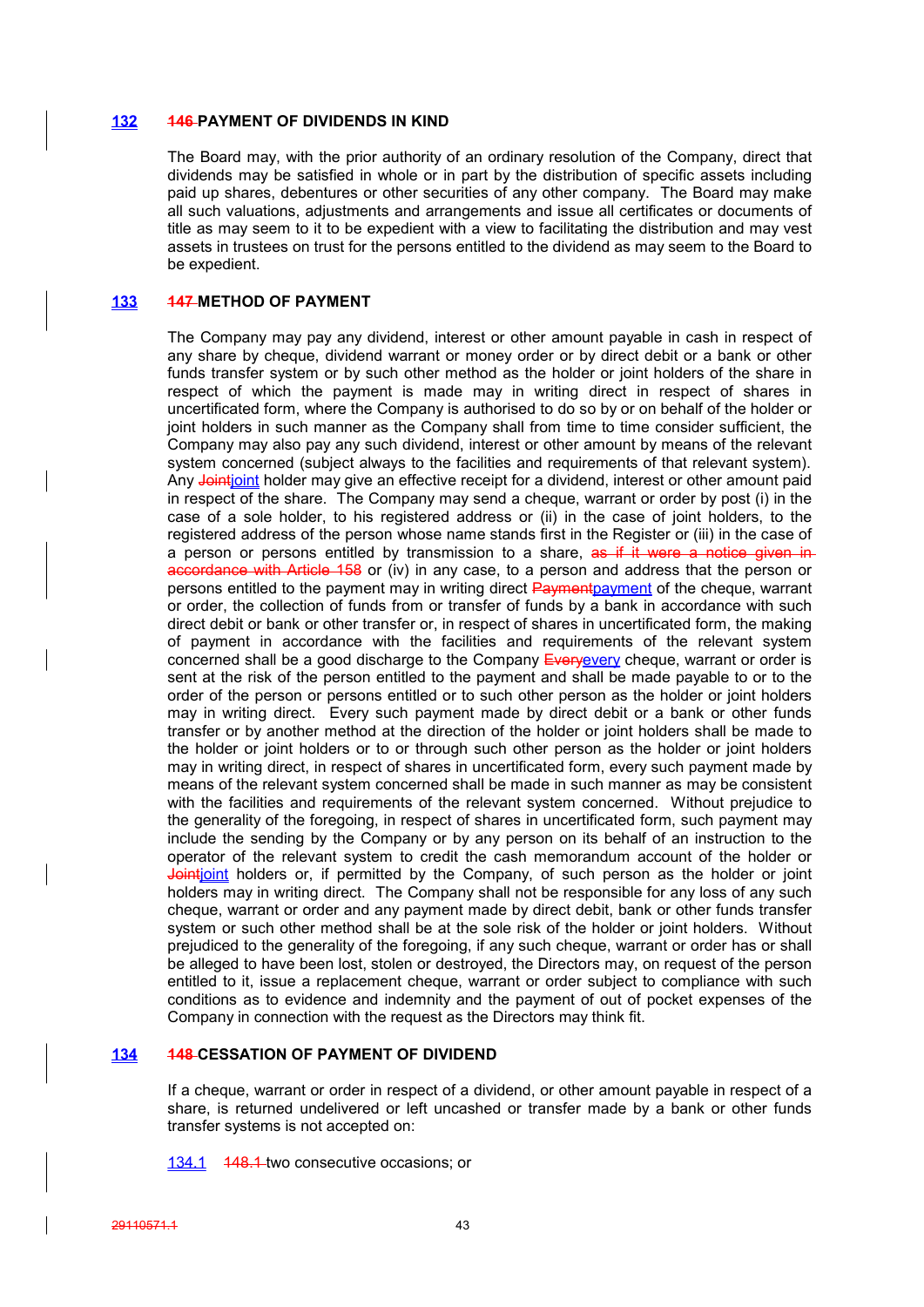134.2 148.2 one occasion and the Board, on making reasonable enquiries, has failed to establish any new address or account of the person concerned,

then the Board may determine that the Company shall cease sending or transferring a dividend, or other amount payable in respect of that share, to the person concerned until he notifies the Company of an address or account to be used for that purpose.

## **135 149 DIVIDENDS DO NOT BEAR INTEREST**

No unpaid dividend, or other amount payable in respect of a share, bears interest as against the Company unless otherwise provided by the rights attached to the share.

### **136 150 DEDUCTION FROM DIVIDEND**

The Board may deduct from any dividend or other amounts payable to a person in respect of a share, either alone or jointly with any other person, all amounts due from him, either alone or jointly with any other person, to the Company on account of calls or otherwise in respect of a share.

## **137 151 UNCLAIMED DIVIDENDS**

All unclaimed dividends, interest or other amounts payable by the Company in respect of a share may be invested or otherwise made use of by the Board for the benefit of the Company until claimed and the payment of any unclaimed dividend, interest or other amount payable by the Company in respect of a share into a separate account or the investment of it does not constitute the Company a trustee in respect of it. Any dividend which has remained unclaimed for a period of 12 years from the date it became due for payment is forfeited and ceases to remain owing by the Company.

## **138 152 DIVIDEND MAY BE WITHHELD**

Without prejudice to Articles 42 to 45 (inclusive), the The Board may withhold payment of a dividend (or part of a dividend) payable to a person entitled by transmission to a share until he has provided any evidence of his right that the Board may reasonably require.

## **139 153 PAYMENT OF SCRIP DIVIDENDS**

- 139.1 453.4 Subject to the Statutes, but without prejudice to Article 42, the Board may, with the prior authority of an ordinary resolution of the Company, allot to those holders of a particular class of shares who have elected to receive them further shares of that class or ordinary shares, in either case paid up (new shares), instead of cash in respect of all or part of a dividend or dividends specified by the resolution, subject to any exclusions, restrictions or other arrangements the Board may in its absolute discretion deem necessary or expedient to deal with legal or practical problems under the laws of, or the requirements of a recognised regulatory body or a stock exchange in, any territory.
- 139.2 153.2 Where a resolution under Article 153.1139.1 is to be proposed at a general meeting and the resolution relates in whole or in part to a dividend to be declared at that meeting, then the resolution declaring the dividend is deemed to take effect at the end of that meeting.
- 139.3 153.3 A resolution under Article 153.1139.1 may relate to a particular dividend or to all or any dividends declared or paid within a specified period, but that period may not end later than the beginning of the fifth annual general meeting followinganniversary of the date of the meeting at which the resolution is passed.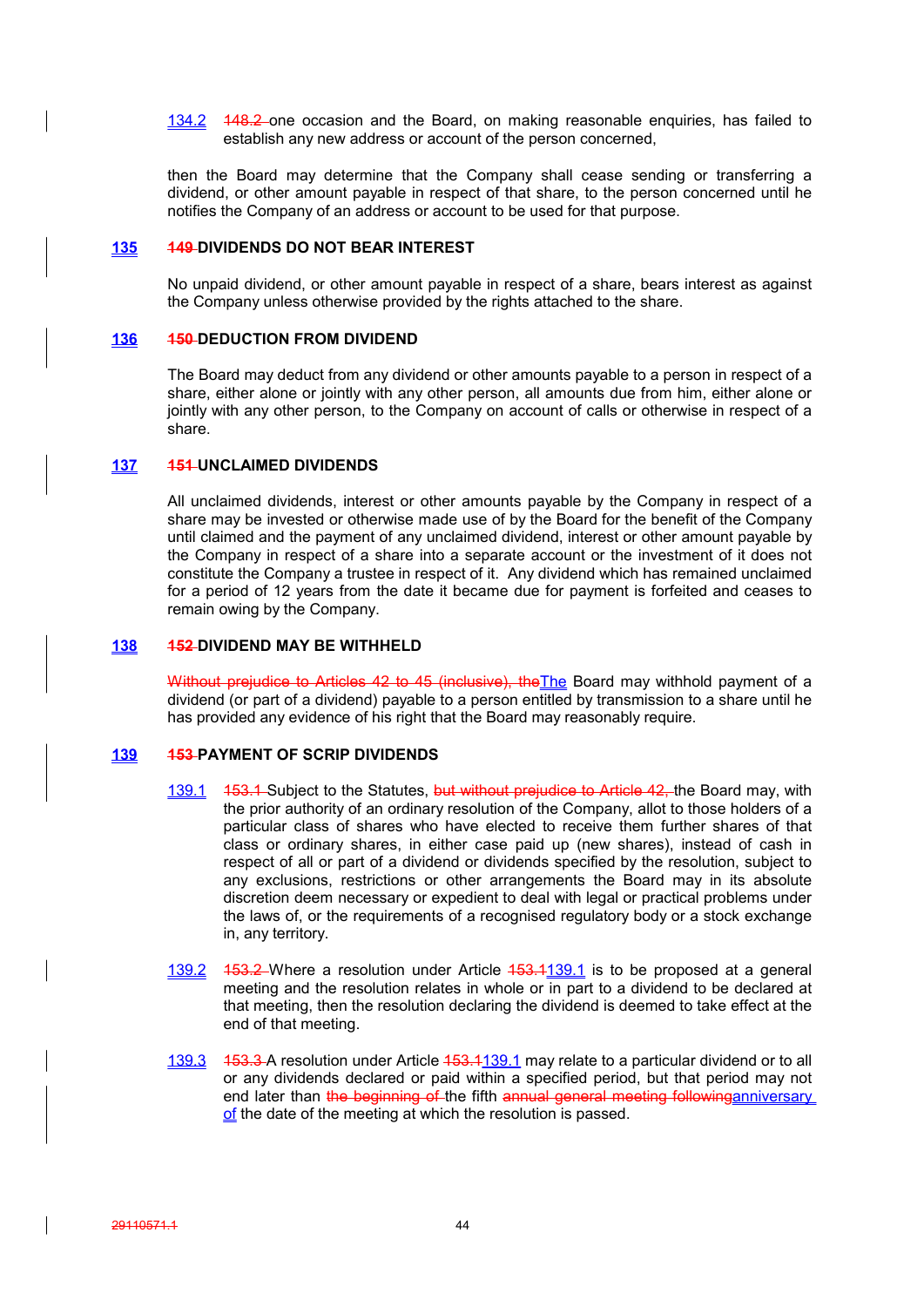- 139.4 153.4 The Board may make any provision it considers appropriate in relation to an allotment made pursuant to this Article 453139, including but not limited to:
	- 139.4.1 153.4.1 the giving of notice to holders of the right of election offered to them;
	- 139.4.2 153.4.2 the provision of forms of election (whether in respect of a particular dividend or dividends generally);
	- 139.4.3 153.4.3 determination of the procedure for making and revoking elections;
	- 139.4.4 153.4.4 the place at which, and the latest time by which, forms of election and other relevant documents must be lodged in order to be effective; and
	- 139.4.5 153.4.5 the disregarding or rounding up or down or carrying forward of fractional entitlements, in whole or in part, or the accrual of the benefit of fractional entitlements to the Company (rather than to the Members concerned),
- 139.5 453.5 The dividend (or that part of the dividend in respect of which a right of election has been offered) is not declared or payable on shares in respect of which an election has been duly made (**"elected shares"**), instead new shares are allotted to the holders of the elected shares on the basis of allotment calculated as in Article 153.4139.4. For that purpose, the Board may resolve to capitalise out of amounts standing to the credit of reserves (including a share premium account, capital redemption reserve and profit and loss account), whether or not available for distribution, a sum equal to the aggregate nominal amount of the new shares to be allotted and apply it in paying up in full the appropriate number of new shares for allotment and distribution to the holders of the elected shares. A resolution of the Board capitalising part of the reserves has the same effect as if the capitalisation had been declared by ordinary resolution of the Company pursuant to Article 455141 in relation to the capitalisation the Board may exercise all the powers conferred on it by Article 155141 without an ordinary resolution of the Company.
- 139.6 453.6 The new shares will rank equally with each other and with every other paid share of the same class in issue on the record date for the dividend in respect of which the right of election has been offered, but they will not rank for a dividend or other distribution or entitlement which has been declared or paid by reference to that record date.

## **RESERVES**

#### **140 154 PROVISION OF RESERVES**

The Board may, before recommending any dividend, set aside out of the profits of the Company (including any premiums received upon the issue of debentures or other securities or rights of the Company) such amounts as it thinks proper as a reserve fund or funds which shall at the discretion of the Board be applicable for any purpose for which the profits of the Company may lawfully be applied. The Board may employ the amounts in the business of the Company or invest the same in such securities (other than the shares of the Company or its holding company) as it may select. The Board may also from time to time carry forward such amounts as it may deem expedient not to distribute.

## **141 155 CAPITALISATION OF PROFITS AND RESERVES**

Subject to the Statutes, the Board may, with the authority of any ordinary resolution of the Company:

141.1 455.4 resolve to capitalise an amount standing to the credit of reserves or to the credit of the profit and loss account and whether or not available for distribution and appropriate the sum resolved to be capitalised to the Members in proportion to the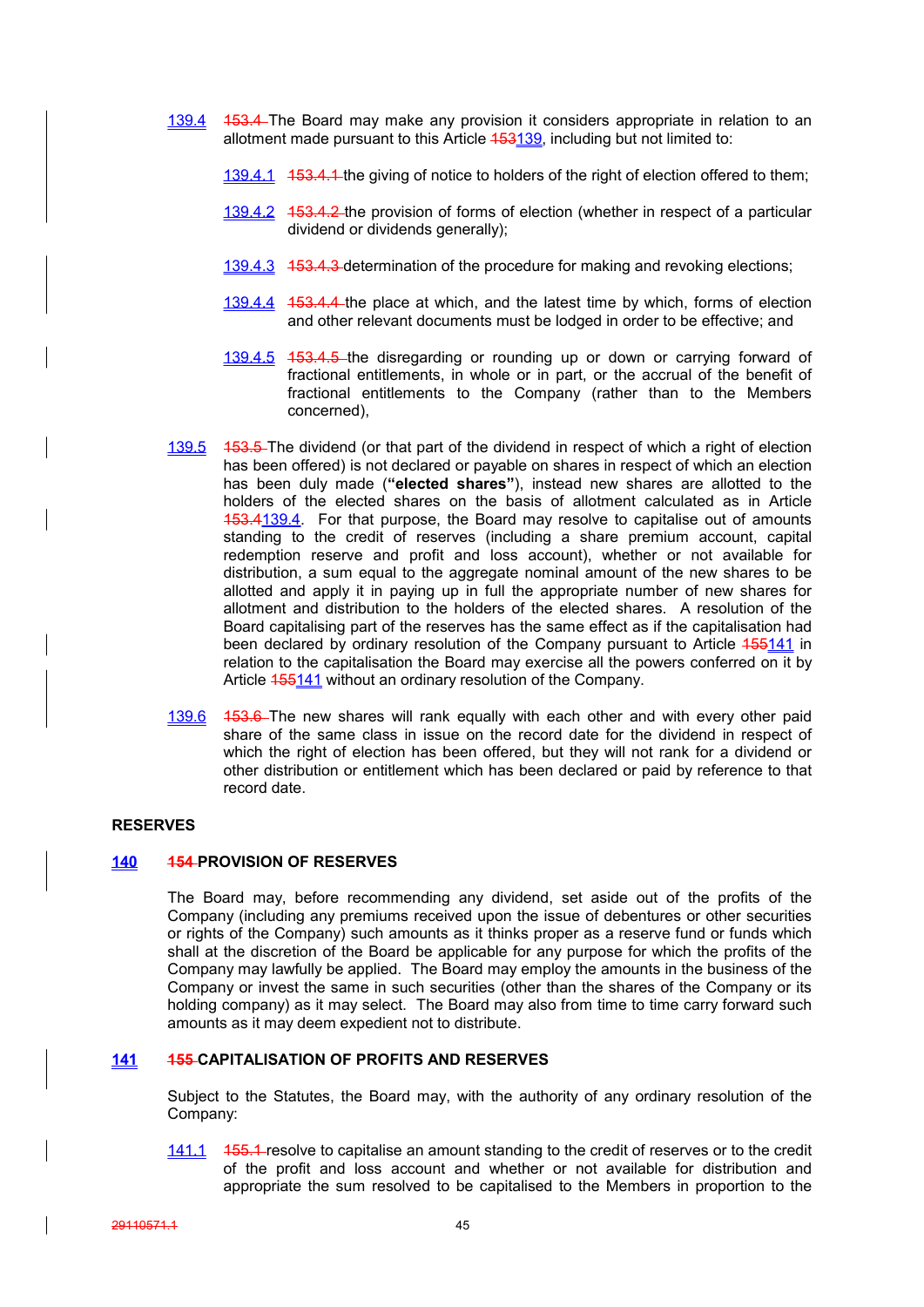nominal amount of ordinary shares (whether or not paid up) held by them respectively and to apply that sum on their behalf either in or towards paying up the amounts (if any) for the time being unpaid on any shares held by such Members respectively or in paying up in full unissued shares or debentures of the Company of a nominal amount equal to such sum and allot such shares or debentures, paid up, to and amongst such Members in those proportions or partly in one way and partly in the other. Any sums standing to the credit of a share premium account and a capital redemption reserve and profits which are not available for distribution may, for the purposes of this Article 155141, only be applied in the paying up of unissued shares to be allotted to Members credited as paid up;

- 141.2 155.2 make any arrangements it thinks fit to resolve a difficulty arising in the distribution of a capitalised reserve and, in particular, where shares or debentures become distributable in fractions, the Board may deal with the fractions as it thinks fit, including by the issue of certificates in respect of fractional entitlements, disregarding fractions or selling shares or debentures representing the fractions to a person for the best price reasonably obtainable and distributing the net proceeds of the sale in due proportion amongst the Members (except that if the amount due to a Member is less than £3, or such other sum as the Board may decide, the sum may be retained for the benefit of the Company);
- 141.3 155.3 authorise a person to enter into, on behalf of all the Members concerned, an agreement with the Company providing for either the allotment to the Members, paid up, of shares or debentures to which they may be entitled on the capitalisation or the payment by the Company on behalf of the Members, by applying their respective proportions of the reserves resolved to be capitalised, of the amounts remaining unpaid on their existing shares. An agreement entered into under this Article 155141 is effective and binding on all affected Members; and
- 141.4 155.4 generally do all acts and things required to give effect to the resolution.

## **ACCOUNTS**

#### **142 156 INSPECTION OF ACCOUNTS**

156.1 The Board shall ensure that proper accounts and accounting records are kept in accordance with the Statutes. The books of account and accounting records shall be kept at the Office or, subject to the Statutes, at such other place or places as the Board thinks fit and shall be open to the inspection of any Director or other officerduring business hours.

156.2 No Member (not being a Director or other officer) has any right of inspecting any account or book or document of the Company, except as conferred by the Statutes or by order of a court of competent jurisdiction or authorised by the Board or by an ordinary resolution of the Company.

## **157 PREPARATION OF ACCOUNTS**

The Board shall, in accordance with the Statues, cause to be prepared and to be laid before the Company in general meeting such profit and loss accounts, balance sheets, Group accounts (if any) and reports as are referred to in the Statutes.

#### **158 ACCOUNTS SENT TO THE MEMBERS**

158.1 Subject to the Statutes and to Article 158.2, either:

158.1.1 a printed copy of every Directors' report and Auditors' report accompanied by the Company's annual accounts and every document required by law to be attached to them; or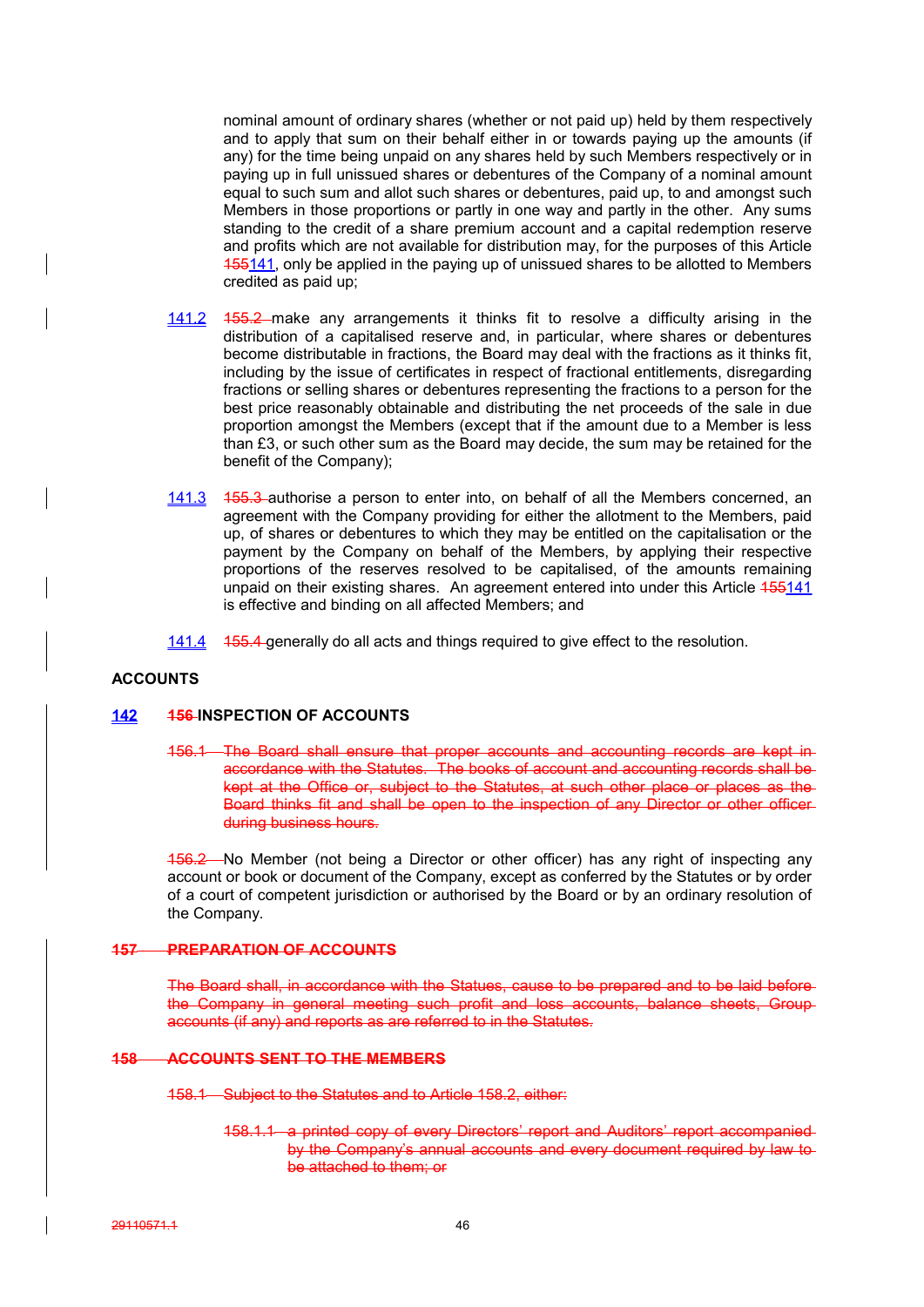- 158.1.2 where permitted by the Statutes, a summary financial statement derived from the Company's annual accounts prepared in accordance with the Statutes, shall not less than 21 Clear Days before the date of the meeting be delivered or sent to every Member (whether or not entitled to receive notices of general meetings) and to every holder of debentures of the Company (whether or not entitled to receive notices of general meetings) and to every other person who is entitled to receive notices of general meetings from the Company under the provisions of the Statutes or of these Articles. This Article 158 does not require a copy of such documents to be sent or delivered to any Member or holder of debentures of whose address the Company is not aware nor to more than one of the joint holders of any shares or debentures, but any Member or debenture holder to whom a copy of these documents has not been sent shall be entitled to receive a copy free of charge on application at the Office.
- 158.2 Any documents required or permitted to be sent by the Company to a Member or to any other person pursuant to Article 153.1 shall be treated as sent if:
	- 158.2.1 sent by Electronic Communication to an address for the time being notified to the Company by that person for that purpose; or
	- 158.2.2 published on a website, provided that the following conditions are met:
		- 158.2.2.1 the Company and that Member or other person have agreed that such documents may be accessed on a website (instead of theirbeing sent by post or otherwise delivered to him) by him; and
		- 158.2.2.2 that Member or other person is notified, in a manner for the time being agreed for the purpose between him and the Company of:
			- 158.2.2.2.1 the publication of the documents on a website;
			- 158.2.2.2.2 the address of that website;
			- 158.2.2.2.3 the place on that website where the documents may be accessed; and
			- 158.2.2.2.4 how they may be accessed,
- 158.3 Documents treated in accordance with Article 158.2.2 above as sent to any person are to be treated as sent to him not less than 21 Clear Days before the date of a meeting, if, and only if:
	- 158.3.1 the documents are published on the web-site throughout a period beginning at least 21 Clear Days before the date of the meeting and ending with the conclusion of the meeting to which they relate; and
	- 158.3.2 the notification given for the purposes of Article 158.2.2 above is given not less than 21 Clear Days before the date of the meeting,
- 158.4 The accidental omission to deliver, send or publish as mentioned in Articles 158.2 and 158.3 above a copy of any document required to be delivered, or sent to any person pursuant to this Article 158 or the non-receipt of any document by any person entitled to receive it or the non-publishing as mentioned above (or the accidental publishing of such a document in a different place on the website than contained in the notification pursuant to Article 158.2.2 or the publishing of such a document for part, but not all, of the specified period of 21 Clear Days), does not invalidate any such document or the proceedings at any general meeting.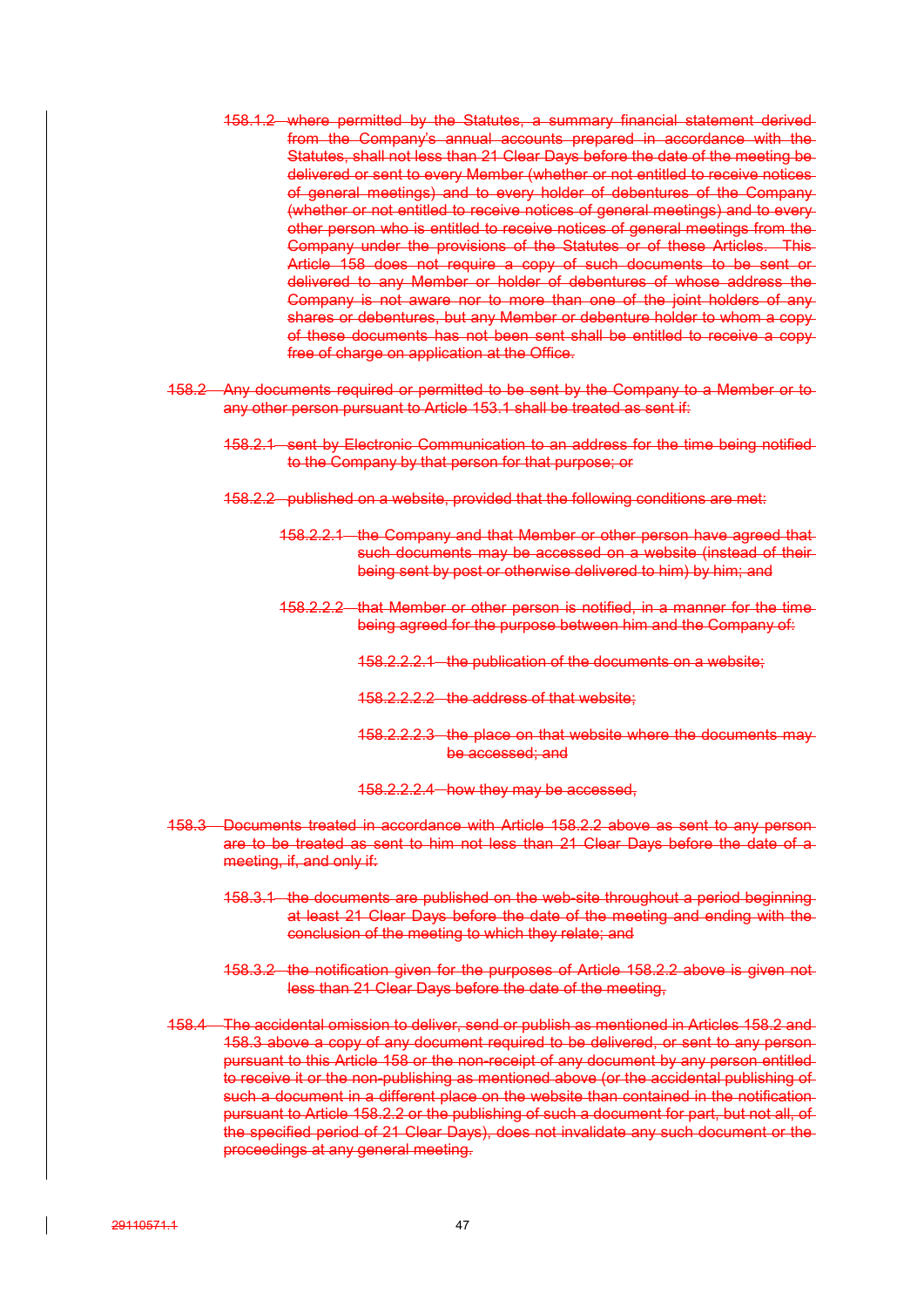## **UNTRACED SHAREHOLDERS**

### **143 159 POWER OF SALE**

- 143.1 159.1 The Company is entitled to sell at the best price reasonably obtainable any share of a Member or any share to which a person is entitled by transmission if:
	- 143.1.1 159.1.1 during a period of 12 years prior to the date of the publication of the advertisements referred to in Article 459.1.2143.1.2 (or, if published on different dates, the earlier date) at least three dividends (whether interim or final) in respect of the share in question have been paid and all warrants, orders and cheques in respect of the share sent in the manner authorised by these Articles have been returned undelivered or remained uncashed and no communication has been received by the Company from the Member or person entitled by transmission; and
	- 143.1.2 159.1.2 the Company, on expiry of the period of 12 years, has inserted advertisements in a national daily newspaper and in a newspaper circulating in the area of the registered address of the Member, or other person entitled by transmission, appearing in the Register or the last known address given by the Member or other person, giving notice of its intention to sell the share; and
	- 143.1.3 159.1.3 during the period of three monthsMonths following the publication of the advertisements (or, if published on different dates, the later of the two advertisements) and prior to the date of sale the Company has not received any communication from the Member or person entitled by transmission $\div$ and.
	- 159.1.4 notice has been given to the UKLA of its intention to sell the share, if shares of the class concerned are listed on the Official List or dealt in on the London Stock Exchange.
- 143.2 159.2 If, during the period of 12 years or a further period ending on the date when all the requirements of Article 159.1143.1 have been satisfied, an additional share has been issued in right of that held at the beginning of, or previously so issued during, those periods and all the requirements of Article  $159.1143.1$  are satisfied in respect of the additional share, the Company is entitled to sell the additional share.
- 143.3 159.3 To give effect to any such sale, the Board may appoint any person to execute as transferor an instrument of transfer of the share and such instrument of transfer shall be as effective as if it had been executed by the holder of or person entitled by transmission to such share The transferee is not bound to see to the application of the purchase money and the tide of the transferee is not affected by any irregularity or invalidity in the proceedings relating to the sale.

## **144 160 APPLICATION OF PROCEEDS OF SALE**

The net proceeds of sale shall belong to the Company which shall be obliged to account to the Member or other person entitled by transmission for an amount equal to such proceeds and shall enter the name of such Member or other person in the books of the Company as a creditor for such amount. No trust is created and no interest is payable in respect of the debt and the Company is not required to account for any money earned on the net proceeds, which may be employed in the business of the Company or invested as the Directors think fit.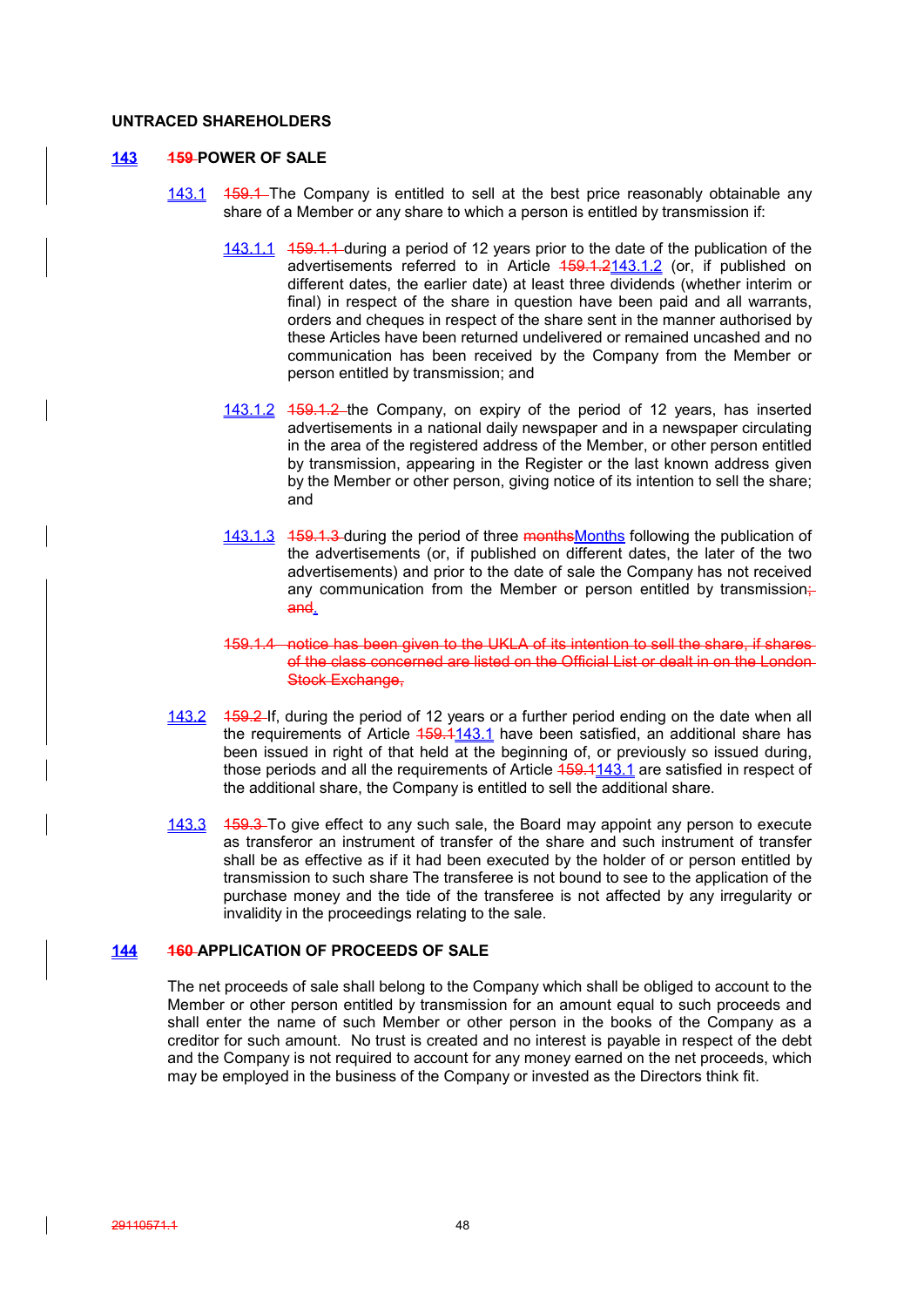#### **NOTICES**

#### **145 161 SERVICE OF NOTICES**

- 145.1 161.1 A notice to be given to or by any person pursuant to these Articles shall be in writing (except that a notice convening a meeting of the Board or a committee of the Board need not be in writing), or shall be given using Electronic Communication either (i) to an Electronic Address for the time being notified for that purpose to the persons giving the notice (including publication on a website in accordance with the Statutes), or (ii) by any other means authorised in writing by the person concerned.
- 145.2 161.2 In the case of notices or other documents sent by means of Electronic Communication or the publishing of such notices or documents on a website in accordance with the Statutes, the Directors may, in their absolute discretion, make such arrangements in respect of the security of such Electronic Communication or publication as they think fit.
- 145.3 161.3 A notice or other document may be given to a Member by the Company personally or by sending it through the post. Any such notice or other document sent by post shall be stamped first or second class and addressed to such Member at the address in the Register or shall be left at that address (or at another address notified by the Member to the Company for that purpose) in an envelope addressed to that Member. Alternatively, a notice or other document may be sent using Electronic Communication to an Electronic Address for the time being notified to the Company by the Member or by any other means authorised by the Member concerned.
- 145.4 161.4 The Company may at any time and at its sole discretion choose to send or supply notices, documents and information only in hard copy form to some or all Members.
- 145.5 161.5 A notice of a general meeting or an annual general meeting may, instead of being sent to the Member in any of the ways specified in Article 464.3145.3, be given to a Member by the Company by publishing the notice on a website, provided that the following conditions are met:
	- 145.5.1 161.5.1 the Member and the Company have agreed that notices of general meetings or annual general meetings may be accessed by him on a website instead of being sent to the Member in one of the ways specified in Article 161.3145.3 (and has not revoked that agreement), or the Member has been asked by the Company to agree that the Company may send or supply notices, documents and information generally, or the notice, document or information in question, to him by making it available on a website and the Company has not received a response within the period of 28 days beginning on the date on which the Company's request was sent and the member is therefore taken to have so agreed (and has not revoked that agreement); and
	- 145.5.2 161.5.2 the Member is notified, in a manner agreed for the time being between the Member and the Company of:
		- 145.5.2.1 161.5.2.1 the fact that the notice has been published on the website;
		- 145.5.2.2 161.5.2.2 the address of that website;
		- 145.5.2.3 161.5.2.3 the place on the website where the notice may be accessed and how that website and the notice may be accessed;
		- 145.5.2.4 161.5.2.4 a statement that it concerns a notice of general meeting or an annual general meeting served in accordance with the Act;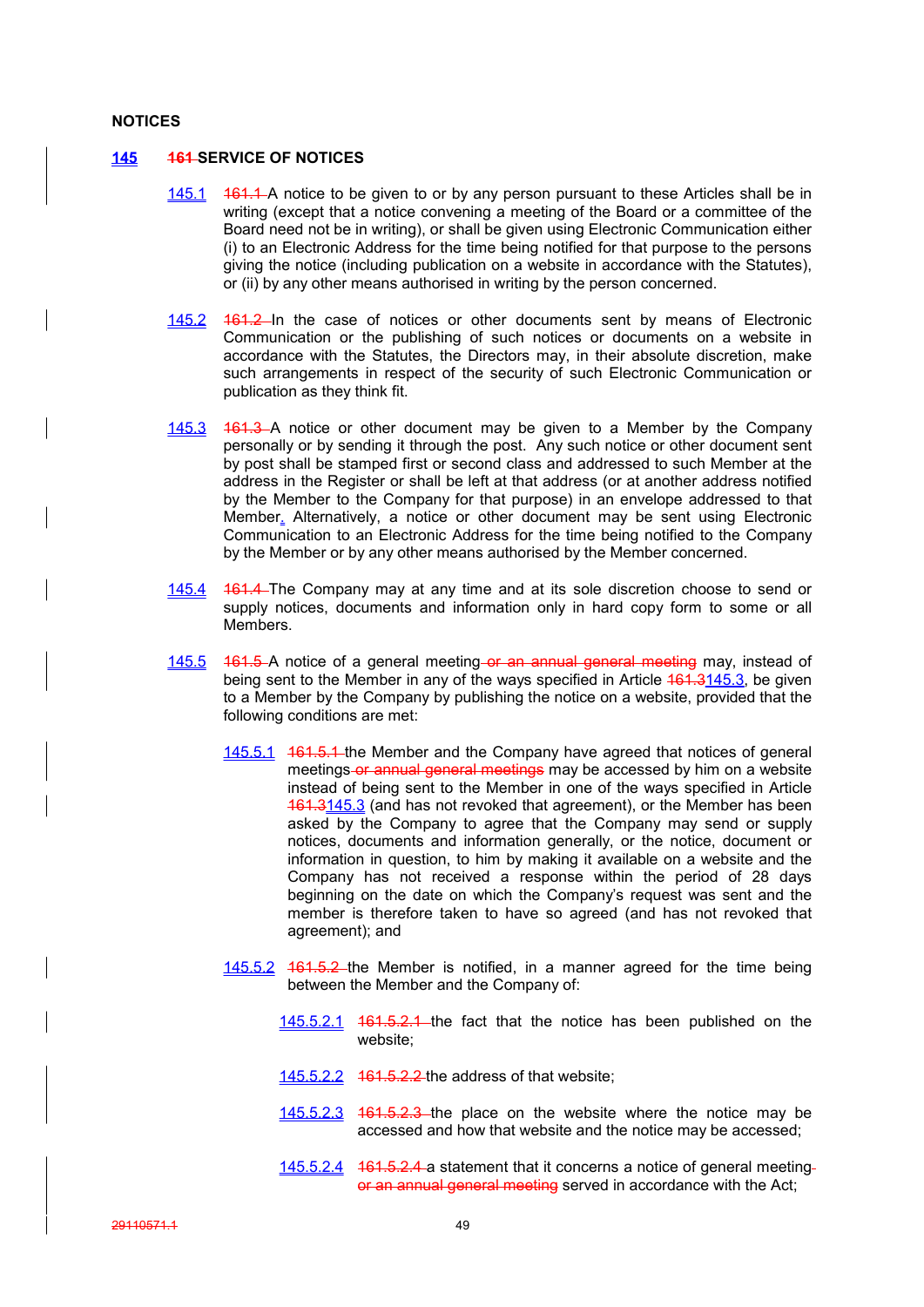- 145.5.2.5 161.5.2.5 the place, date and time of the general meeting-orannual general meeting;161.5.2.6 whether the meeting is to be an annual general meeting or a general meeting; and
- 145.5.2.6 461.5.2.7 the notice, document or information continues to be published on that website, in the case of a notice of meeting, throughout the period beginning with the date of the notification of availability and ending with the conclusion of the meeting and in all other cases throughout the period specified by any applicable provision of the Statutes, or, if no such period is specified, throughout the period of 28 days beginning with the date on which the notification of availability is sent to the Member, save that if the notice, document or information is made available for part only of that period then failure to make it available throughout that period shall be disregarded where such failure is wholly attributable to circumstances which it would not be reasonable to have expected the Company to prevent or avoid.

#### **146 162 NOTICE TO JOINT HOLDERS**

In the case of Jointjoint holders of a share, a notice or other document shall be given to whichever of them is named first in the Register and notice given in this way is sufficient notice to all the **Jointjoint** holders.

## **147 163 ADDRESS OUTSIDE THE UNITED KINGDOM**

- 147.1 463.1 If any Member (or, in the case of joint holders, the person first named in the Register) has a registered address not within the United Kingdom but (at least 14 days before the notice or other document is given) has given to the Company an address within the United Kingdom at which notices or other documents may be given to him or an Electronic Address to which notices may be sent using Electronic Communication, he is entitled to have notices given to him at, or notices sent to, that address, or Electronic Address as the case may be but otherwise no such Member is entitled to receive any notice or document from the Company.
- 147.2 463.2 A Member who has supplied the Company only with an Electronic Address for the purposes of Electronic Communication shall not be entitled to receive notices from the Company if the Directors, in their absolute discretion, determine that to send notices to such an Electronic Address would infringe the laws of another country.

## **148 164 DEEMED NOTICE**

- 148.1 164.1 A Member present in person or by proxy at a general meeting—an annual general meeting or a meeting of the holders of a class of shares is deemed to have received due notice of the meeting and, where required, of the purposes for which it was called.
- 148.2 164.2 Any notice to be given to a Member may be given by reference to the Register as it stands at any time within the period of 21 days before the notice is given, and no change in the Register after that time shall invalidate the giving of the notice.
- 148.3 164.3 Every person who becomes entitled to a share shall be bound by any notice in respect of that share which, before his name is entered in the Register, has been given to the person from whom he derives his title, but this Article  $\frac{464148}{1641}$  does not apply to a section 793 notice.

## **149 165 EVIDENCE OF SERVICE**

149.1 165.1 Subject to the Statutes, where, by reason of the suspension or curtailment of postal services within the United Kingdom, the Company is unable effectively to give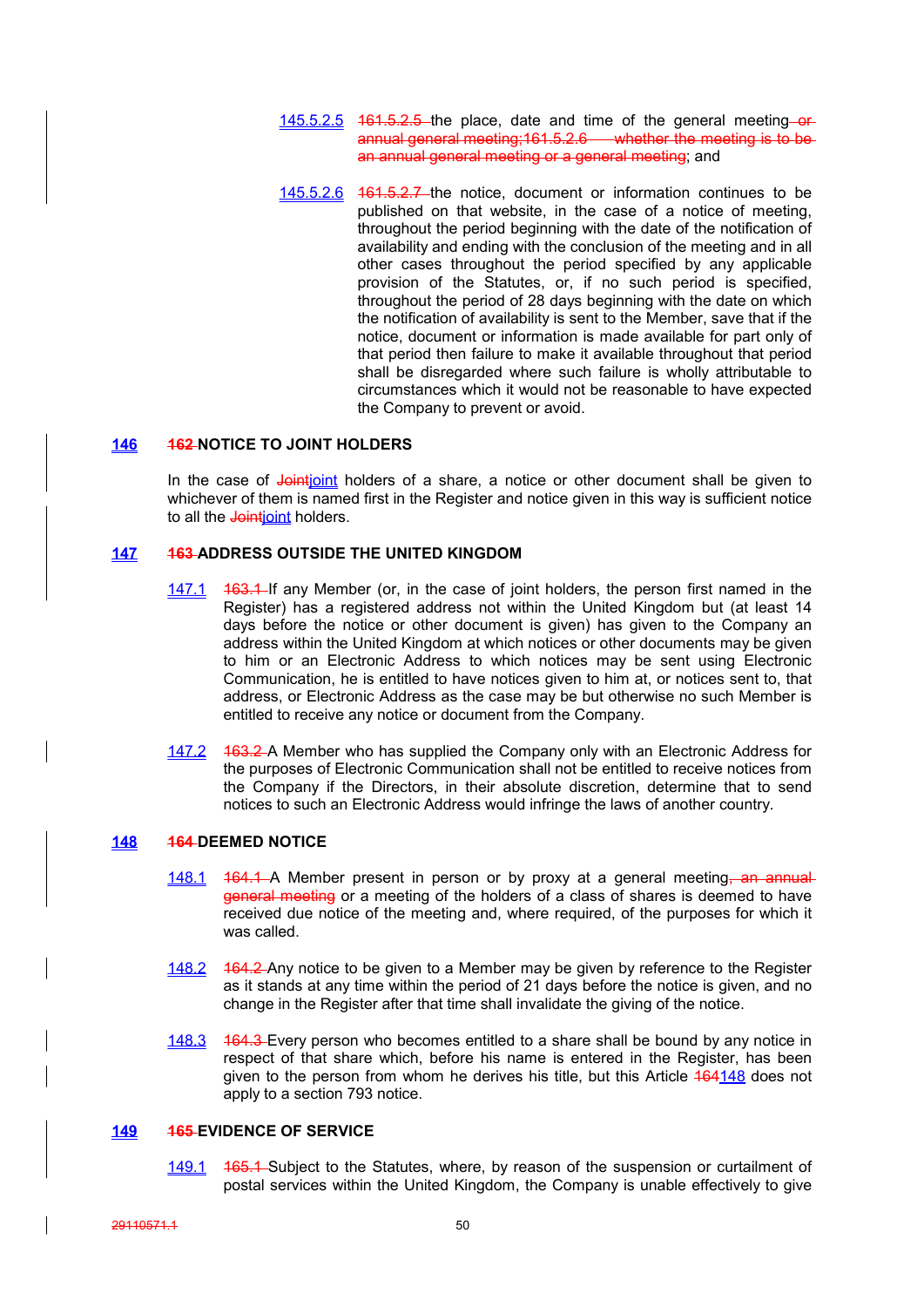notice of an annual general meeting or a general meeting, the meeting may be convened by a notice advertised in two national daily newspapers published in the United Kingdom. The Company shall send or supply a copy of the notice to Members in the same manner as it sends or supplies notices under Article  $161145$  if at least seven clear days before the meeting the posting of notices to addresses throughout the United Kingdom again becomes practicable.

- 149.2 165.2 Subject to the Statutes, any notice, document or information to be sent or supplied by the Company to the members or any of them, not being a notice to which Article 165.1149.1 applies, shall be sufficiently sent or supplied if sent or supplied by advertisement in at least one national daily newspaper published in the United Kingdom.
- 149.3 165.3 Any notice, document or information sent or supplied by the Company to the Members or any of them:
	- 149.3.1 165.3.1 by post, shall be deemed to have been received 24 hours after the time at which the envelope containing the notice, document or information was posted unless it was sent by second class post or there is only one class of post, or it was sent by air mail to an address outside the United Kingdom, in which case it shall be deemed to have been received 48 hours after it was posted. Proof that the envelope was properly addressed, prepaid and posted shall be conclusive evidence that the notice, document or information was sent;
	- 149.3.2 165.3.2 by advertisement, shall be deemed to have been received on the day on which the advertisement appears;
	- 149.3.3 165.3.3 by Electronic Means, shall be deemed to have been received 24 hours after it was sent. Proof that a notice, document or information in electronic formElectronic Form was addressed to the electronic address provided by the Member for the purpose of receiving communications from the Company shall be conclusive evidence that the notice, document or information was sent unless the Company is aware that there has been a failure of delivery of such notice or document following at least two attempts in which case such notice or document shall be sent to the Member at his registered address or address for service in the United Kingdom within 48 hours of the original Electronic Communication;
	- 149.3.4 165.3.4 by making it available on a website, shall be deemed to have been received on the date on which notification of availability on the website is deemed to have been received in accordance with this Article 165149 or, if later, the date on which it is first made available on the website,
- 149.4 165.4 If on three consecutive occasions notices, documents or information sent or supplied to a Member have been returned undelivered, the member shall not be entitled to receive any subsequent notice, document or information until he has supplied to the Company (or its agent) a new registered address, or a postal address within the United Kingdom, or (without prejudice to Article 463147) shall have informed the Company, in such manner as may be specified by the Company, of an electronic address. For the purposes of this Article 165149, references to notices, documents or information include references to a cheque or other instrument of payment, but nothing in this Article  $165149$  shall entitle the Company to cease sending any cheque or other instrument of payment for any dividend, unless it is otherwise so entitled under these Articles.
- 149.5 165.5 If on at least two consecutive occasions the Company has attempted to send notices or documents in electronic formElectronic Form to an Electronic Address for the time being notified to the Company by a Member for that purpose but the Company is aware that there has been a failure of delivery of such notice or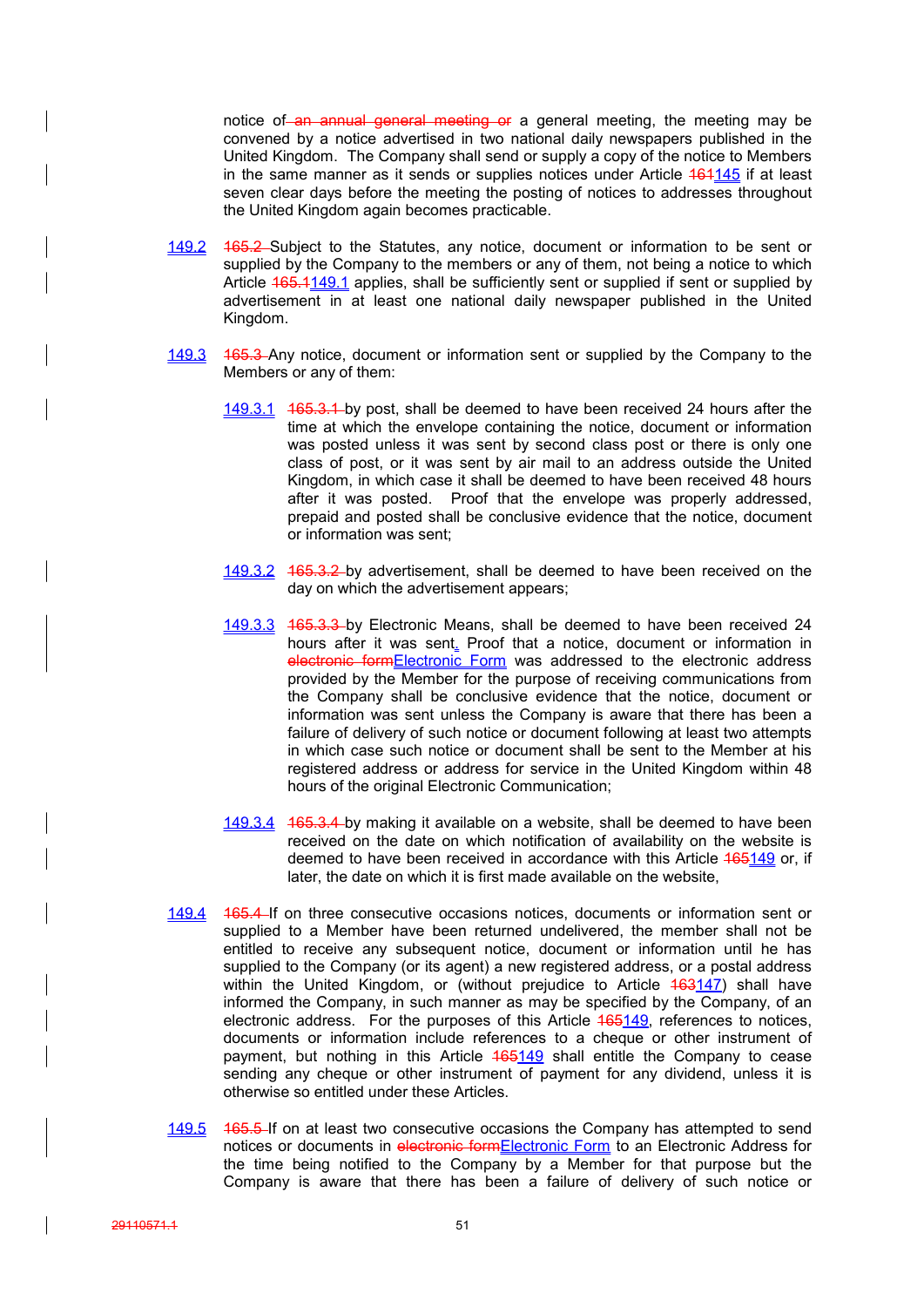document, then the Company shall thereafter send notices or documents through the post to such member at his registered address or his address for the service of notices by post, in which case the provisions of Article 465.3.1149.3.1 shall apply.

#### **150 166 NOTICE BINDING ON TRANSFEREES ETC.**

A person who becomes entitled by transmission to a share, transfer or otherwise is bound by a notice in respect of that share (other than a section 793 notice served by the Company) which, before his name is entered in the Register, has been properly served on a person from whom he derives his title.

## **151 167 NOTICE IN CASE OF ENTITLEMENT BY TRANSMISSION**

Where a person is entitled by transmission to a share, the Company may give a notice or other document to that person as if he were the holder of a share by addressing it to him by name or by the title of representative of the deceased or trustee of the bankrupt Member (or by similar designation) at an address in the United Kingdom supplied for that purpose by the person claiming to be entitled by transmission. Until an address has been supplied, a notice or other document may be given in any manner in which it might have been given if the death or bankruptcy or other event had not occurred The giving of notice in accordance with this Article  $167151$  is sufficient notice to all other persons interested in the share.

#### **WINDING UP AND INDEMNITY**

### **152 168 WINDING UP**

If the Company shall be wound up (whether the liquidation is voluntary, under supervision or by the Court) the liquidator may, with the authority of a special resolution and any sanction required by law, divide among the Members in kind the whole or any part of the assets of the Company and whether or not the assets consist of property of one kind or of different kinds and may for this purpose set such value as he deems fair on any class or classes of property and may determine on the basis of that valuation and in accordance with the then existing rights of Members how such division shall be earned out as between the Members or different classes of Members. The liquidator may, with the same authority, vest any part of the assets in trustees upon such trusts for the benefit of Members as the liquidator shall think fit but so that no Member shall be compelled to accept any asset in respect of which there is a liability or potential liability.

### **153 169 INDEMNITY**

- 153.1 169.1 Subject to the Statutes and without prejudice to any indemnity to which he may otherwise be entitled, every Director, or a director of an associated company, Secretary or manager of the Company shall be entitled to be indemnified by the Company against all costs, charges, losses, expenses and liabilities incurred by him:
	- 153.1.1 169.1.1 in the execution and discharge of his duties or the exercise of his powers, authorities and discretions, including any liability incurred by him in defending any proceedings, civil or criminal, which relate to anything done or omitted or alleged to have been done or omitted by him as an officer or employee of the Company and in which judgment is given in his favour or the proceedings are otherwise disposed of without any finding or admission of any material breach of duty on his part or in which he is acquitted or in connection with any application in which relief is granted to him by the court from liability in respect of negligence, default, breach of duty or breath of trust, in relation to the affairs of the Company; and/or
	- 153.1.2 169.1.2 to the extent he is or was a director of an associated company that is a trustee of an occupational pension scheme, directly or indirectly (including by funding any expenditure incurred or to be incurred by him)